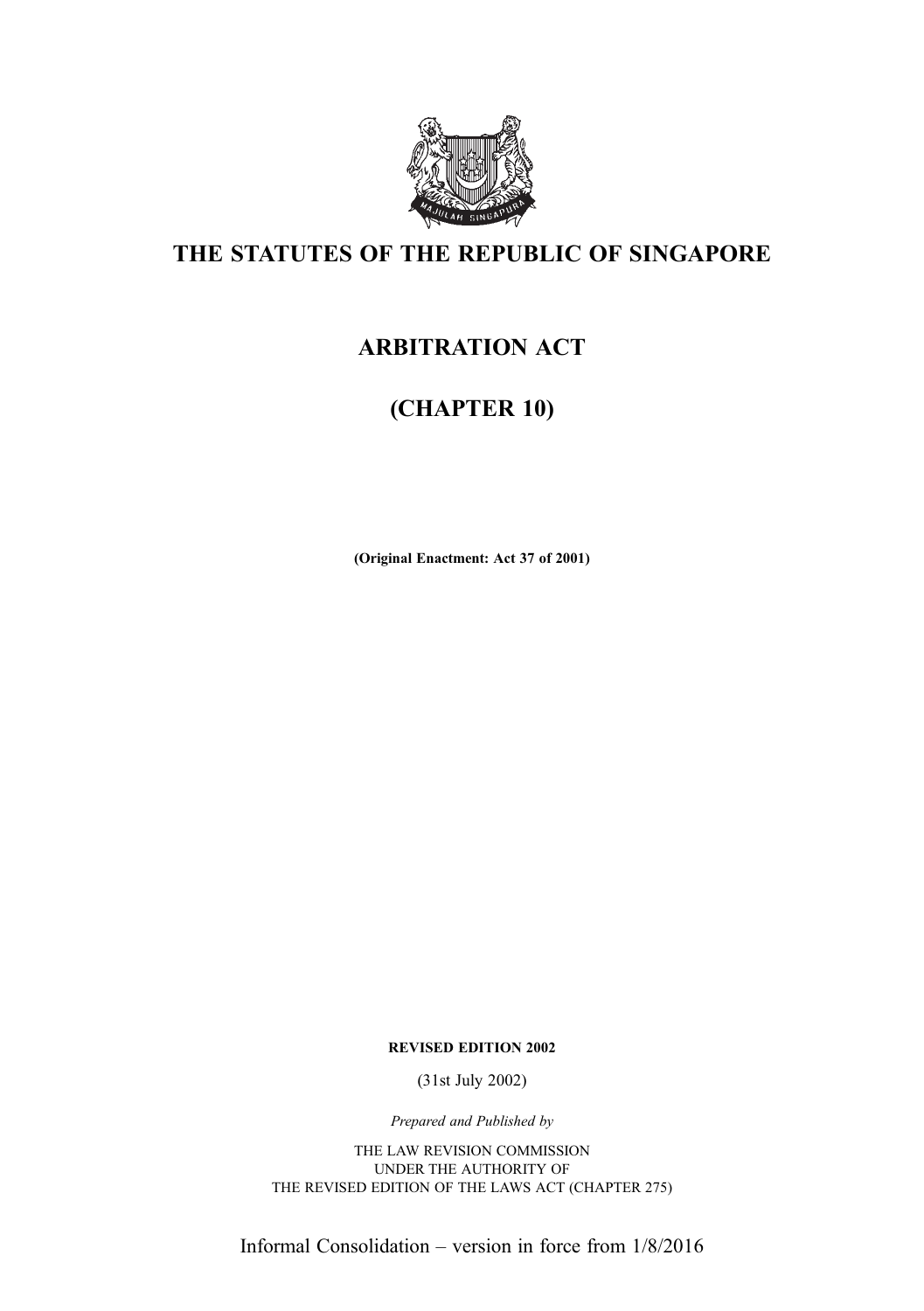# Arbitration Act

#### ARRANGEMENT OF SECTIONS

#### PART I

#### PRELIMINARY

#### **Section**

- 1. Short title
- 2. Interpretation
- 3. Application of this Act

#### PART II

#### ARBITRATION AGREEMENT

- 4. Definition and form of arbitration agreement
- 5. Arbitration agreement not to be discharged by death of party

#### PART III

#### STAY OF LEGAL PROCEEDINGS

- 6. Stay of legal proceedings
- 7. Court's powers on stay of proceedings
- 8. Reference of interpleader issue to arbitration

#### PART IV

#### COMMENCEMENT OF ARBITRAL PROCEEDINGS

- 9. Commencement of arbitral proceedings
- 10. Powers of Court to extend time for beginning of arbitral proceedings
- 11. Application of Limitation Act and Foreign Limitation Periods Act 2012

#### PART V

#### ARBITRAL TRIBUNAL

- 12. Number of arbitrators
- 13. Appointment of arbitrators

1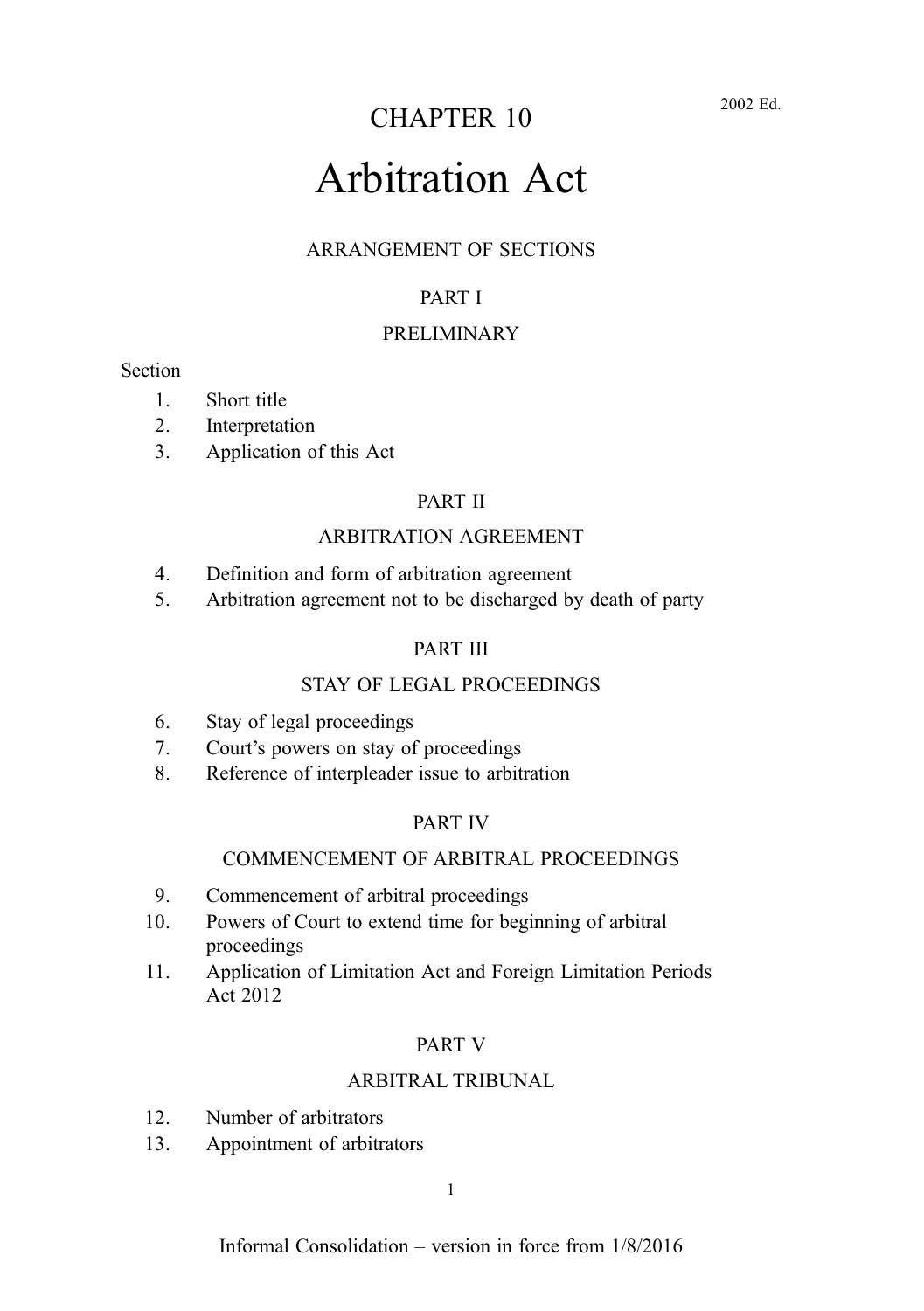#### **Section**

- 14. Grounds for challenge
- 15. Challenge procedure
- 16. Failure or impossibility to act
- 17. Arbitrator ceasing to hold office
- 18. Appointment of substitute arbitrator
- 19. Decision by panel of arbitrators
- 20. Liability of arbitrator

#### PART VI

#### JURISDICTION OF ARBITRAL TRIBUNAL

- 21. Separability of arbitration clause and competence of arbitral tribunal to rule on its own jurisdiction
- 21A. Appeal on ruling of jurisdiction

#### PART VII

#### ARBITRAL PROCEEDINGS

- 22. General duties of arbitral tribunal
- 23. Determination of rules of procedure
- 24. Statements of claim and defence
- 25. Hearings and written proceedings
- 26. Consolidation of proceedings and concurrent hearings
- 27. Power to appoint experts
- 28. General powers exercisable by arbitral tribunal
- 29. Powers of arbitral tribunal in case of party's default
- 30. Witnesses may be summoned by subpoena
- 31. Court's powers exercisable in support of arbitral proceedings

#### PART VIII

#### AWARD

- 32. Law applicable to substance of dispute
- 33. Awards made on different issues
- 34. Remedies
- 35. Interest
- 36. Extension of time for making award
- 37. Award by consent
- 38. Form and contents of award
- 39. Costs of arbitration
- 40. Fees of arbitrator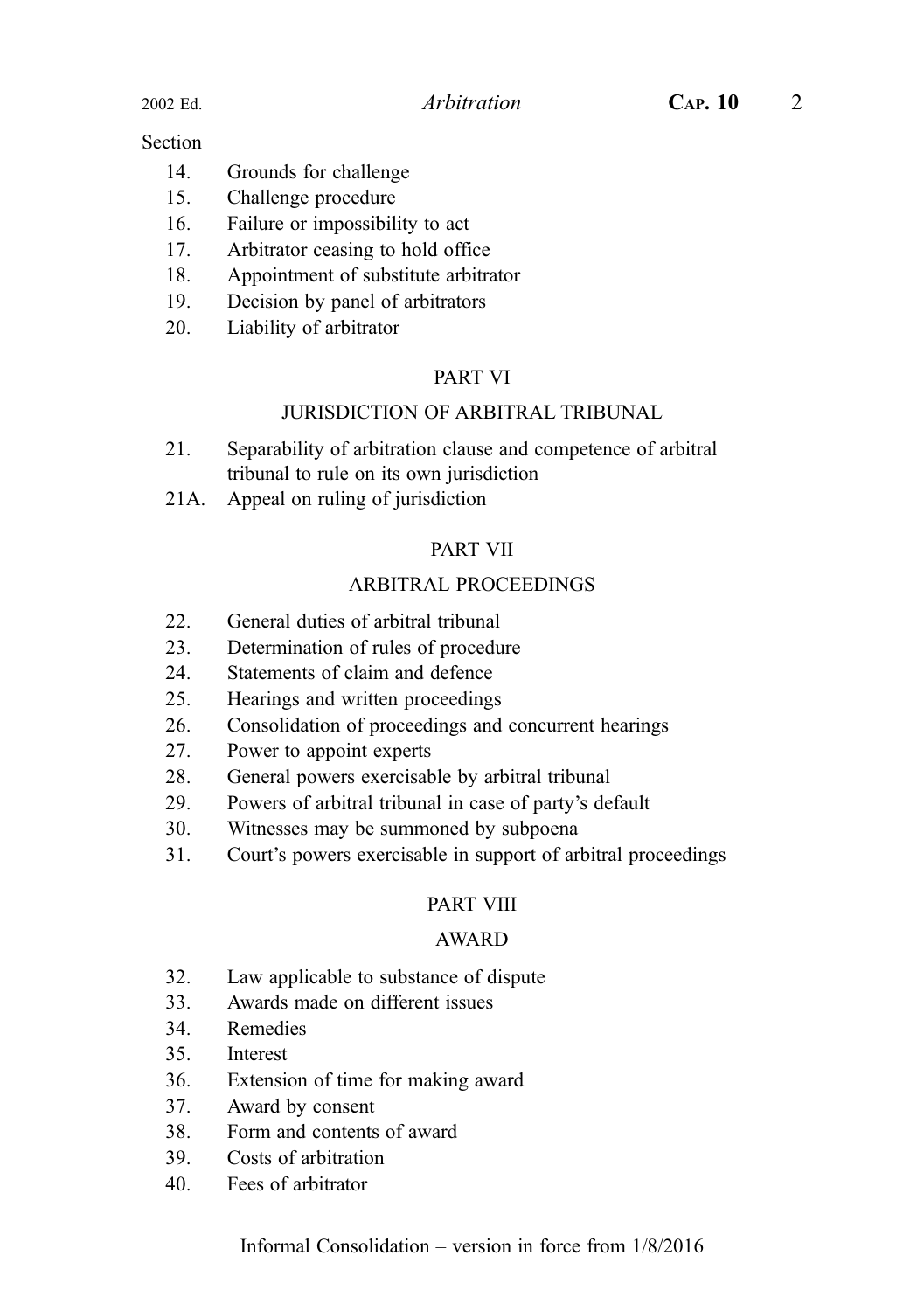| <b>CAP. 10</b> |  |
|----------------|--|
|                |  |

#### Arbitration 2002 Ed.

#### Section

- 41. Power to withhold award in case of non-payment
- 42. Court may charge property with payment of solicitor's costs in arbitration
- 43. Correction or interpretation of award and additional award
- 44. Effect of award

#### PART IX

#### POWERS OF COURT IN RELATION TO AWARD

- 45. Determination of preliminary point of law
- 46. Enforcement of award
- 47. No judicial review of award
- 48. Court may set aside award
- 49. Appeal against award
- 50. Supplementary provisions to appeal under section 49
- 51. Effect of order of Court upon appeal against award
- 52. Application for leave of Court, etc.

#### PART X

#### **MISCELLANEOUS**

- 53. Notice and other requirements in connection with legal proceedings
- 54. Powers of Court and Registrar
- 55. Rules of Court
- 56. Proceedings to be heard otherwise than in open court
- 57. Restrictions on reporting of proceedings heard otherwise than in open court
- 58. Application to references under statutory powers
- 59. Immunity of arbitral institutions
- 59A. Authentication of awards and arbitration agreements
- 60. Service of notices
- 61. Reckoning periods of time
- 62. Appointment of mediator
- 63. Power of arbitrator to act as mediator
- 64. Act to bind Government
- 65. Transitional provisions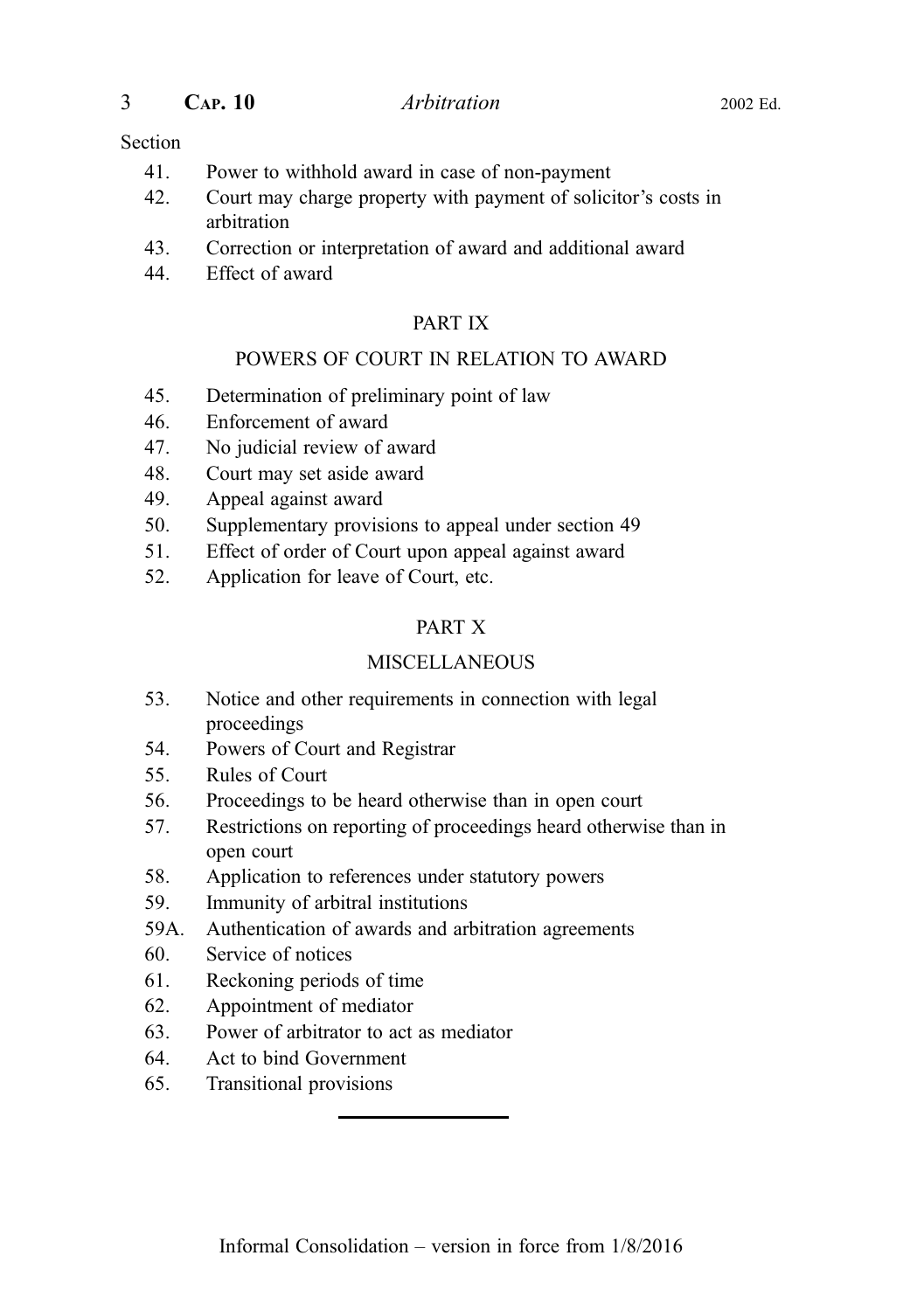An Act to provide for the conduct of arbitration.

[1st March 2002]

### PART I

### PRELIMINARY

#### Short title

1. This Act may be cited as the Arbitration Act.

# Interpretation

 $2$ —(1) In this Act, unless the context otherwise requires —

- "appointing authority" means the appointing authority designated under section 13(8) or (9);
- "arbitral tribunal" means a sole arbitrator or a panel of arbitrators or an arbitral institution, and includes an emergency arbitrator appointed pursuant to the rules of arbitration agreed to or adopted by the parties including the rules of arbitration of an institution or organisation;

[Act 12 of 2012 wef 01/06/2012]

"arbitration agreement" means an arbitration agreement referred to in section 4;

[Act 12 of 2012 wef 01/06/2012]

- "award" means a decision of the arbitral tribunal on the substance of the dispute and includes any interim, interlocutory or partial award but excludes any order or direction made under section 28;
- "Court" means the High Court in Singapore;
- "court", for the purposes of sections  $6, 7, 8, 11(1), 55, 56$  and  $57$ , means the High Court, District Court, Magistrate's Court or any other court in which the proceedings referred to in those sections are instituted or heard;

[Deleted by Act 12 of 2012 wef 01/06/2012] [Deleted by Act 12 of 2012 wef 01/06/2012]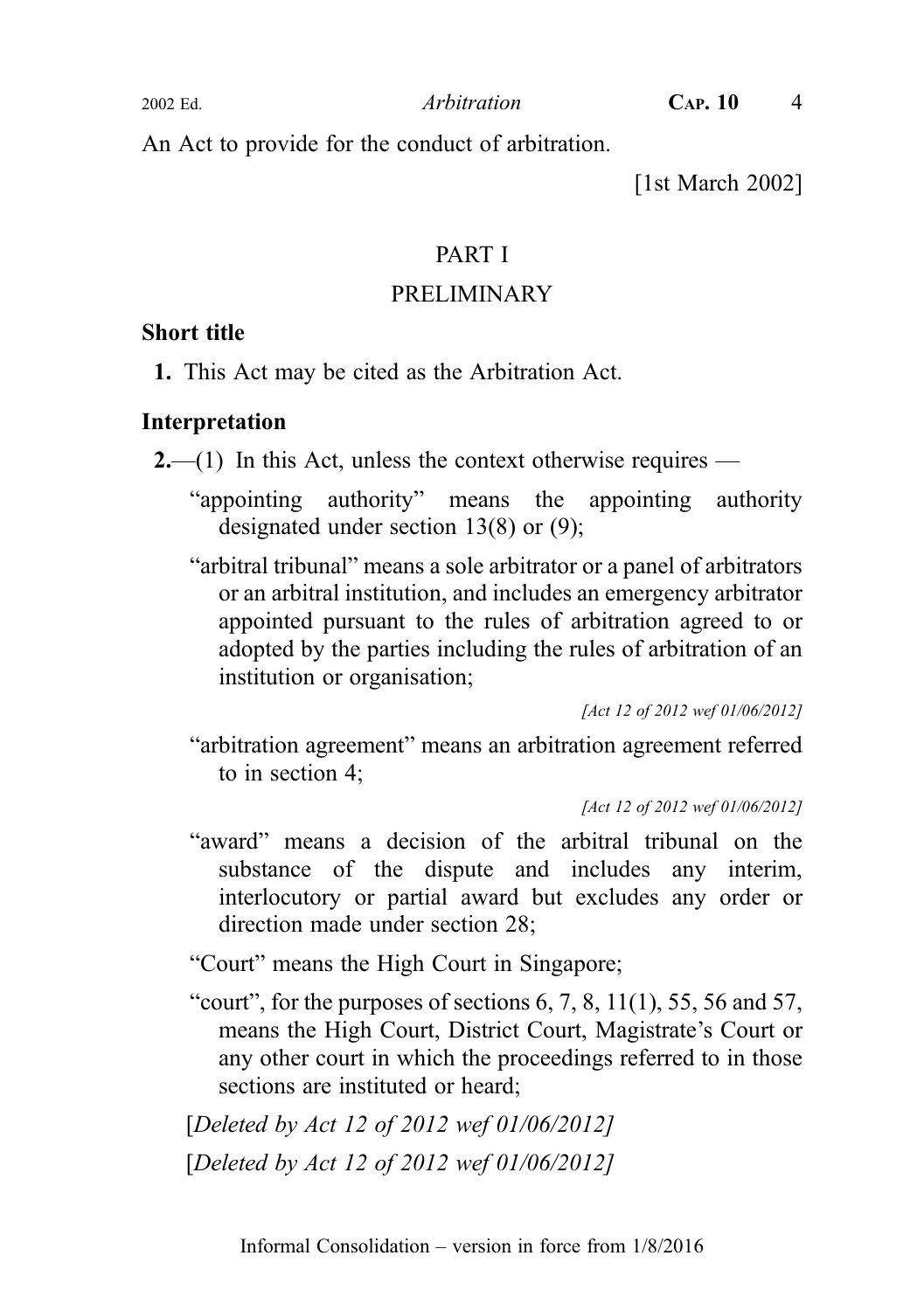"party" means a party to an arbitration agreement or, in any case where an arbitration does not involve all of the parties to the arbitration agreement, means a party to the arbitration\*;

"the place of the arbitration" means the juridical seat of the arbitration designated by —

- (a) the parties to the arbitration agreement;
- (b) any arbitral or other institution or person authorised by the parties for that purpose; or
- (c) the arbitral tribunal as authorised by the parties,

or determined, in the absence of such designation, having regard to the arbitration agreement and all the relevant circumstances.

(2) Where any provision in this Act allows the parties to determine any issue, the parties may authorise a third party, including an arbitral institution, to make that determination.

(3) Where any provision in this Act refers to the fact that the parties have agreed or that they may agree or in any other way refers to an agreement of the parties, such agreement includes any arbitration rules incorporated in that agreement.

(4) Where any provision in this Act refers to a claim, it shall also apply to a cross-claim or counter-claim, and where such provision refers to a defence, it shall also apply to a defence to such cross-claim or counter-claim.

#### Application of this Act

3. This Act shall apply to any arbitration where the place of arbitration is Singapore and where Part II of the International Arbitration Act (Cap. 143A) does not apply to that arbitration.

<sup>\*</sup>See section 9 of the Contracts (Rights of Third Parties) Act (Cap. 53B) on third parties who are treated as parties to an arbitration agreement.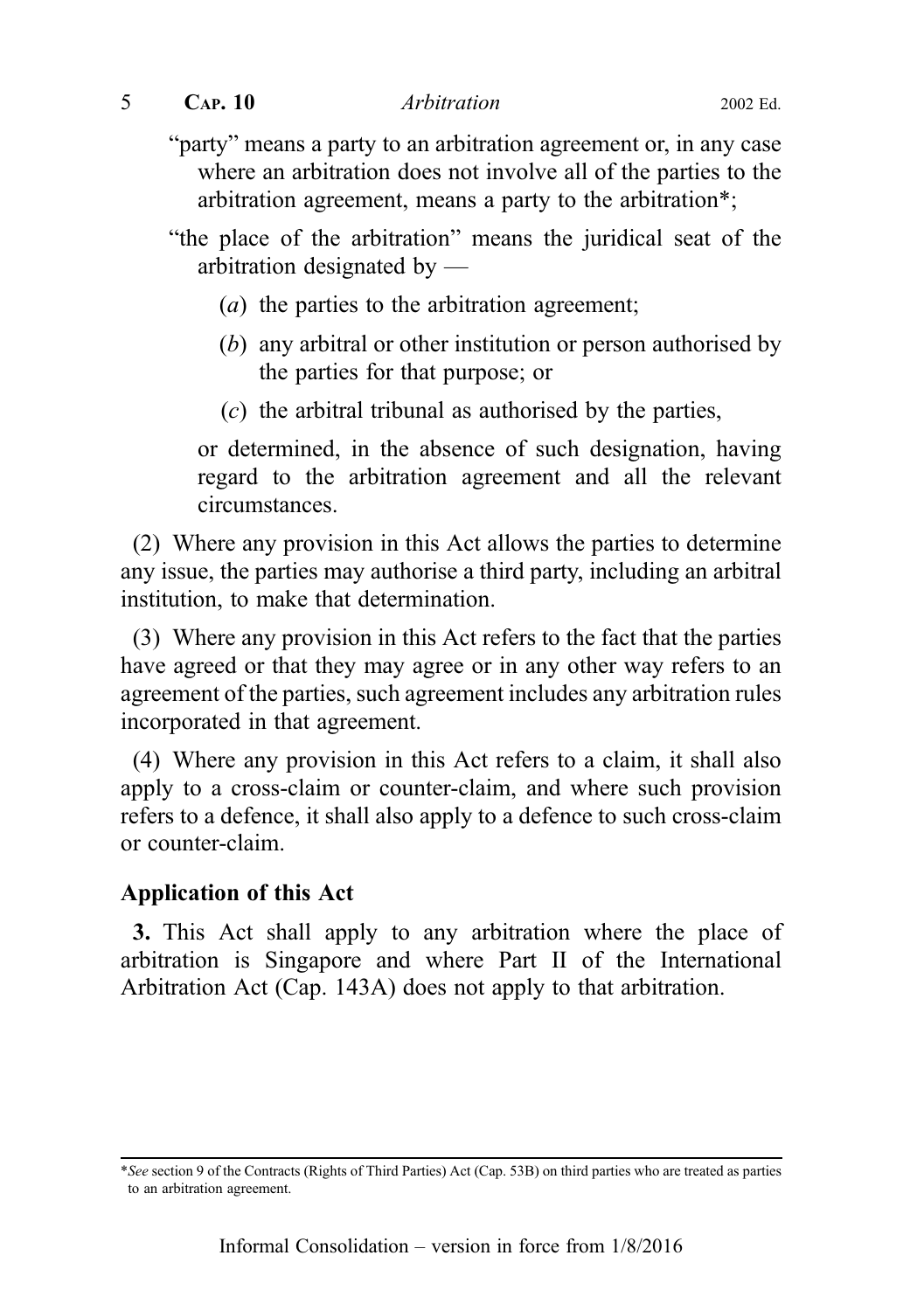# PART II

#### ARBITRATION AGREEMENT

#### Definition and form of arbitration agreement

4.—(1) In this Act, "arbitration agreement" means an agreement by the parties to submit to arbitration all or certain disputes which have arisen or which may arise between them in respect of a defined legal relationship, whether contractual or not.

(2) An arbitration agreement may be in the form of an arbitration clause in a contract or in the form of a separate agreement.

(3) An arbitration agreement shall be in writing.

(4) An arbitration agreement is in writing if its content is recorded in any form, whether or not the arbitration agreement or contract has been concluded orally, by conduct or by other means.

(5) The requirement that an arbitration agreement shall be in writing is satisfied by an electronic communication if the information contained therein is accessible so as to be useable for subsequent reference.

(6) Where in any arbitral or legal proceedings, a party asserts the existence of an arbitration agreement in a pleading, statement of case or any other document in circumstances in which the assertion calls for a reply and the assertion is not denied, there shall be deemed to be an effective arbitration agreement as between the parties to the proceedings.

(7) A reference in a contract to any document containing an arbitration clause shall constitute an arbitration agreement in writing if the reference is such as to make that clause part of the contract.

(8) A reference in a bill of lading to a charterparty or other document containing an arbitration clause shall constitute an arbitration agreement in writing if the reference is such as to make that clause part of the bill of lading.

(9) In this section  $-$ 

"data message" means information generated, sent, received or stored by electronic, magnetic, optical or similar means,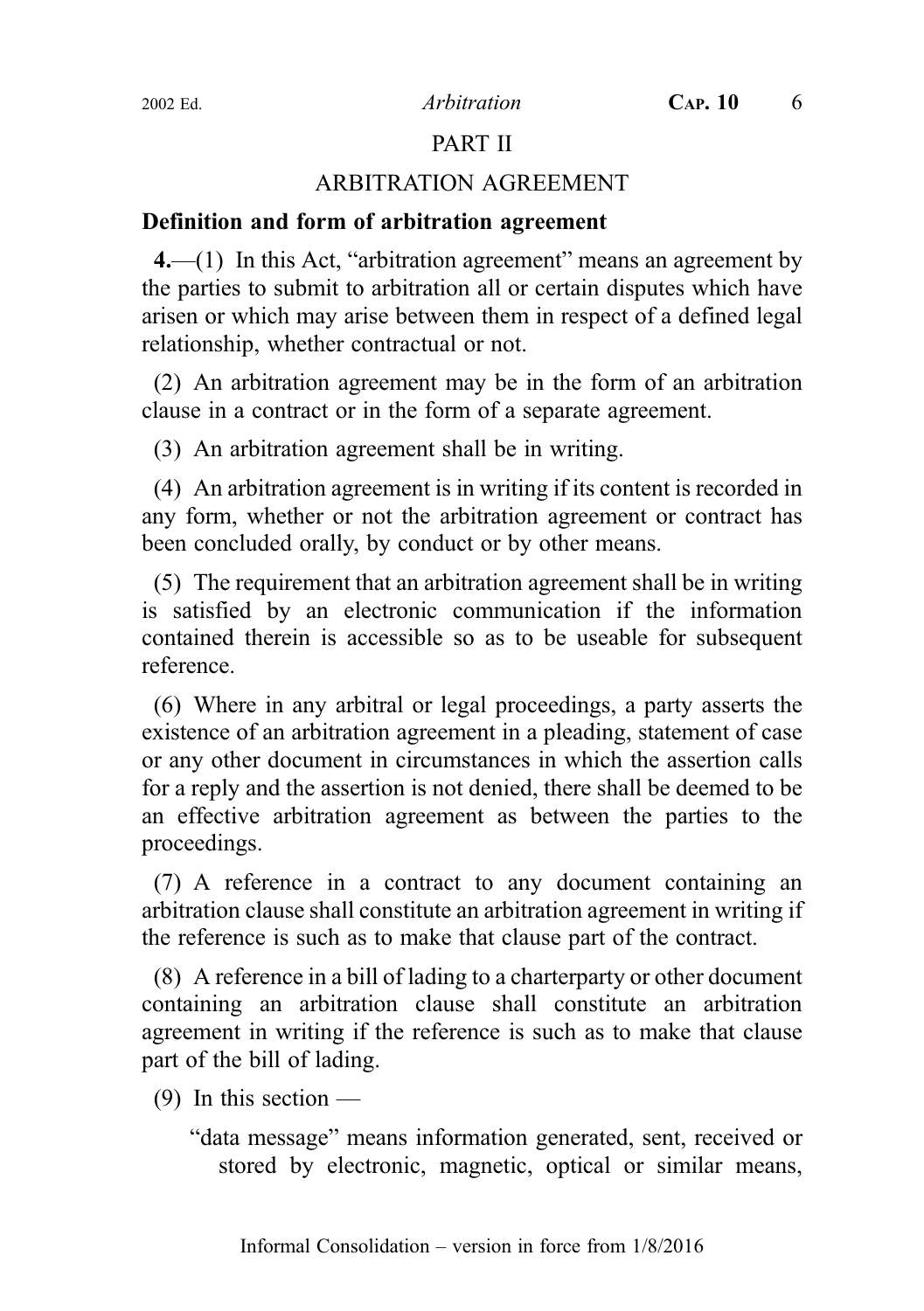7 **CAP. 10** *Arbitration* 2002 Ed.

including, but not limited to, electronic data interchange (EDI), electronic mail, telegram, telex or telecopy;

"electronic communication" means any communication that the parties make by means of data messages.

[Act 12 of 2012 wef 01/06/2012]

#### Arbitration agreement not to be discharged by death of party

5.—(1) An arbitration agreement shall not be discharged by the death of any party to the agreement but shall continue to be enforceable by or against the personal representative of the deceased party.

(2) The authority of an arbitrator shall not be revoked by the death of any party by whom he was appointed.

(3) Nothing in this section shall be taken to affect the operation of any written law or rule of law by virtue of which any right of action is extinguished by the death of a person.

#### PART III

#### STAY OF LEGAL PROCEEDINGS

#### Stay of legal proceedings

6.—(1) Where any party to an arbitration agreement institutes any proceedings in any court against any other party to the agreement in respect of any matter which is the subject of the agreement, any party to the agreement may, at any time after appearance and before delivering any pleading or taking any other step in the proceedings, apply to that court to stay the proceedings so far as the proceedings relate to that matter.

(2) The court to which an application has been made in accordance with subsection  $(1)$  may, if the court is satisfied that —

- (a) there is no sufficient reason why the matter should not be referred in accordance with the arbitration agreement; and
- (b) the applicant was, at the time when the proceedings were commenced, and still remains, ready and willing to do all things necessary to the proper conduct of the arbitration,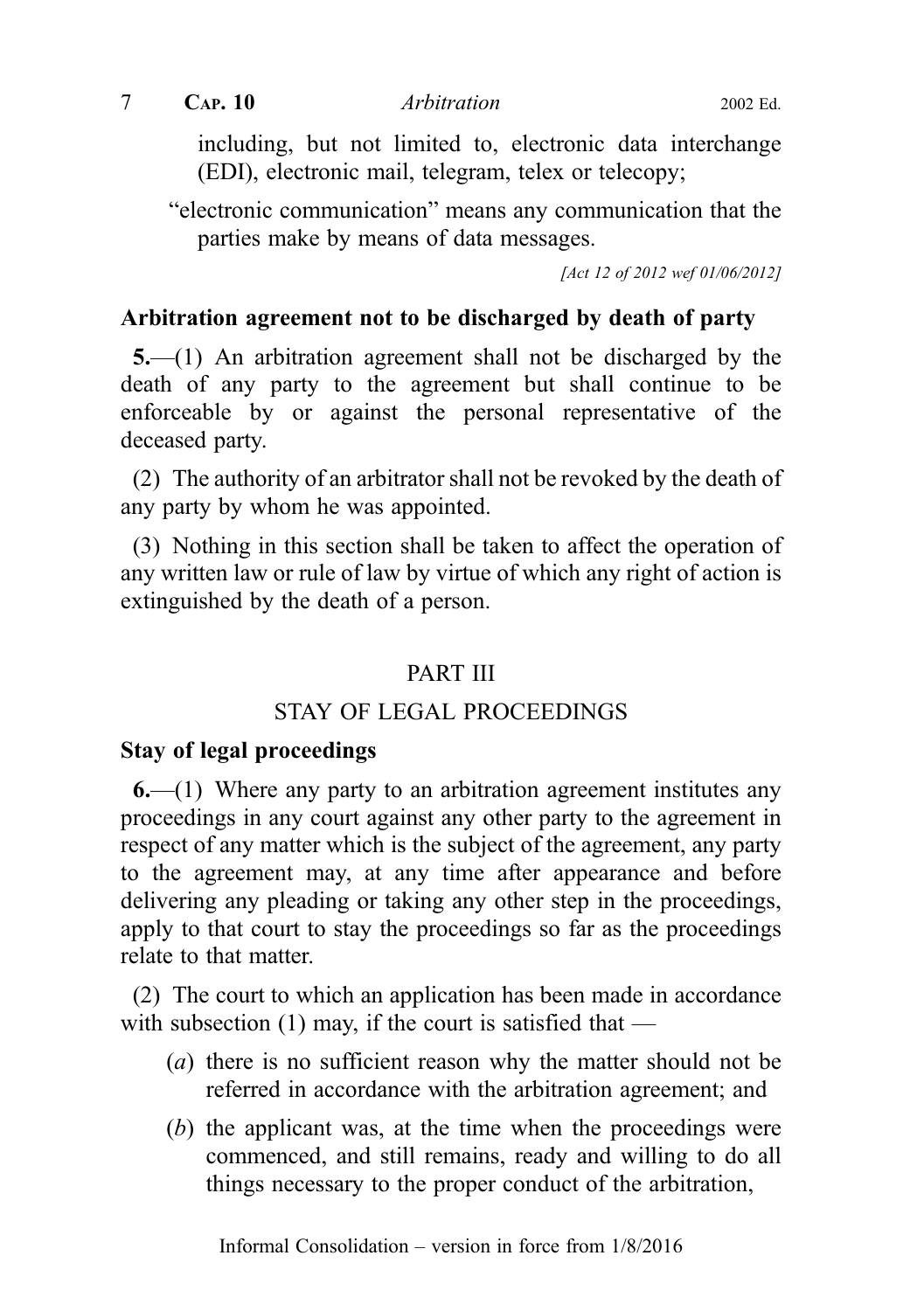make an order, upon such terms as the court thinks fit, staying the proceedings so far as the proceedings relate to that matter.

(3) Where a court makes an order under subsection (2), the court may, for the purpose of preserving the rights of parties, make such interim or supplementary orders as the court thinks fit in relation to any property which is or forms part of the subject of the dispute to which the order under that subsection relates.

(4) Where no party to the proceedings has taken any further step in the proceedings for a period of not less than 2 years after an order staying the proceedings has been made, the court may, on its own motion, make an order discontinuing the proceedings without prejudice to the right of any of the parties to apply for the discontinued proceedings to be reinstated.

(5) For the purposes of this section, a reference to a party includes a reference to any person claiming through or under such party.

# Court's powers on stay of proceedings

7.—(1) Where a court stays proceedings under section 6, the court may, if in those proceedings property has been arrested or bail or other security has been given to prevent or obtain release from arrest, order that —

- (a) the property arrested be retained as security for the satisfaction of any award made on the arbitration; or
- (b) the stay be conditional on the provision of equivalent security for the satisfaction of any such award.

(2) Subject to the Rules of Court and to any necessary modification, the same law and practice shall apply in relation to property retained in pursuance of an order under this section as would apply if it were held for the purposes of proceedings in the court which made the order.

# Reference of interpleader issue to arbitration

8. Where in proceedings before any court relief by way of interpleader is granted and any issue between the claimants is one in respect of which there is an arbitration agreement between them, the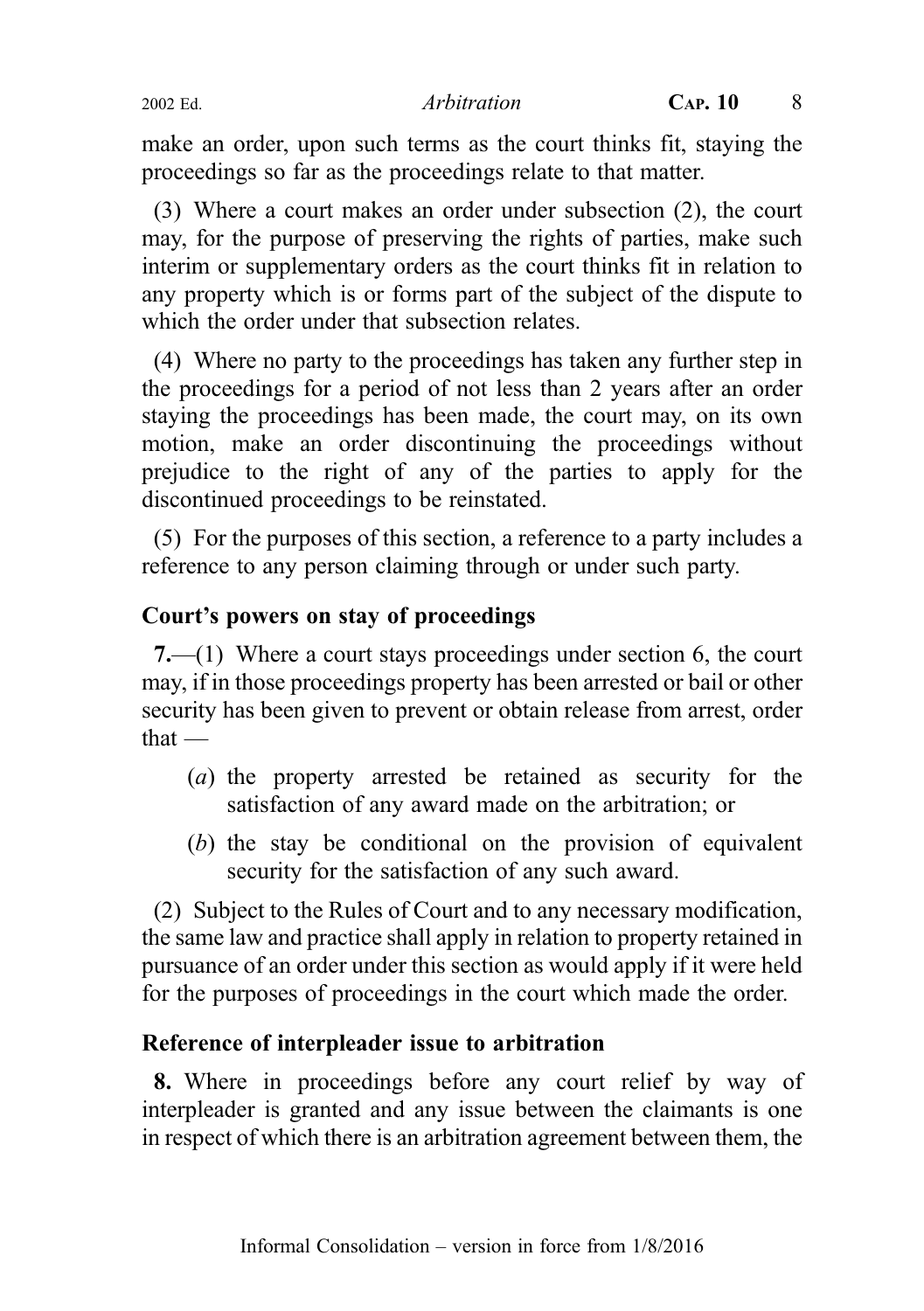9 **CAP. 10** *Arbitration* 2002 Ed.

court granting the relief may direct the issue between the claimants to be determined in accordance with the agreement.

### PART IV

#### COMMENCEMENT OF ARBITRAL PROCEEDINGS

[Act 12 of 2012 wef 01/06/2012]

#### Commencement of arbitral proceedings

9. Unless otherwise agreed by the parties, the arbitral proceedings in respect of a particular dispute shall commence on the date on which a request for that dispute to be referred to arbitration is received by the respondent.

[Act 12 of 2012 wef 01/06/2012]

### Powers of Court to extend time for beginning of arbitral proceedings

10.—(1) Where the terms of an arbitration agreement to refer future disputes to arbitration provide that a claim to which the arbitration agreement applies shall be barred unless —

(a) some step has been taken to begin other dispute resolution procedures which must be exhausted before arbitral proceedings can be begun;

[Act 12 of 2012 wef 01/06/2012]

(b) notice to appoint an arbitrator is given;

(c) an arbitrator is appointed; or

(d) some other step is taken to commence arbitral proceedings, [Act 12 of 2012 wef 01/06/2012]

within a time fixed by the agreement and a dispute to which the agreement applies has arisen, the Court may, if it is of the opinion that in the circumstances of the case undue hardship would otherwise be caused, extend the time for such period and on such terms as the Court thinks fit.

(2) An order of extension of time made by the Court under subsection  $(1)$  —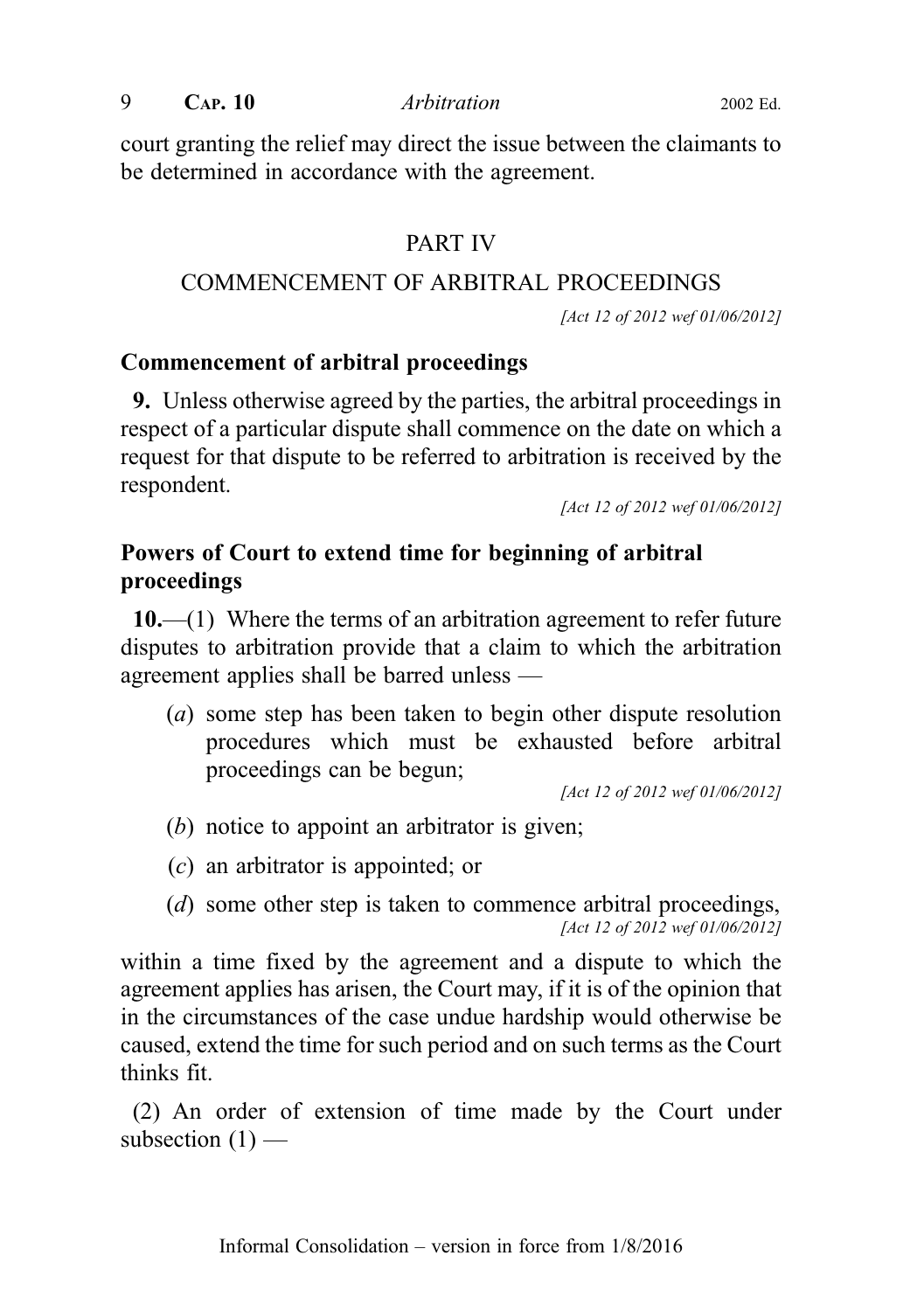- (a) may be made only after any available arbitral process for obtaining an extension of time has been exhausted;
- (b) may be made notwithstanding that the time so fixed has expired; and
- (c) shall not affect the operation of section 9 or 11 or any other written law relating to the limitation of actions.

# Application of Limitation Act and Foreign Limitation Periods Act 2012

11.—(1) The Limitation Act (Cap. 163) and the Foreign Limitation Periods Act 2012 shall apply to arbitral proceedings as they apply to proceedings before any court and any reference in both Acts to the commencement of proceedings shall be construed as a reference to the commencement of arbitral proceedings.

```
[Act 13 of 2012 wef 01/06/2012]
```
(2) The Court may order that in computing the time prescribed by the Limitation Act or the Foreign Limitation Periods Act 2012 for the commencement of proceedings (including arbitral proceedings) in respect of a dispute which was the subject-matter of —

- (a) an award which the Court orders to be set aside or declares to be of no effect; or
- (b) the affected part of an award which the Court orders to be set aside in part or declares to be in part of no effect,

the period between the commencement of the arbitration and the date of the order referred to in paragraph  $(a)$  or  $(b)$  shall be excluded. [Act 13 of 2012 wef 01/06/2012]

(3) Notwithstanding any term in an arbitration agreement to the effect that no cause of action shall accrue in respect of any matter required by the agreement to be referred until an award is made under the agreement, the cause of action shall, for the purposes of the Limitation Act and the Foreign Limitation Periods Act 2012, be deemed to have accrued in respect of any such matter at the time when it would have accrued but for that term in the agreement.

[Act 13 of 2012 wef 01/06/2012]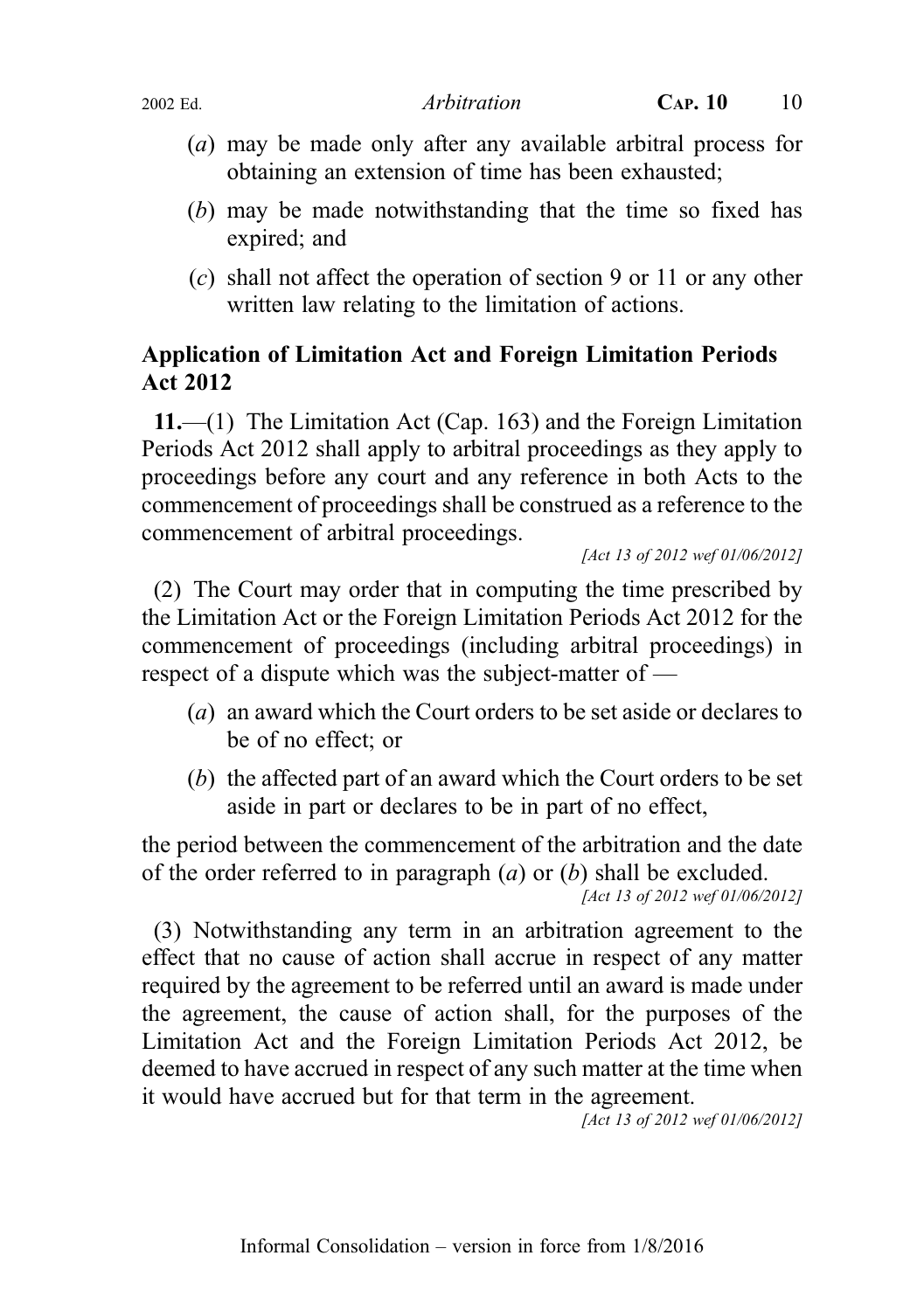#### PART V

# ARBITRAL TRIBUNAL

#### Number of arbitrators

- 12.—(1) The parties are free to determine the number of arbitrators.
- (2) Failing such determination, there shall be a single arbitrator.

# Appointment of arbitrators

13.—(1) Unless otherwise agreed by the parties, no person shall be precluded by reason of his nationality from acting as an arbitrator.

(2) The parties are free to agree on a procedure for appointing the arbitrator or arbitrators.

(3) Where the parties fail to agree on a procedure for appointing the arbitrator or arbitrators —

- (a) in an arbitration with 3 arbitrators, each party shall appoint one arbitrator, and the parties shall by agreement appoint the third arbitrator; or
- (b) in an arbitration with a sole arbitrator, if the parties are unable to agree on the arbitrator, the arbitrator shall be appointed, upon the request of a party, by the appointing authority.
- (4) Where subsection  $(3)(a)$  applies
	- (a) if a party fails to appoint an arbitrator within 30 days of receipt of a first request to do so from the other party; or
	- (b) if the 2 parties fail to agree on the appointment of the third arbitrator within 30 days of the receipt of the first request by either party to do so,

the appointment shall be made, upon the request of a party, by the appointing authority.

(5) If, under an appointment procedure agreed upon by the parties —

- (a) a party fails to act as required under such procedure;
- (b) the parties are unable to reach an agreement expected of them under such procedure; or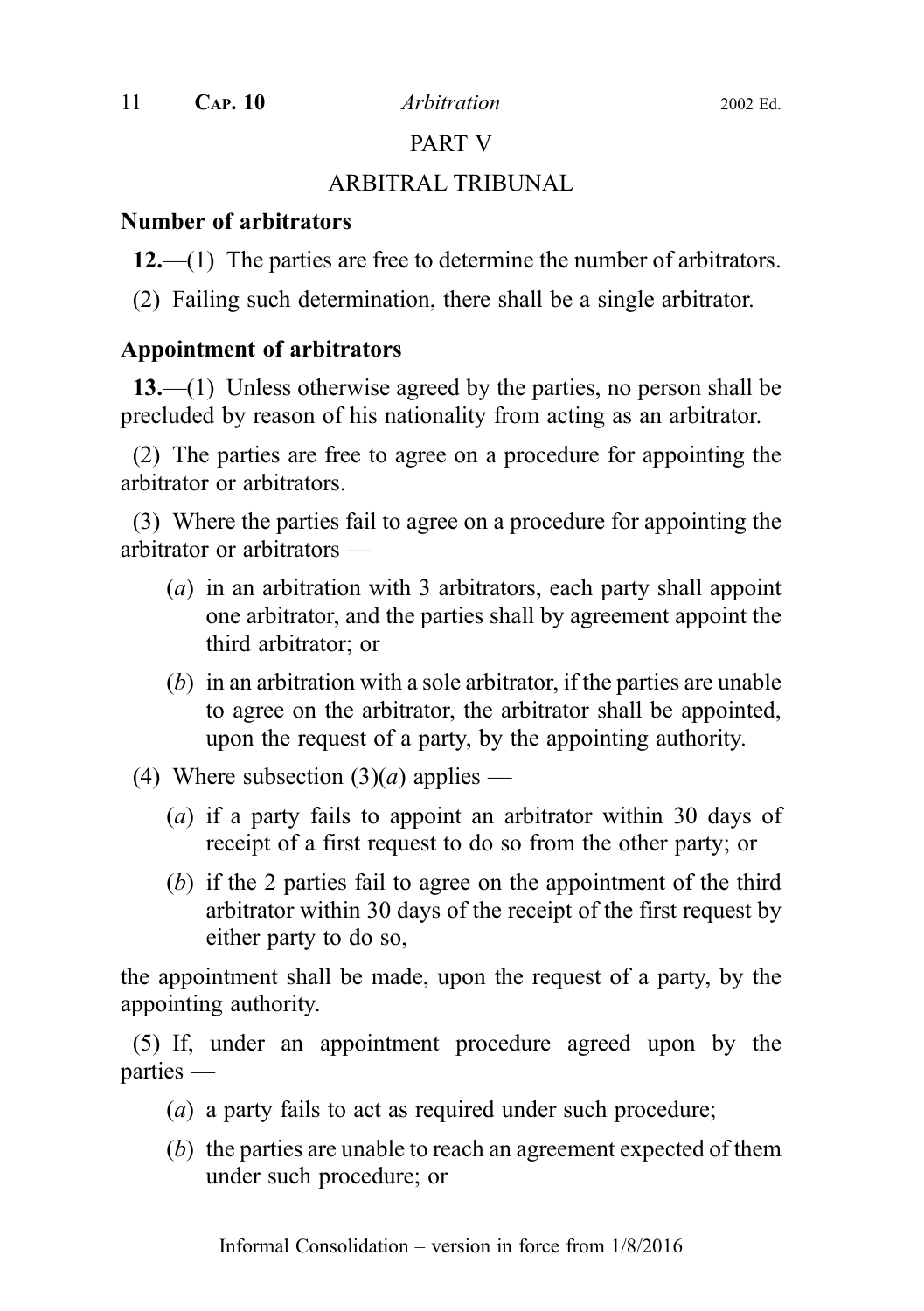- - (c) a third party, including an arbitral institution, fails to perform any function entrusted to it under such procedure,

any party may apply to the appointing authority to take the necessary measure unless the agreement on the appointment procedure provides other means for securing the appointment.

(6) Where a party makes a request or makes an application to the appointing authority under subsection  $(3)$ ,  $(4)$  or  $(5)$ , the appointing authority shall, in appointing an arbitrator, have regard to the following:

- (a) the nature of the subject-matter of the arbitration;
- (b) the availability of any arbitrator:
- (c) the identities of the parties to the arbitration;
- (d) any suggestion made by any of the parties regarding the appointment of any arbitrator;
- (e) any qualifications required of the arbitrator by the arbitration agreement; and
- (f) such considerations as are likely to secure the appointment of an independent and impartial arbitrator.

(7) No appointment by the appointing authority shall be challenged except in accordance with this Act.

(8) For the purposes of this Act, the appointing authority shall be the President of the Court of Arbitration of the Singapore International Arbitration Centre.

(9) The Chief Justice may, if he thinks fit, by notification published in the Gazette, appoint any other person to exercise the powers of the appointing authority under this section.

# Grounds for challenge

14.—(1) Where any person is approached in connection with his possible appointment as an arbitrator, he shall disclose any circumstance likely to give rise to justifiable doubts as to his impartiality or independence.

<sup>[</sup>Act 16 of 2016 wef 01/08/2016]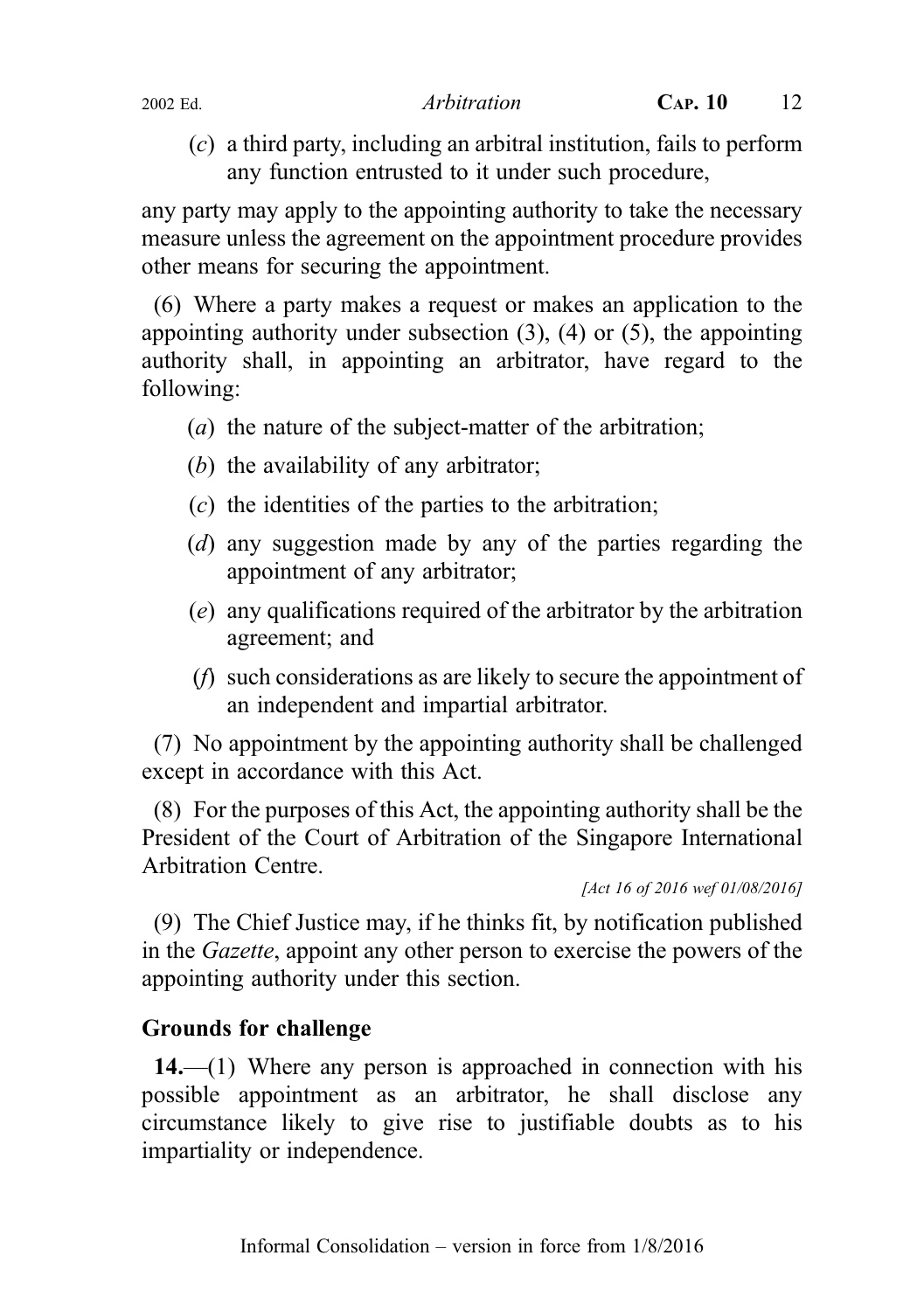(2) An arbitrator shall, from the time of his appointment and throughout the arbitral proceedings, disclose without delay any such circumstance as is referred to in subsection (1) to the parties unless they have already been so informed by him.

[Act 12 of 2012 wef 01/06/2012]

(3) Subject to subsection (4), an arbitrator may be challenged only  $if -$ 

- (a) circumstances exist that give rise to justifiable doubts as to his impartiality or independence; or
- (b) he does not possess the qualifications agreed to by the parties.

(4) A party who has appointed or participated in the appointment of any arbitrator may challenge such arbitrator only if he becomes aware of any of the grounds of challenge set out in subsection (3) as may be applicable to the arbitrator after the arbitrator has been appointed.

#### Challenge procedure

15.—(1) Subject to subsection (3), the parties are free to agree on a procedure for challenging an arbitrator.

(2) If the parties have not agreed on a procedure for challenge, a party who intends to challenge an arbitrator shall —

- (a) within 15 days after becoming aware of the constitution of the arbitral tribunal; or
- (b) after becoming aware of any circumstance referred to in section 14(3),

send a written statement of the grounds for the challenge to the arbitral tribunal.

(3) The arbitral tribunal shall, unless the challenged arbitrator withdraws from his office or the other party agrees to the challenge, decide on the challenge.

(4) If a challenge before the arbitral tribunal is unsuccessful, the aggrieved party may, within 30 days after receiving notice of the decision rejecting the challenge, apply to the Court to decide on the challenge and the Court may make such order as it thinks fit.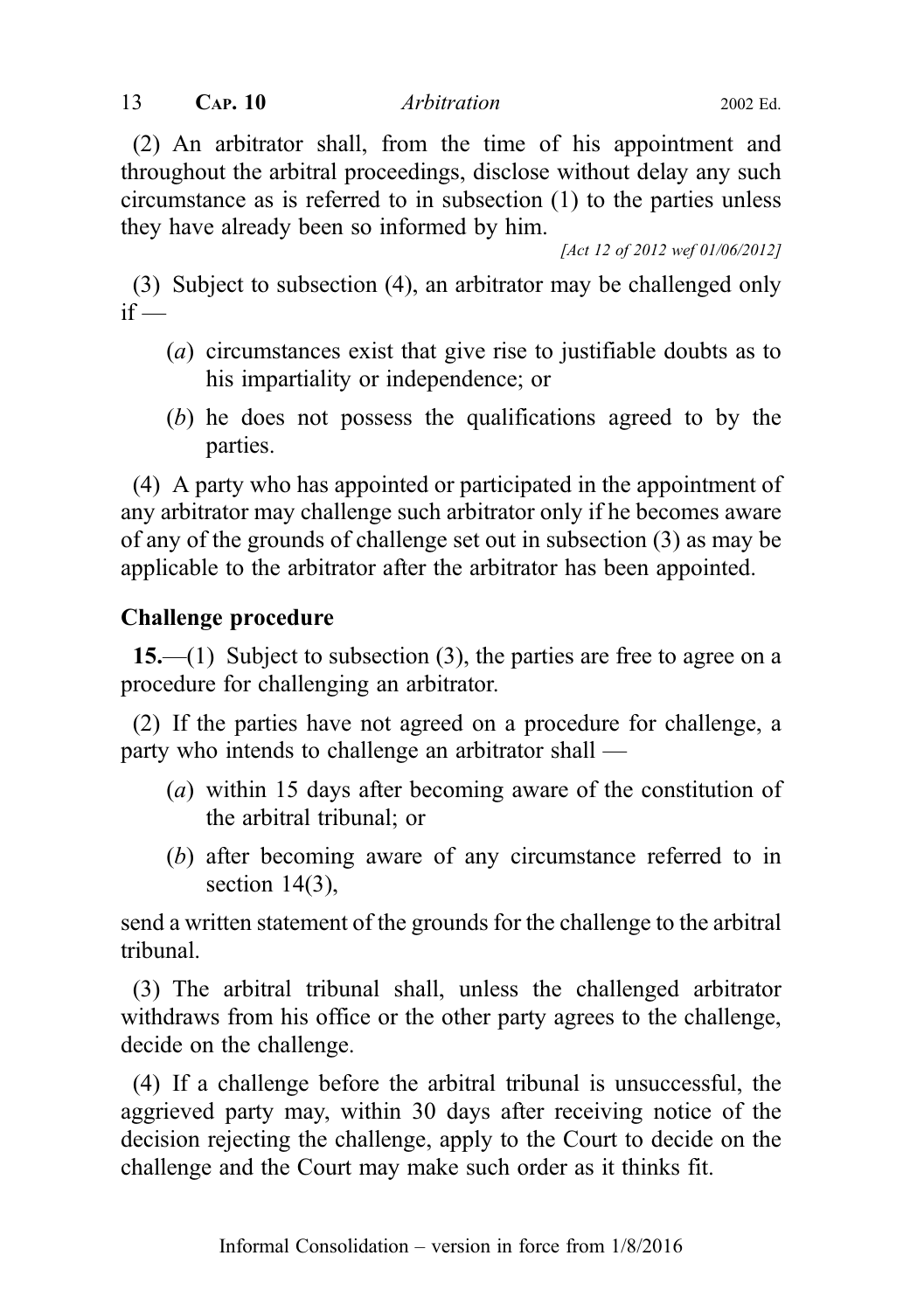(5) No appeal shall lie against the decision of the Court under subsection (4).

(6) While an application to the Court under subsection (4) is pending, the arbitral tribunal, including the challenged arbitrator, may continue the arbitral proceedings and make an award.

[Act 12 of 2012 wef 01/06/2012]

#### Failure or impossibility to act

16.—(1) A party may request the Court to remove an arbitrator —

- (a) who is physically or mentally incapable of conducting the proceedings or where there are justifiable doubts as to his capacity to do so; or
- (b) who has refused or failed  $-$ 
	- (i) to properly conduct the proceedings; or
	- (ii) to use all reasonable despatch in conducting the proceedings or making an award,

and where substantial injustice has been or will be caused to that party.

(2) If there is an arbitral or other institution or person vested by the parties with power to remove an arbitrator, the Court shall not exercise its power of removal unless it is satisfied that the applicant has first exhausted any available recourse to that institution or person.

(3) While an application to the Court under this section is pending, the arbitral tribunal, including the arbitrator concerned may continue the arbitral proceedings and make an award.

[Act 12 of 2012 wef 01/06/2012]

(4) Where the Court removes an arbitrator, the Court may make such order as it thinks fit with respect to his entitlement, if any, to fees or expenses, or the repayment of any fees or expenses already paid.

(5) The arbitrator concerned is entitled to appear and be heard by the Court before it makes any order under this section.

(6) No appeal shall lie against the decision of the Court made under subsection (4).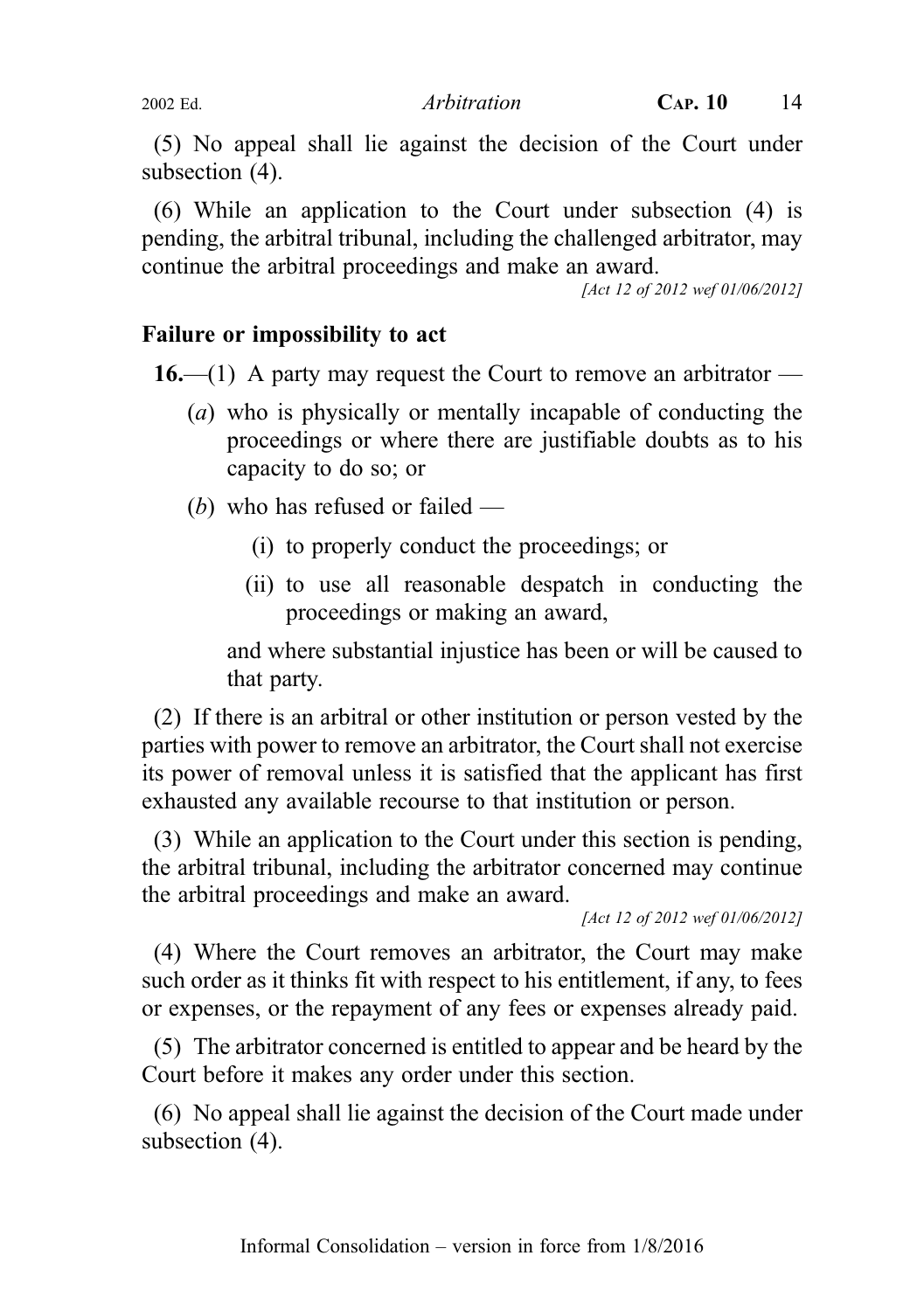#### Arbitrator ceasing to hold office

17.—(1) The authority of an arbitrator shall cease upon his death.

(2) An arbitrator shall cease to hold office if  $-$ 

- (*a*) he withdraws from office under section 15(3);
- (b) an order is made under section 15(4) for the termination of his mandate or his removal;
- (c) he is removed by the Court under section 16 or by an institution referred to in section 16(2); or
- (d) the parties agree on the termination of his mandate.

(3) The withdrawal of an arbitrator or the termination of an arbitrator's mandate by the parties shall not imply acceptance of the validity of any ground referred to in section 14(3) or 16(1).

#### Appointment of substitute arbitrator

18.—(1) Where an arbitrator ceases to hold office, the parties are free to agree —

- (a) whether and if so how the vacancy is to be filled;
- (b) whether and if so to what extent the previous proceedings should stand; and
- (c) what effect (if any) his ceasing to hold office has on any appointment made by him (alone or jointly).

(2) If or to the extent that there is no such agreement, the following subsections shall apply.

(3) Section 13 (appointment of arbitrators) shall apply in relation to the filling of the vacancy as in relation to an original appointment.

(4) The arbitral tribunal (when reconstituted) shall determine whether and if so to what extent the previous proceedings should stand.

(5) The reconstitution of the arbitral tribunal shall not affect any right of a party to challenge the previous proceedings on any ground which had arisen before the arbitrator ceased to hold office.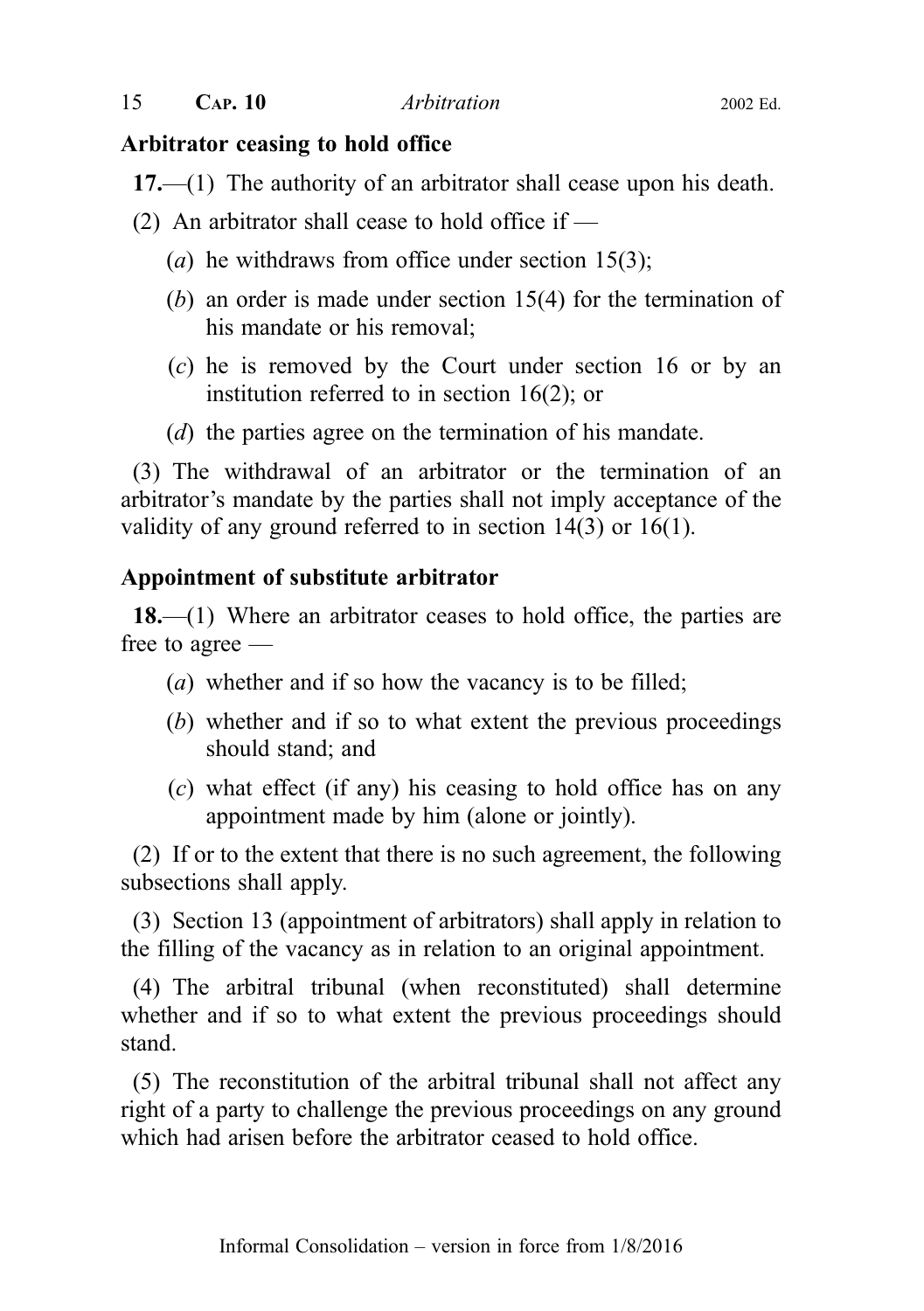(6) The ceasing to hold office by the arbitrator shall not affect any appointment by him (alone or jointly) of another arbitrator, in particular any appointment of a presiding arbitrator.

# Decision by panel of arbitrators

 $19$ ,—(1) In arbitral proceedings with more than one arbitrator, any decision of the arbitral tribunal shall be made, unless otherwise agreed by the parties, by all or a majority of all its members.

[Act 12 of 2012 wef 01/06/2012]

(2) Any question of procedure may be decided by a presiding arbitrator if so authorised by the parties or all members of the arbitral tribunal.

# Liability of arbitrator

20. An arbitrator shall not be liable for —

- (a) negligence in respect of anything done or omitted to be done in the capacity of the arbitrator; or
- (b) any mistake of law, fact or procedure made in the course of arbitral proceedings or in the making of an arbitral award. [Act 12 of 2012 wef 01/06/2012]

# PART VI

# JURISDICTION OF ARBITRAL TRIBUNAL

# Separability of arbitration clause and competence of arbitral tribunal to rule on its own jurisdiction

21.—(1) The arbitral tribunal may rule on its own jurisdiction, including a plea that it has no jurisdiction and any objections to the existence or validity of the arbitration agreement, at any stage of the arbitral proceedings.

[Act 12 of 2012 wef 01/06/2012]

(2) For the purpose of subsection (1), an arbitration clause which forms part of a contract shall be treated as an agreement independent of the other terms of the contract.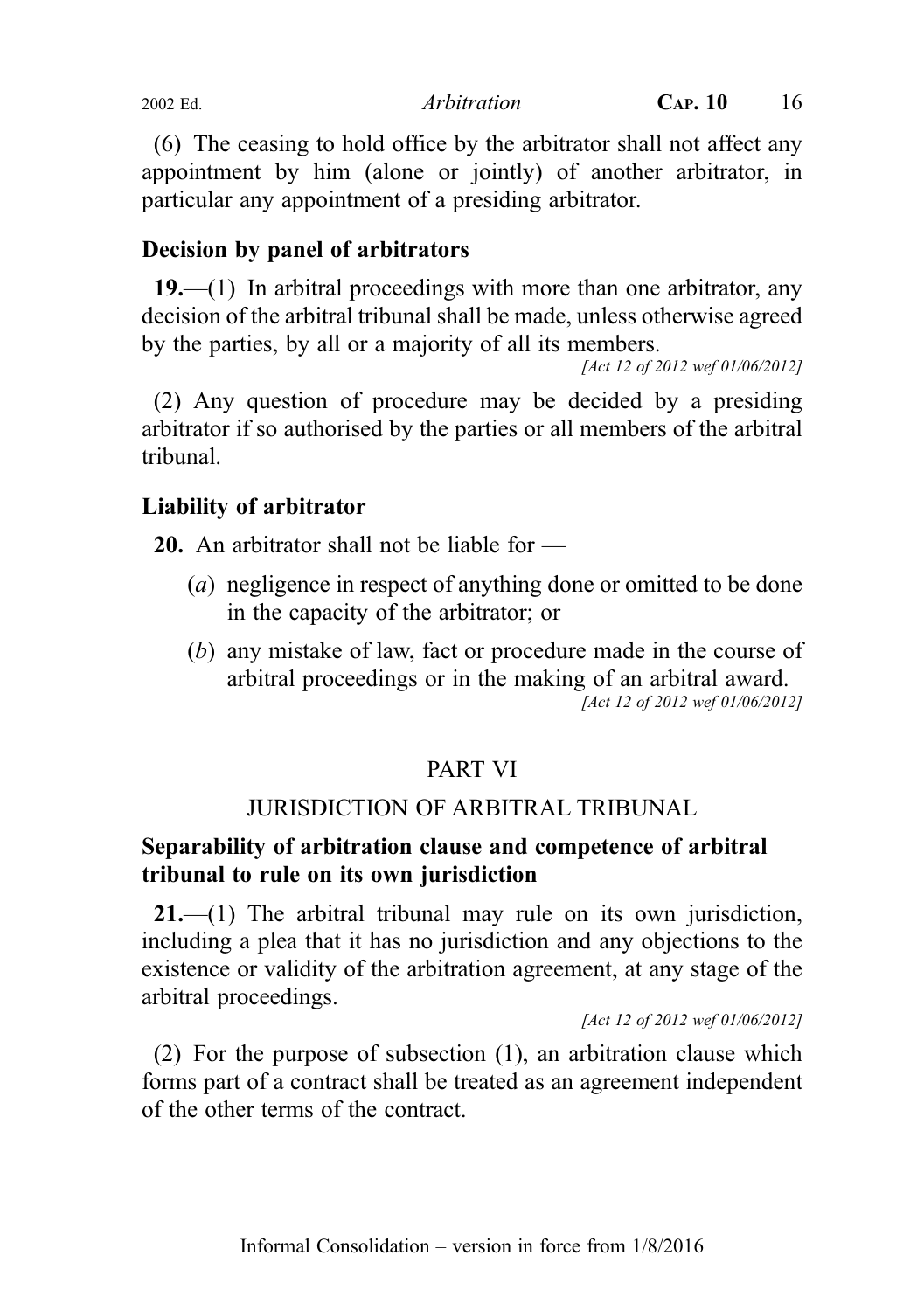(3) A decision by the arbitral tribunal that the contract is null and void shall not entail ipso jure (as a matter of law) the invalidity of the arbitration clause.

(4) A plea that the arbitral tribunal does not have jurisdiction shall be raised not later than the submission of the statement of defence.

(5) A party shall not be precluded from raising the plea that the arbitral tribunal does not have jurisdiction by the fact that he has appointed, or participated in the appointment of, an arbitrator.

(6) A plea that the arbitral tribunal is exceeding the scope of its authority shall be raised as soon as the matter alleged to be beyond the scope of its authority is raised during the arbitral proceedings.

(7) Notwithstanding any delay in raising a plea referred to in subsection (4) or (6), the arbitral tribunal may admit such plea if it considers the delay to be justified in the circumstances.

(8) The arbitral tribunal may rule on a plea referred to in this section either as a preliminary question or in an award on the merits.

(9) If the arbitral tribunal rules —

- (a) on a plea as a preliminary question that it has jurisdiction; or
- (b) on a plea at any stage of the arbitral proceedings that it has no jurisdiction,

any party may, within 30 days after having received notice of that ruling, apply to the Court to decide the matter.

[Act 12 of 2012 wef 01/06/2012]

- (10) [Deleted by Act 12 of 2012 wef 01/06/2012]
- (11) [Deleted by Act 12 of 2012 wef 01/06/2012]

# Appeal on ruling of jurisdiction

21A.—(1) An appeal from the decision of the High Court made under section 21 shall lie to the Court of Appeal only with the leave of the High Court.

(2) There shall be no appeal against a refusal for grant of leave of the High Court.

<sup>[</sup>Act 12 of 2012 wef 01/06/2012]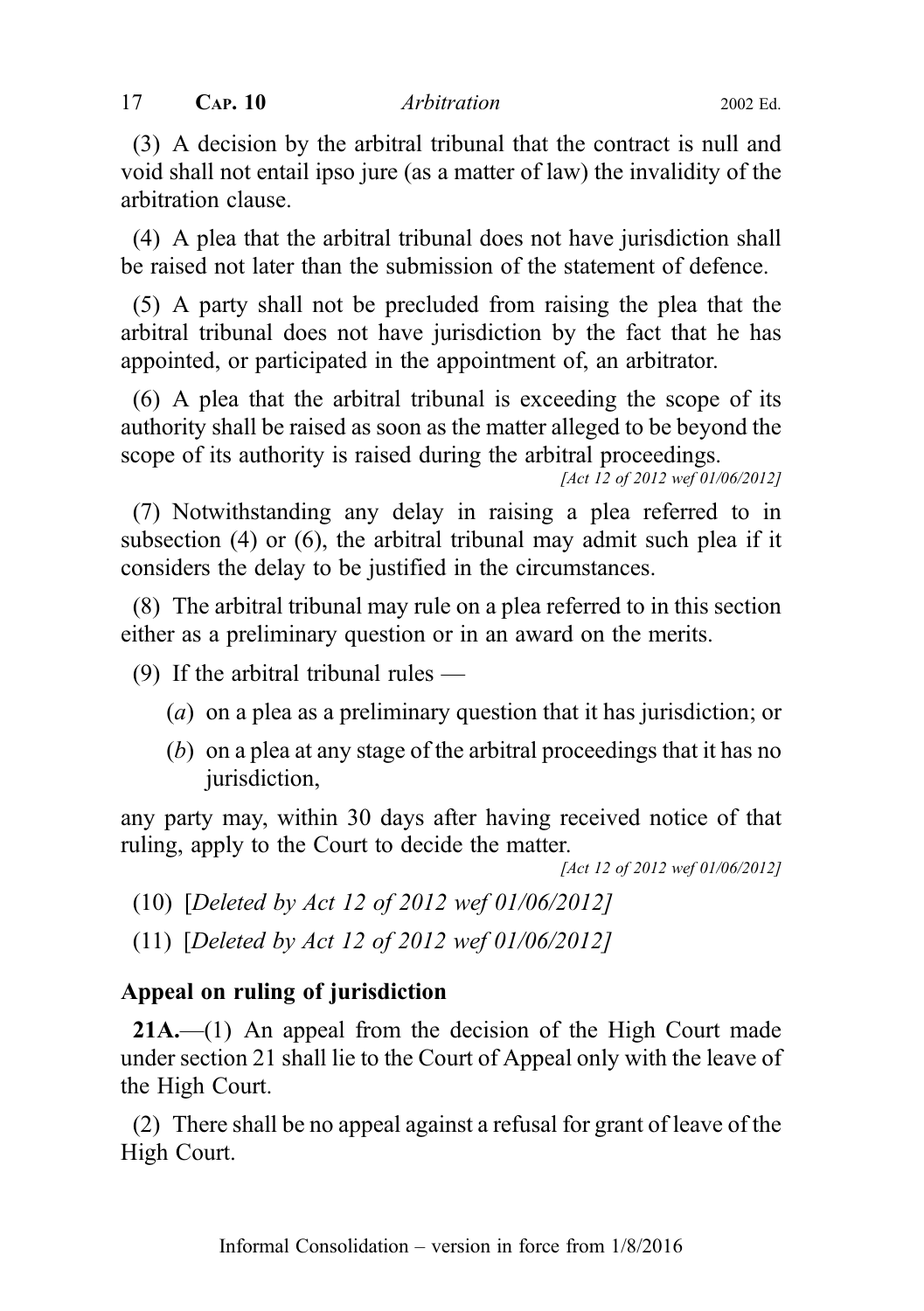(3) Where the High Court, or the Court of Appeal on appeal, decides that the arbitral tribunal has jurisdiction —

- (a) the arbitral tribunal shall continue the arbitral proceedings and make an award; and
- (b) where any arbitrator is unable or unwilling to continue the arbitral proceedings, the mandate of that arbitrator shall terminate and a substitute arbitrator shall be appointed in accordance with section 18.

(4) In making a ruling or decision under this section or section 21 that the arbitral tribunal has no jurisdiction, the arbitral tribunal, the High Court or the Court of Appeal (as the case may be) may make an award or order of costs of the proceedings, including the arbitral proceedings (as the case may be), against any party.

(5) Where an award of costs is made by the arbitral tribunal under subsection  $(4)$ , section  $39(1)$  shall apply with the necessary modifications.

(6) Where an application is made pursuant to section  $21 -$ 

- (a) such application shall not operate as a stay of the arbitral proceedings or of execution of any award or order made in the arbitral proceedings unless the High Court orders otherwise; and
- (b) no intermediate act or proceeding shall be invalidated except so far as the High Court may direct.

(7) Where there is an appeal from the decision of the High Court pursuant to subsection  $(1)$  —

- (a) such appeal shall not operate as a stay of the arbitral proceedings or of execution of any award or order made in the arbitral proceedings unless the High Court or the Court of Appeal orders otherwise; and
- (b) no intermediate act or proceeding shall be invalidated except so far as the Court of Appeal may direct.

[Act 12 of 2012 wef 01/06/2012]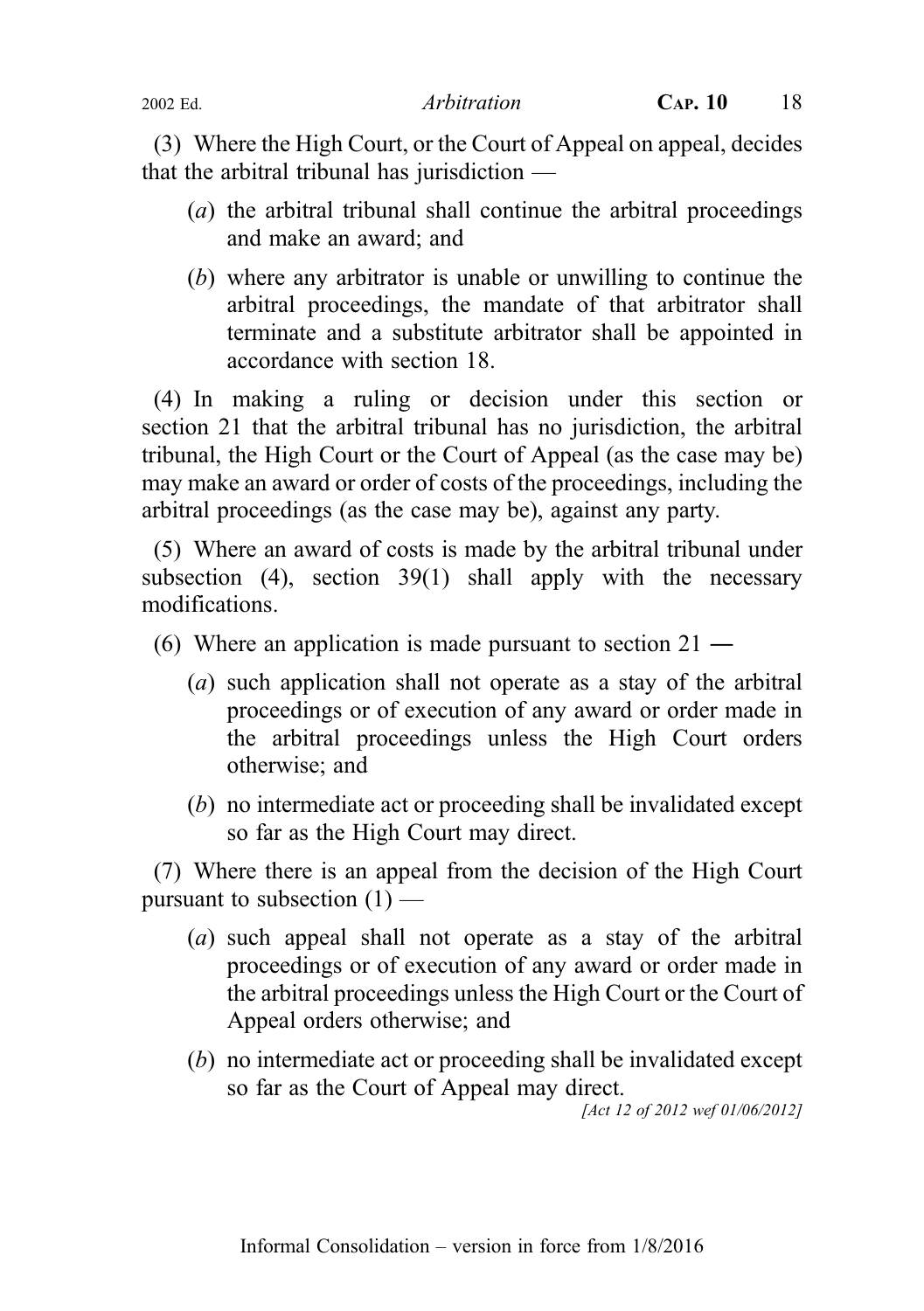#### PART VII

#### ARBITRAL PROCEEDINGS

#### General duties of arbitral tribunal

22. The arbitral tribunal shall act fairly and impartially and shall give each party a reasonable opportunity of presenting his case.

#### Determination of rules of procedure

 $23$ —(1) Subject to the provisions of this Act, the parties are free to agree on the procedure to be followed by the arbitral tribunal in conducting the proceedings.

(2) Failing such agreement, the arbitral tribunal may, subject to the provisions of this Act, conduct the arbitration in such manner as it considers appropriate.

(3) The power conferred on the arbitral tribunal under subsection (2) includes the power to determine the admissibility, relevance, materiality and weight of any evidence.

#### Statements of claim and defence

 $24$ ,—(1) Within the period of time agreed by the parties or, failing such agreement, as determined by the arbitral tribunal, the claimant shall state —

- (a) the facts supporting his claim;
- (b) the points at issue; and
- (c) the relief or remedy sought,

and the respondent shall state his defence in respect of the particulars set out in this subsection, unless the parties have otherwise agreed to the required elements of such statements.

(2) The parties may submit to the arbitral tribunal with their statements, all documents they consider to be relevant or other documents which refer to such documents, or other evidence.

(3) Except as otherwise agreed by the parties, either party may amend or supplement his claim or defence during the course of the arbitral proceedings, unless the arbitral tribunal considers it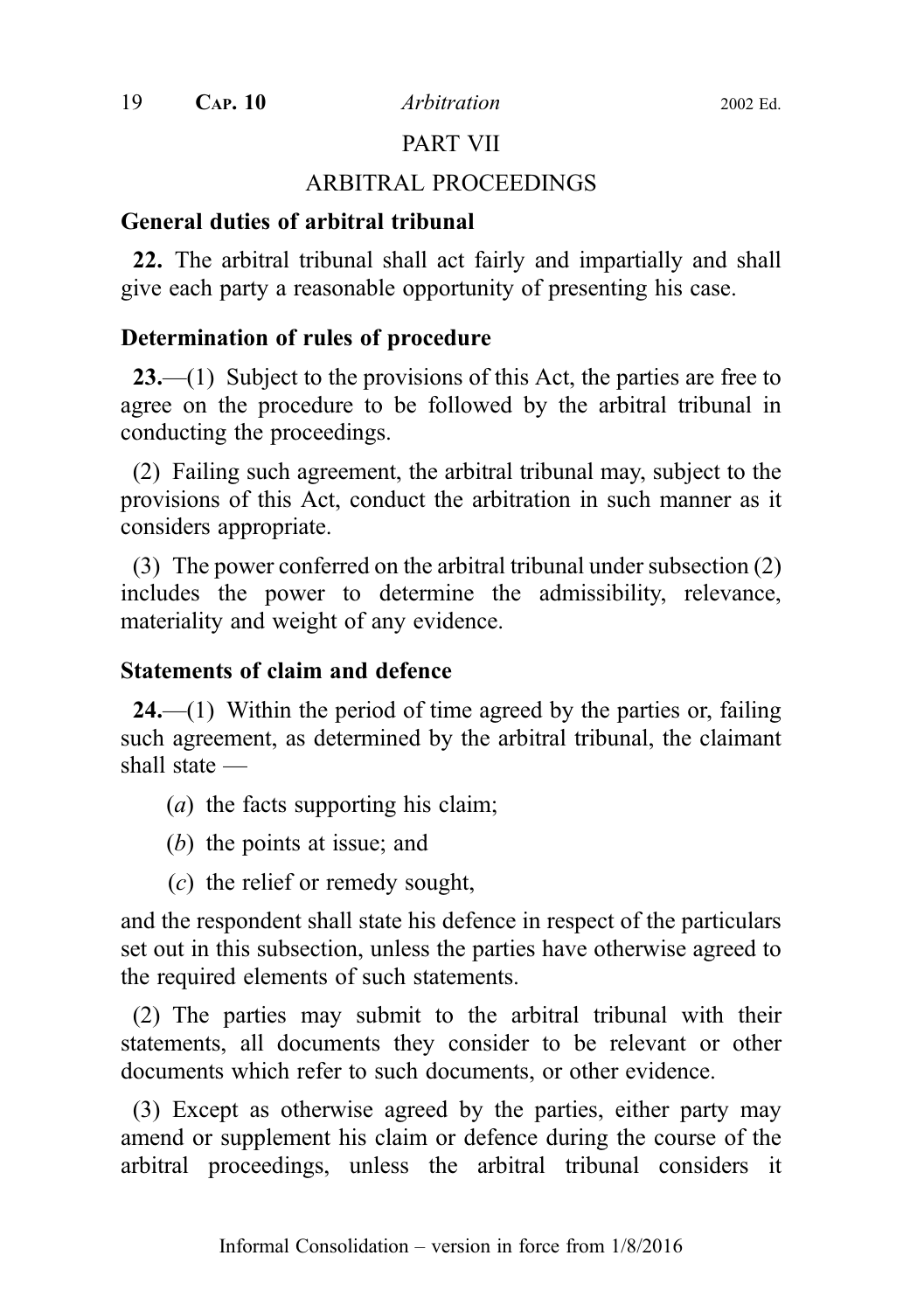inappropriate to allow such amendment, having regard to the delay in making the amendment.

[Act 12 of 2012 wef 01/06/2012]

# Hearings and written proceedings

25.—(1) Subject to any contrary agreement by the parties, the arbitral tribunal shall determine if proceedings are to be conducted by oral hearing for the presentation of evidence or oral argument or on the basis of documents and other materials.

(2) Unless the parties have agreed that no hearings shall be held, the arbitral tribunal shall, upon the request of a party, hold such hearings at an appropriate stage of the proceedings.

(3) The parties shall be given sufficient notice in advance of any hearing and of any meeting of the arbitral tribunal for the purposes of inspection of goods, other property or documents.

(4) All statements, documents or other information supplied to the arbitral tribunal by one party shall be communicated to the other party.

(5) Any expert report or evidentiary document on which the arbitral tribunal may rely in making its decision shall be communicated to the parties.

# Consolidation of proceedings and concurrent hearings

**26.—(1)** The parties may agree —

(a) that the arbitral proceedings shall be consolidated with other arbitration proceedings; or

[Act 12 of 2012 wef 01/06/2012]

(b) that concurrent hearings shall be held,

on such terms as may be agreed.

(2) Unless the parties agree to confer such power on the arbitral tribunal, the tribunal has no power to order consolidation of arbitral proceedings or concurrent hearings.

[Act 12 of 2012 wef 01/06/2012]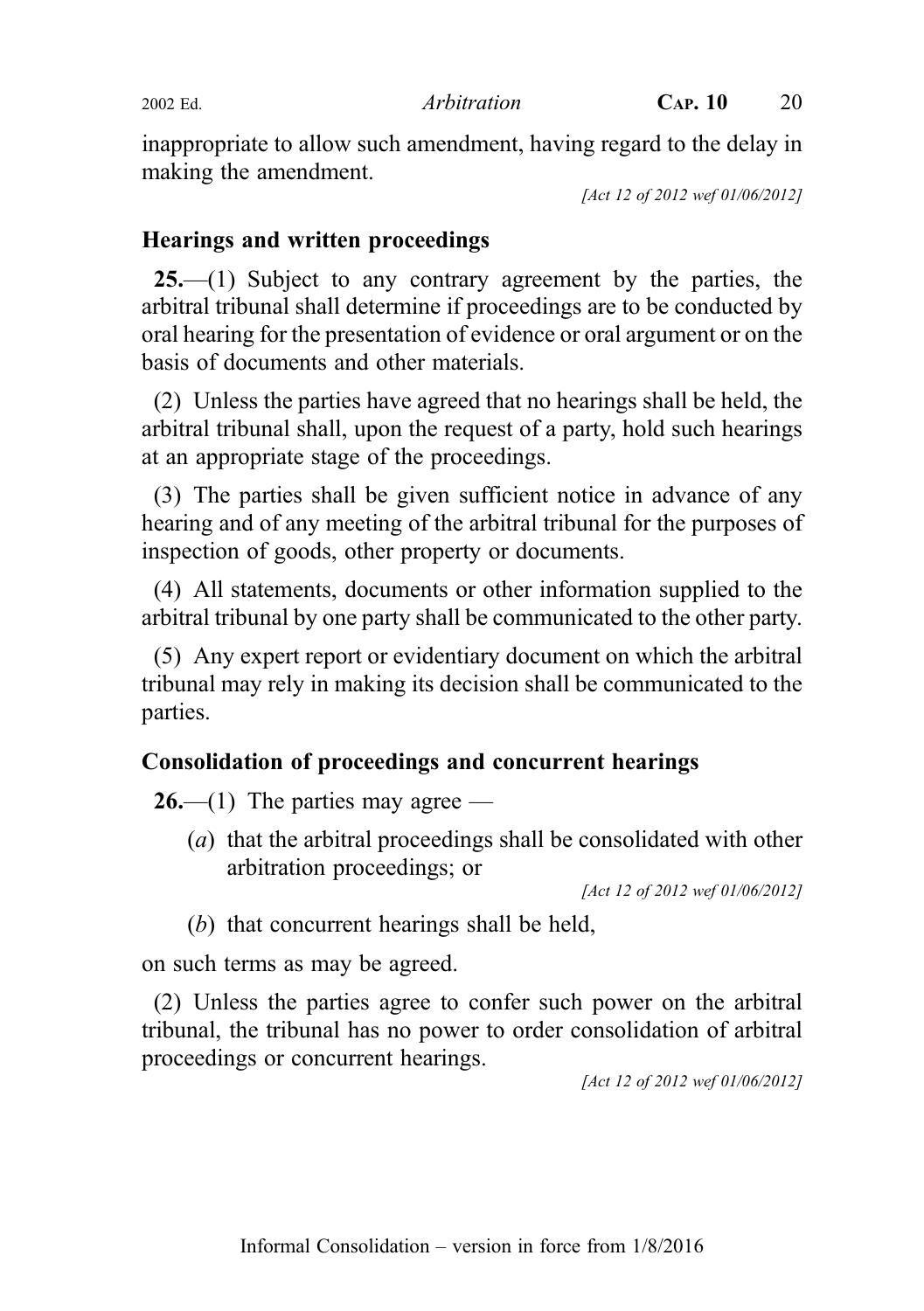#### Power to appoint experts

27.—(1) Unless otherwise agreed by the parties, the arbitral tribunal  $may$ —

- (a) appoint one or more experts to report to it on specific issues to be determined by the tribunal; and
- (b) require a party to give the expert any relevant information or to produce, or to provide access to, any relevant documents, goods or other property for his inspection.

(2) Unless otherwise agreed by the parties, if a party so requests or if the arbitral tribunal considers it necessary, the expert shall, after delivery of his written or oral report, participate in a hearing where the parties have the opportunity to put questions to him and to present other expert witnesses in order to testify on the points at issue.

# General powers exercisable by arbitral tribunal

**28.**—(1) The parties may agree on the powers which may be exercised by the arbitral tribunal for the purposes of and in relation to the arbitral proceedings.

[Act 12 of 2012 wef 01/06/2012]

(2) Without prejudice to the powers conferred on the arbitral tribunal by the parties under subsection (1), the tribunal shall have powers to make orders or give directions to any party for —

- (a) security for costs;
- (b) discovery of documents and interrogatories;
- (c) giving of evidence by affidavit;
- (d) a party or witness to be examined on oath or affirmation, and may for that purpose administer any necessary oath or take any necessary affirmation;
- (e) the preservation and interim custody of any evidence for the purposes of the proceedings;
- (f) samples to be taken from, or any observation to be made of or experiment conducted upon, any property which is or forms part of the subject-matter of the dispute; and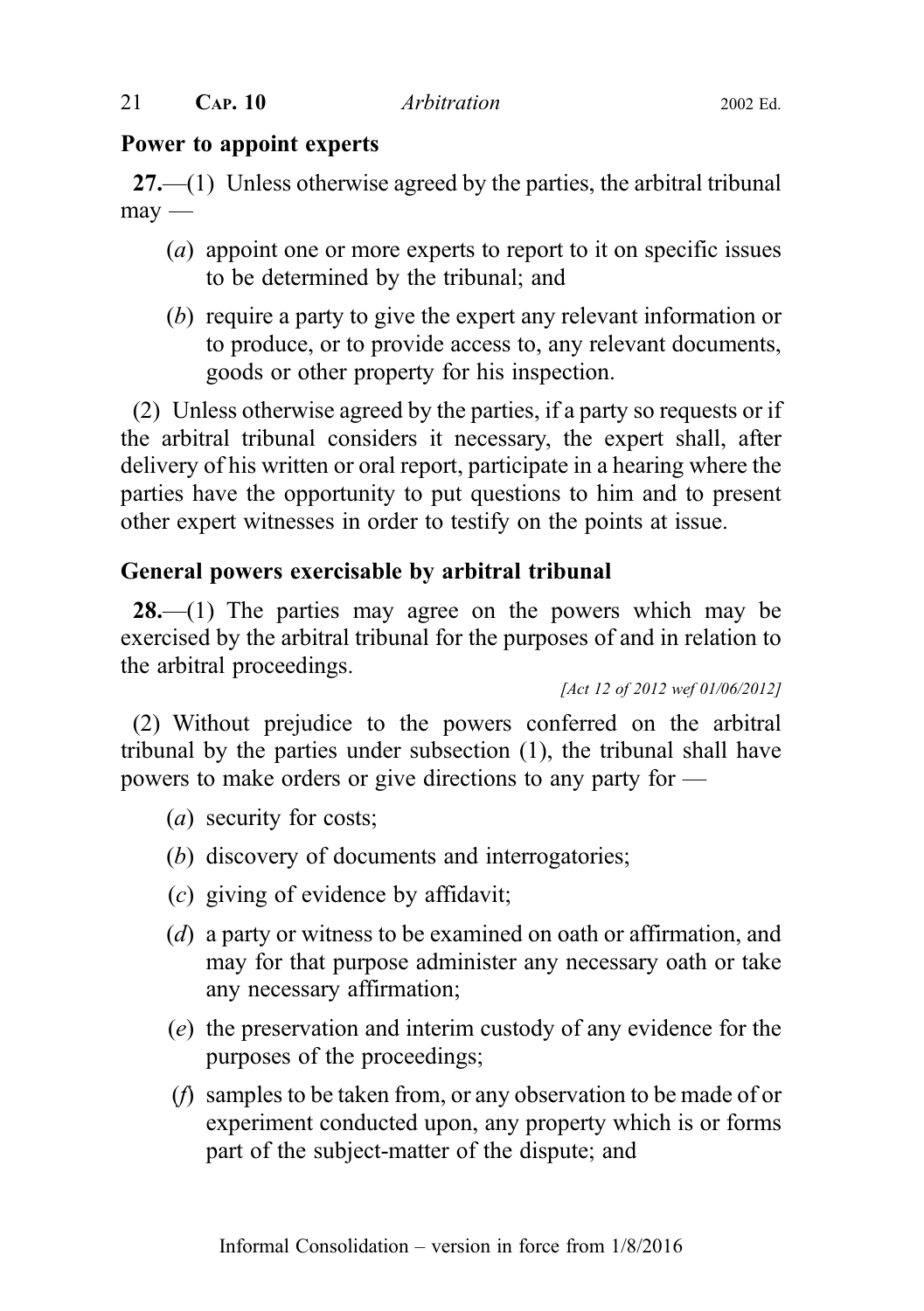(g) the preservation, interim custody or sale of any property which is or forms part of the subject-matter of the dispute.

(3) The power of the arbitral tribunal to order a claimant to provide security for costs as referred to in subsection  $(2)(a)$  shall not be exercised by reason only that the claimant is —

- (a) an individual ordinarily resident outside Singapore; or
- (b) a corporation or an association incorporated or formed under the law of a country outside Singapore, or whose central management and control is exercised outside Singapore.

(4) All orders or directions made or given by an arbitral tribunal in the course of an arbitration shall, by leave of the Court, be enforceable in the same manner as if they were orders made by the Court and, where leave is so given, judgment may be entered in terms of the order or direction.

# Powers of arbitral tribunal in case of party's default

29.—(1) The parties may agree on the powers which may be exercised by the arbitral tribunal in the case of a party's failure to take any necessary action for the proper and expeditious conduct of the proceedings.

(2) Unless otherwise agreed by the parties, if, without showing sufficient cause —

- (a) the claimant fails to communicate his statement of claim in accordance with section 24, the arbitral tribunal may terminate the proceedings;
- (b) the respondent fails to communicate his statement of defence in accordance with section 24, the arbitral tribunal may continue the proceedings without treating such failure in itself as an admission of the claimant's allegations; and
- (c) any party fails to appear at a hearing or to produce documentary evidence, the arbitral tribunal may continue the proceedings and make the award on the evidence before it.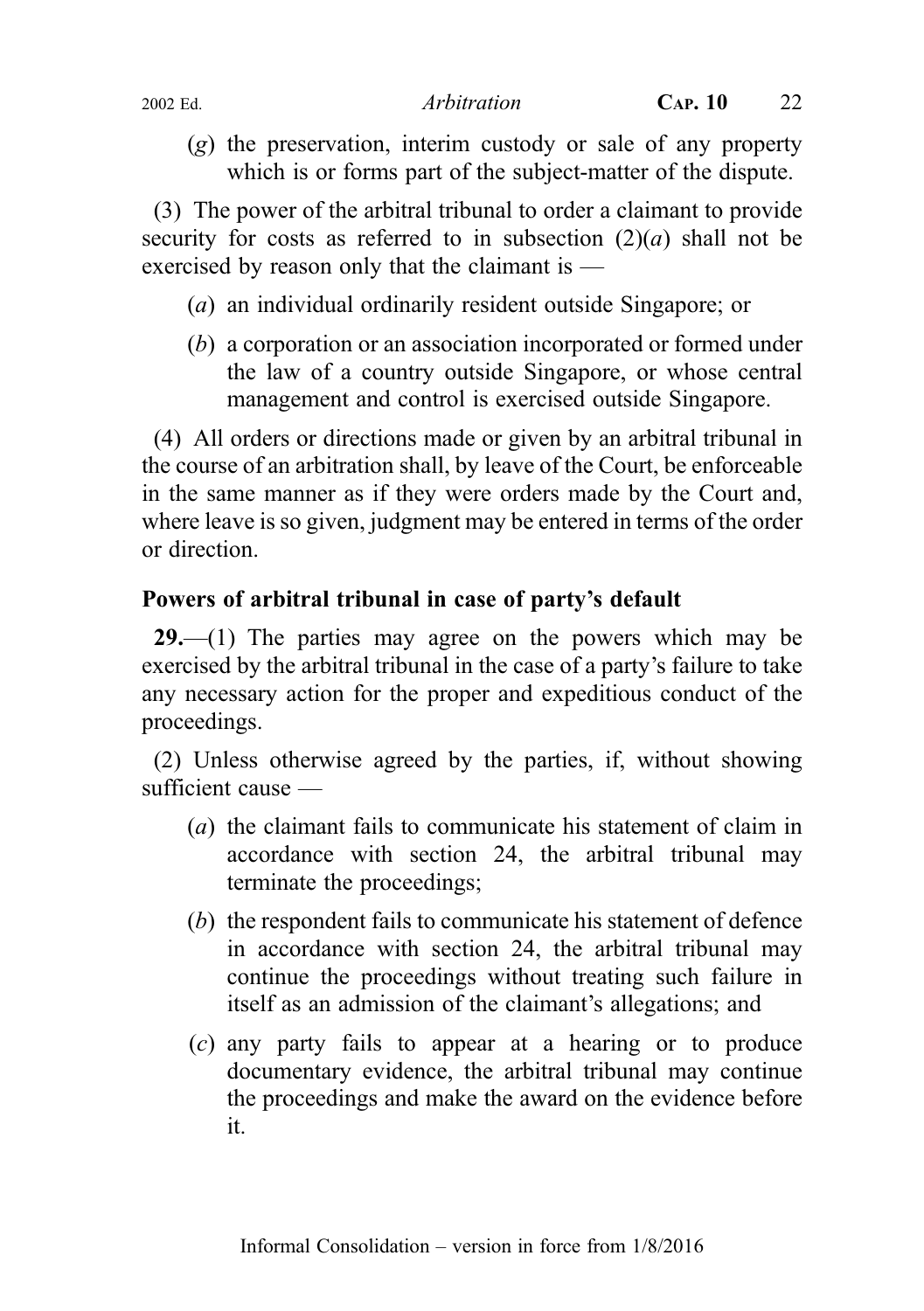(3) If the arbitral tribunal is satisfied that there has been inordinate and inexcusable delay on the part of the claimant in pursuing his claim, and the delay —

- (a) gives rise, or is likely to give rise, to a substantial risk that it is not possible to have a fair resolution of the issues in that claim; or
- (b) has caused, or is likely to cause, serious prejudice to the respondent,

the tribunal may make an award dismissing the claim.

#### Witnesses may be summoned by subpoena

30.—(1) Any party to an arbitration agreement may take out a subpoena to testify or a subpoena to produce documents.

[42/2005 wef 01/01/2006]

(2) The Court may order that a subpoena to testify or a subpoena to produce documents shall be issued to compel the attendance before an arbitral tribunal of a witness wherever he may be within Singapore. [42/2005 wef 01/01/2006]

(3) The Court may also issue an order under section 38 of the Prisons Act (Cap. 247) to bring up a prisoner for examination before an arbitral tribunal.

(4) No person shall be compelled under any such subpoena to produce any document which he could not be compelled to produce on the trial of an action.

[42/2005 wef 01/01/2006]

#### Court's powers exercisable in support of arbitral proceedings

31.—(1) The Court shall have the following powers for the purpose of and in relation to an arbitration to which this Act applies:

- (a) the same power to make orders in respect of any of the matters set out in section 28 as it has for the purpose of and in relation to an action or matter in the Court;
- (b) securing the amount in dispute;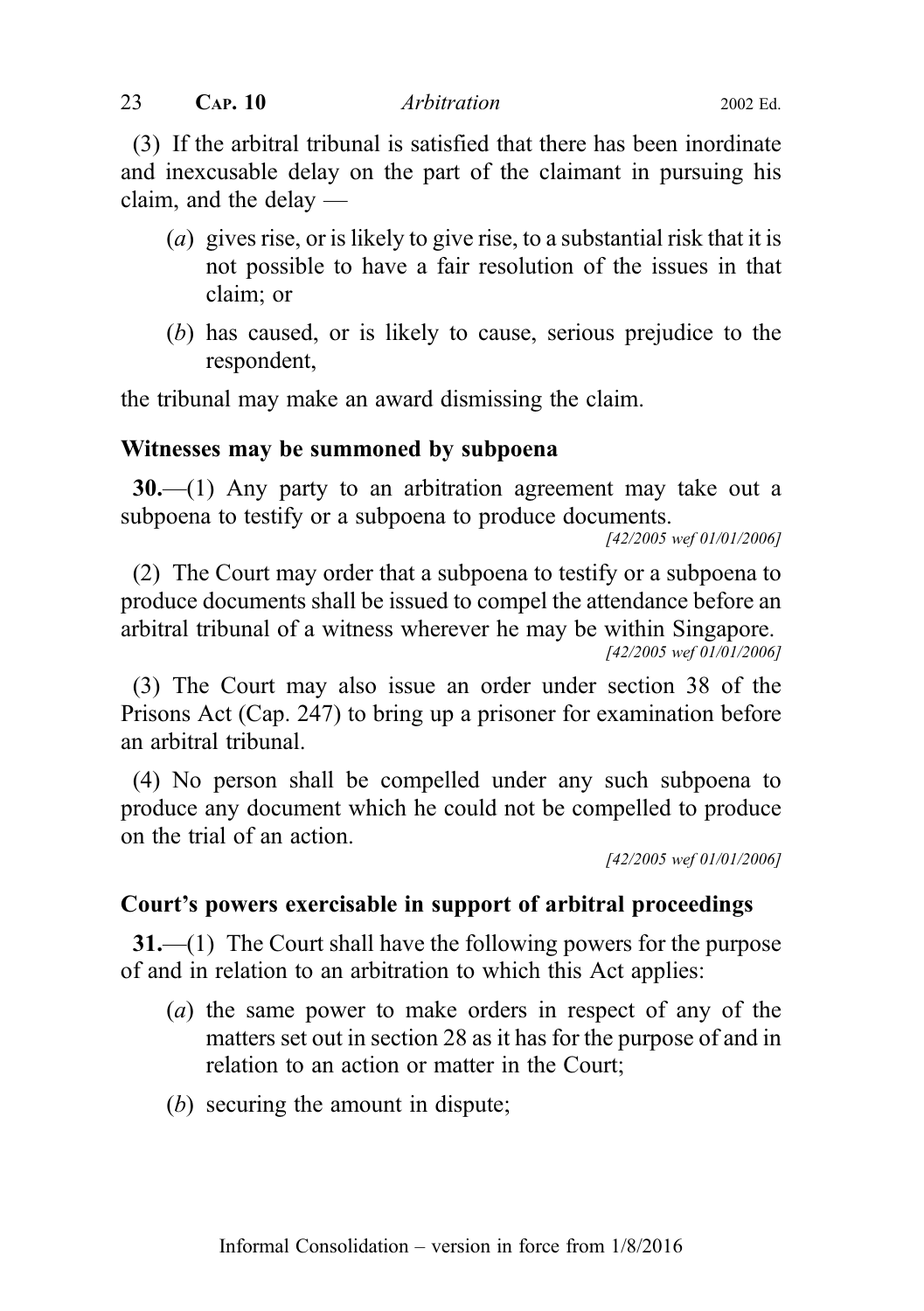- (c) ensuring that any award which may be made in the arbitral proceedings is not rendered ineffectual by the dissipation of assets by a party; and
- (*d*) an interim injunction or any other interim measure.

[Act 12 of 2012 wef 01/06/2012]

(2) An order made by the Court under this section shall cease to have effect in whole or in part (as the case may be) if the arbitral tribunal, or any such arbitral or other institution or person having power to act in relation to the subject-matter of the order, makes an order which expressly relates to the whole or part of that order of the Court.

[26/2009 wef 01/01/2010]

(3) The Court, in exercising any power under this section, shall have regard to —

- (a) any application made before the arbitral tribunal; or
- (b) any order made by the arbitral tribunal,

in respect of the same issue.

(4) Provision may be made by Rules of Court for conferring on the Registrar of the Supreme Court (within the meaning of the Supreme Court of Judicature Act (Cap. 322)) or other officer of the Court all or any of the jurisdiction conferred by this Act on the Court.

#### PART VIII

#### AWARD

#### Law applicable to substance of dispute

32.—(1) The arbitral tribunal shall decide the dispute in accordance with the law chosen by the parties as applicable to the substance of the dispute.

(2) If or to the extent that the parties have not chosen the law applicable to the substance of their dispute, the arbitral tribunal shall apply the law determined by the conflict of laws rules.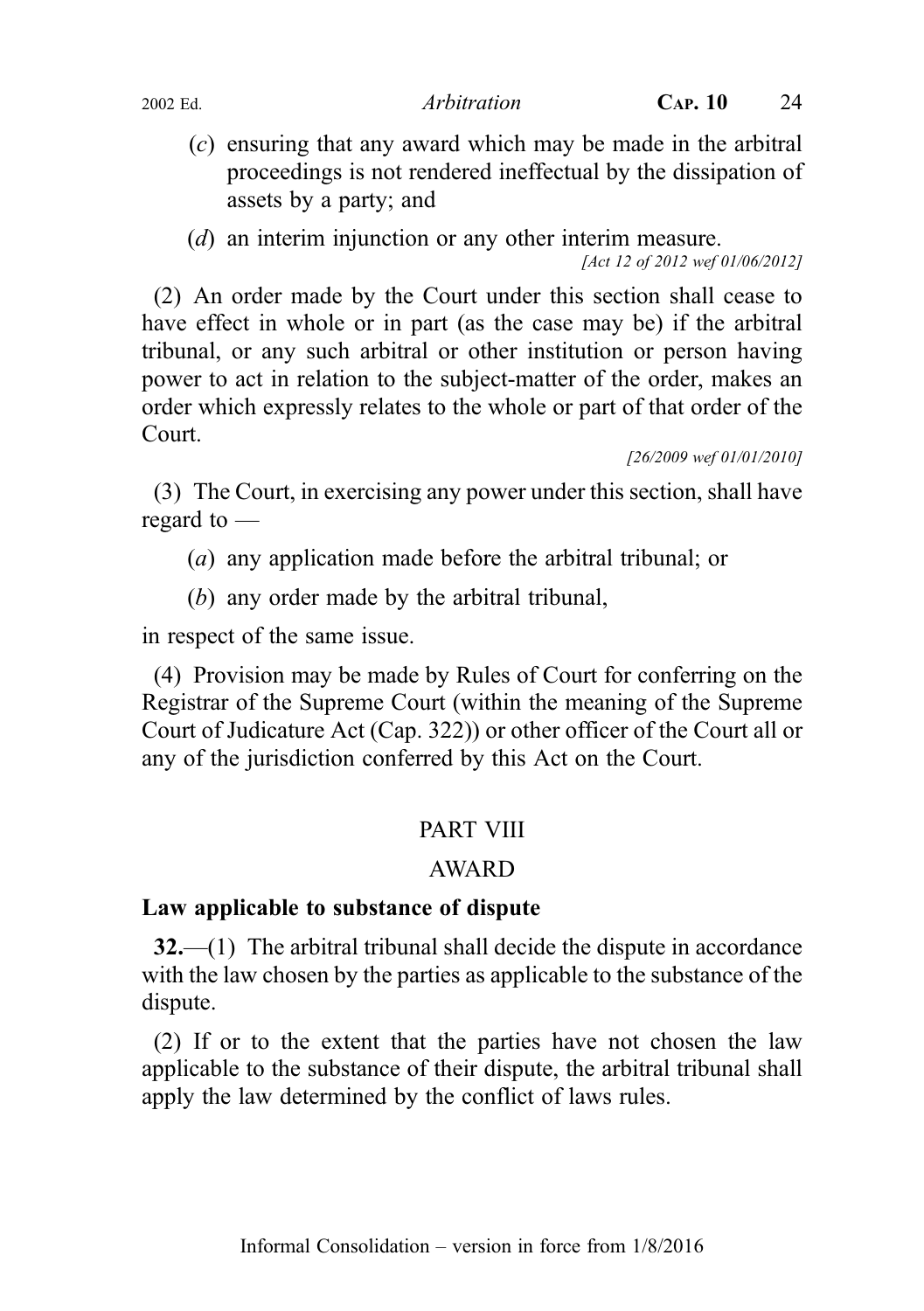(3) The arbitral tribunal may decide the dispute, if the parties so agree, in accordance with such other considerations as are agreed by them or determined by the tribunal.

# Awards made on different issues

33.—(1) Unless otherwise agreed by the parties, the arbitral tribunal may make more than one award at different points in time during the proceedings on different aspects of the matters to be determined.

(2) The arbitral tribunal may, in particular, make an award relating  $to -$ 

- (a) an issue affecting the whole claim; or
- (b) a part only of the claim, counter-claim or cross-claim, which is submitted to the tribunal for decision.

(3) If the arbitral tribunal makes an award under this section, it shall specify in its award, the issue, or claim or part of a claim, which is the subject-matter of the award.

# **Remedies**

34.—(1) The parties may agree on the powers exercisable by the arbitral tribunal as regards remedies.

(2) Unless otherwise agreed by the parties, the arbitral tribunal may award any remedy or relief that could have been ordered by the Court if the dispute had been the subject of civil proceedings in that Court.

# Interest

35.—(1) Subject to subsection (3), unless otherwise agreed by the parties, the arbitral tribunal may, in the arbitral proceedings before it, award simple or compound interest from such date, at such rate and with such rest as the arbitral tribunal considers appropriate, for any period ending not later than the date of payment on the whole or any part of —

- (a) any sum which is awarded by the arbitral tribunal in the arbitral proceedings;
- (b) any sum which is in issue in the arbitral proceedings but is paid before the date of the award; or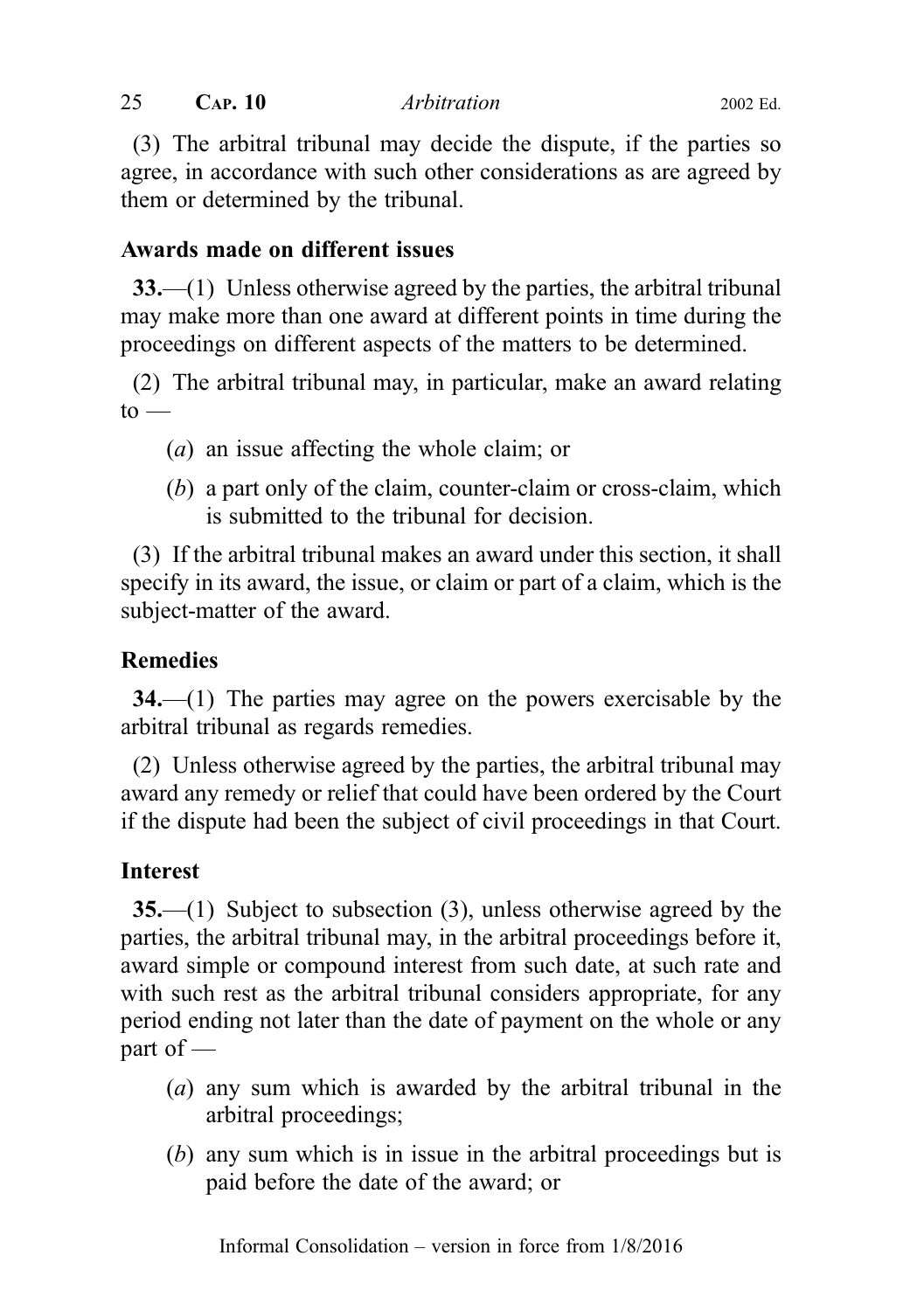(c) costs awarded or ordered by the arbitral tribunal in the arbitral proceedings.

(2) Nothing in subsection (1) shall affect any other power of the arbitral tribunal to award interest.

(3) Where an award directs a sum to be paid, that sum shall, unless the award otherwise directs, carry interest as from the date of the award and at the same rate as a judgment debt.

[Act 12 of 2012 wef 01/06/2012]

#### Extension of time for making award

36.—(1) Where the time for making an award is limited by the arbitration agreement, the Court may by order, unless otherwise agreed by the parties, extend that time.

(2) An application for an order under this section may be made —

- (a) upon notice to the parties, by the arbitral tribunal; or
- (b) upon notice to the arbitral tribunal and the other parties, by any party to the proceedings.

(3) An application under this section shall not be made unless all available tribunal processes for application of extension of time have been exhausted.

(4) The Court shall not make an order under this section unless it is satisfied that substantial injustice would otherwise be done.

(5) The Court may extend the time for such period and on such terms as it thinks fit, and may do so whether or not the time previously fixed by or under the arbitration agreement or by a previous order has expired.

(6) The leave of the Court shall be required for any appeal from a decision of the Court under this section.

#### Award by consent

37.—(1) If, during arbitral proceedings, the parties settle the dispute, the arbitral tribunal shall terminate the proceedings and, if requested by the parties and not objected to by the arbitral tribunal, record the settlement in the form of an arbitral award on agreed terms. [Act 12 of 2012 wef 01/06/2012]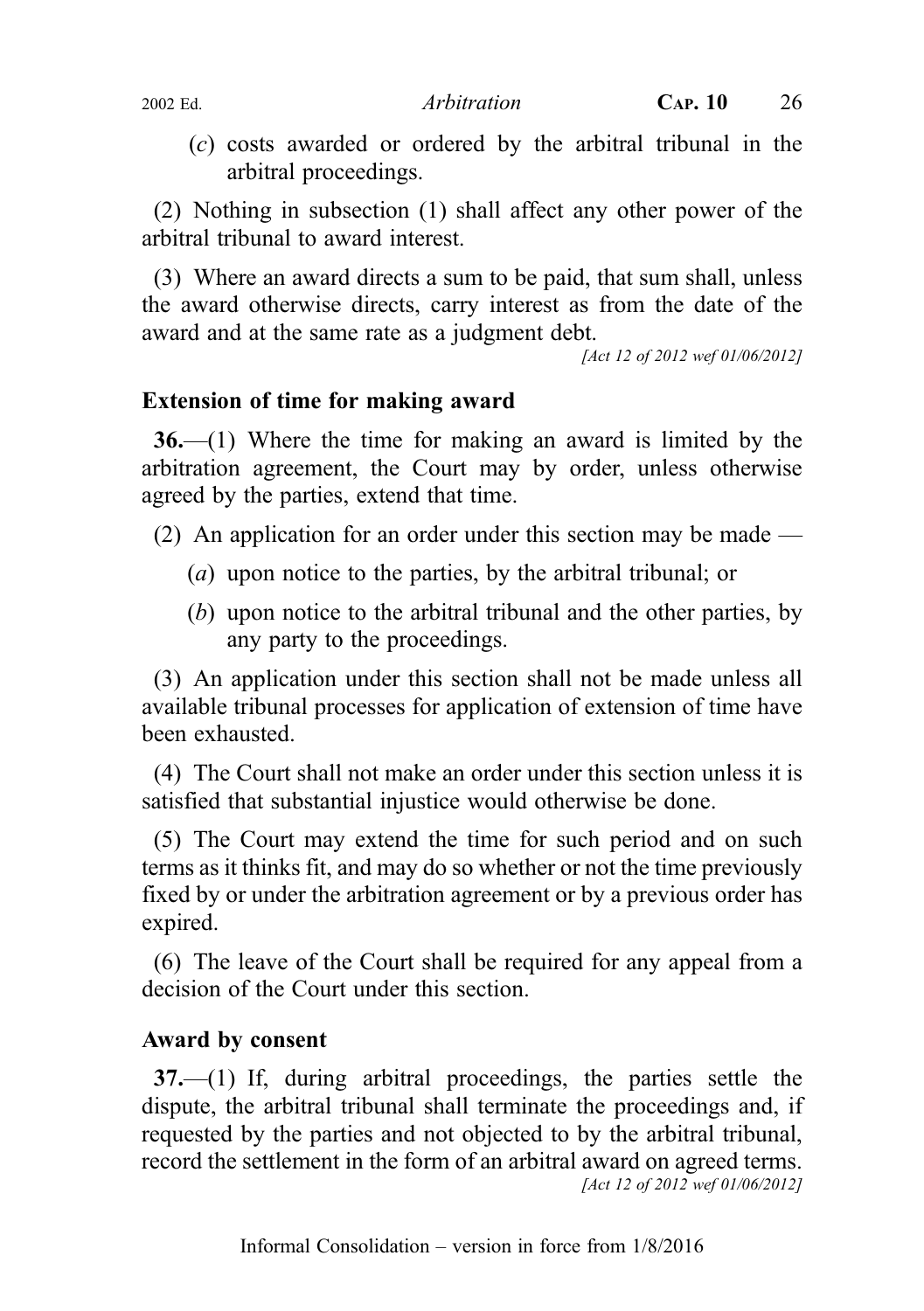- (2) An arbitral award on agreed terms
	- (a) shall be made in accordance with section 38;
	- (b) shall state that it is an award; and
	- (c) shall have the same status and effect as any other award on the merits of the case.

(3) An award on agreed terms may, with the leave of the Court, be enforced in the same manner as a judgment or order to the same effect, and where leave is so given, judgment may be entered in terms of the award.

#### Form and contents of award

**38.**—(1) The award shall be made in writing and shall be signed —

- (a) in the case of a single arbitrator, by the arbitrator himself; or
- (b) in the case of 2 or more arbitrators, by all the arbitrators or the majority of the arbitrators provided that the reason for any omitted signature of any arbitrator is stated.

(2) The award shall state the reasons upon which it is based, unless the parties have agreed that no grounds are to be stated or the award is an award on agreed terms under section 37.

(3) The date of the award and place of arbitration shall be stated in the award.

(4) The award shall be deemed to have been made at the place of arbitration.

(5) After the award is made, a copy of the award signed by the arbitrators in accordance with subsection (1) shall be delivered to each party.

#### Costs of arbitration

39.—(1) Any costs directed by an award to be paid shall, unless the award otherwise directs, be taxed by the Registrar of the Supreme Court within the meaning of the Supreme Court of Judicature Act (Cap. 322).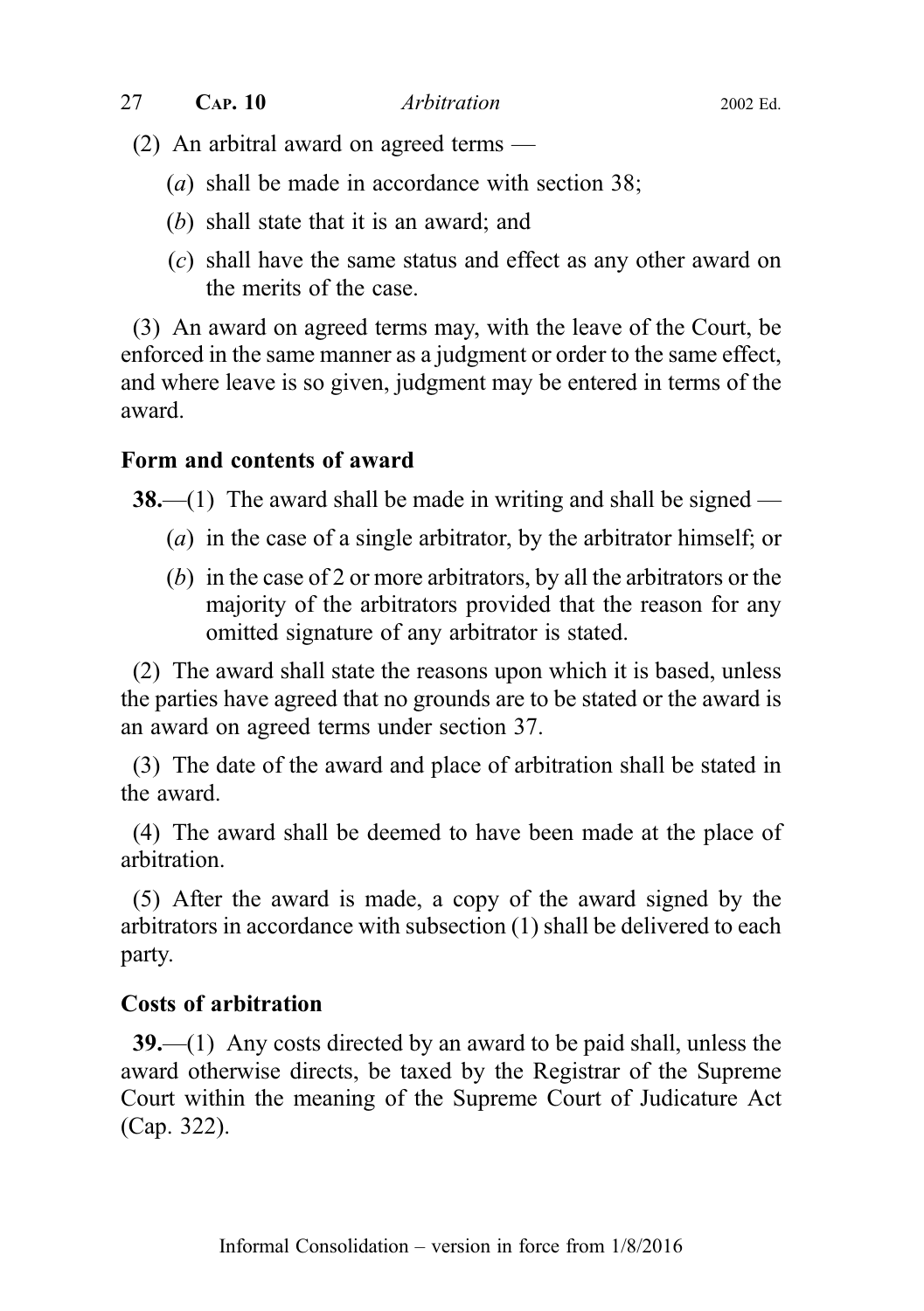(2) Subject to subsection (3), any provision in an arbitration agreement to the effect that the parties or any party shall in any event pay their or his own costs of the reference or award or any part thereof shall be void; and this Act shall, in the case of an arbitration agreement containing any such provision, have effect as if there were no such provision.

(3) Subsection (2) shall not apply where a provision in an arbitration agreement to the effect that the parties or any party shall in any event pay their or his own costs is part of an agreement to submit to arbitration a dispute which has arisen before the making of such agreement.

(4) If no provision is made by an award with respect to the costs of the reference, any party to the reference may, within 14 days of the delivery of the award or such further time as the arbitral tribunal may allow, apply to the arbitral tribunal for an order directing by and to whom such costs shall be paid.

(5) The arbitral tribunal shall, after giving the parties a reasonable opportunity to be heard, amend its award by adding thereto such directions as it thinks fit with respect to the payment of the costs of the reference.

# Fees of arbitrator

40.—(1) The parties are jointly and severally liable to pay to the arbitrators such reasonable fees and expenses as are appropriate in the circumstances.

(2) Unless the fees of the arbitral tribunal have been fixed by written agreement or such agreement has provided for determination of the fees by a person or institution agreed to by the parties, any party to the arbitration may require that such fees be taxed by the Registrar of the Supreme Court within the meaning of the Supreme Court of Judicature Act (Cap. 322).

# Power to withhold award in case of non-payment

41.—(1) The arbitral tribunal may refuse to deliver an award to the parties if the parties have not made full payment of the fees and expenses of the arbitrators.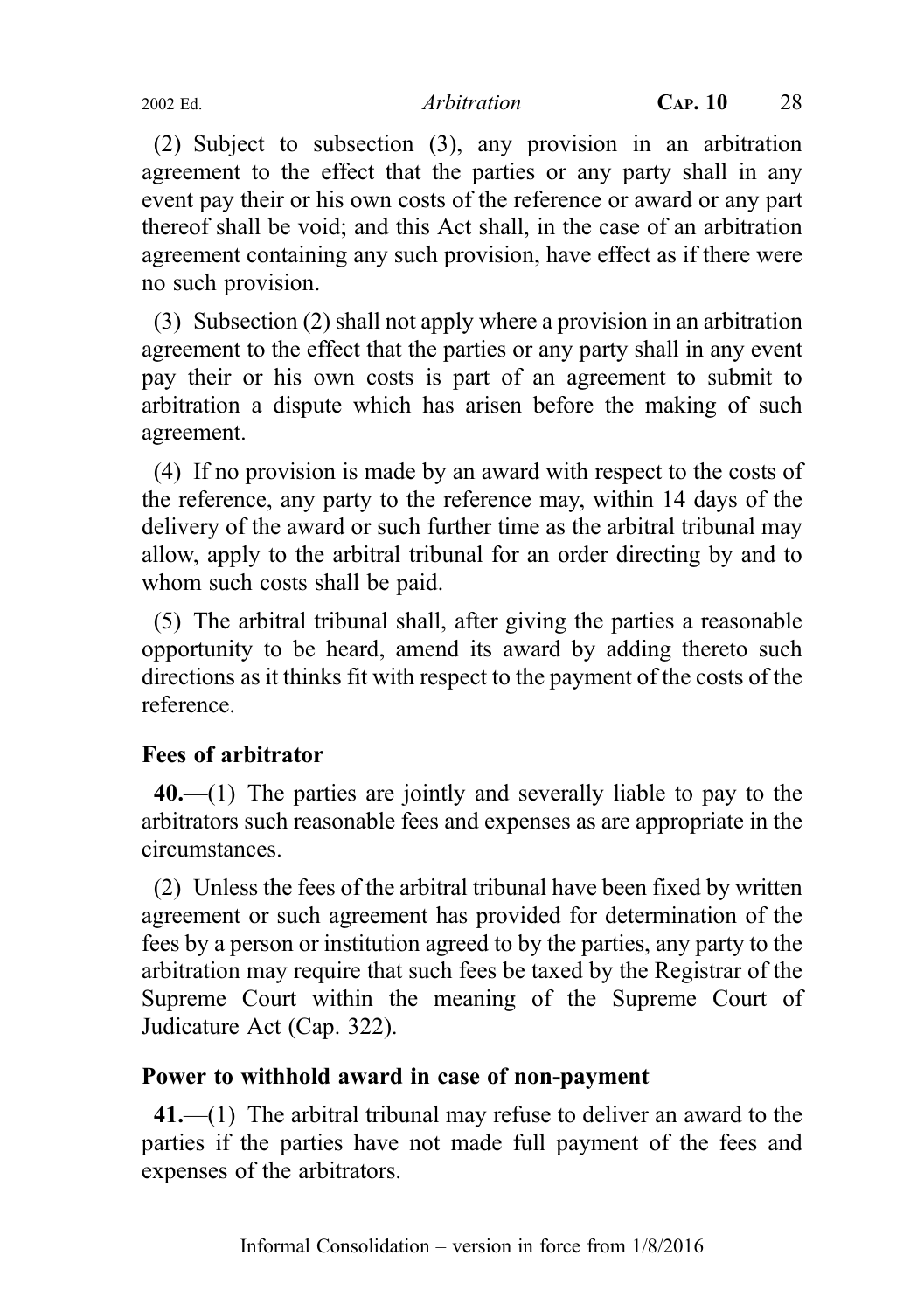(2) Where subsection (1) applies, a party to the arbitral proceedings may, upon notice to the other parties and the arbitral tribunal, apply to the Court, which may order that —

- (a) the arbitral tribunal shall deliver the award upon payment into Court by the applicant of the fees and expenses demanded, or such lesser amount as the Court may specify;
- (b) the amount of the fees and expenses demanded shall be taxed by the Registrar of the Supreme Court; and
- (c) out of the money paid into Court, the arbitral tribunal shall be paid such fees and expenses as may be found to be properly payable and the balance of such money (if any) shall be paid out to the applicant.

[Act 12 of 2012 wef 01/06/2012]

(3) A taxation of fees under this section shall be reviewed in the same manner as a taxation of costs.

(4) The arbitrator shall be entitled to appear and be heard on any taxation or review of taxation under this section.

(5) For the purpose of this section, the amount of fees and expenses properly payable is the amount the applicant is liable to pay under section 40 or under any agreement relating to the payment of fees and expenses of the arbitrators.

(6) No application to the Court may be made unless the Court is satisfied that the applicant has first exhausted any available arbitral process for appeal or review of the amount of the fees or expenses demanded by the arbitrators.

(7) This section shall apply to any arbitral or other institution or person vested with powers by the parties in relation to the delivery of the award by the tribunal and any reference to the fees and expenses of the arbitrators shall be construed as including the fees and expenses of that institution or person.

(8) The leave of the Court shall be required for any appeal from a decision of the Court under this section.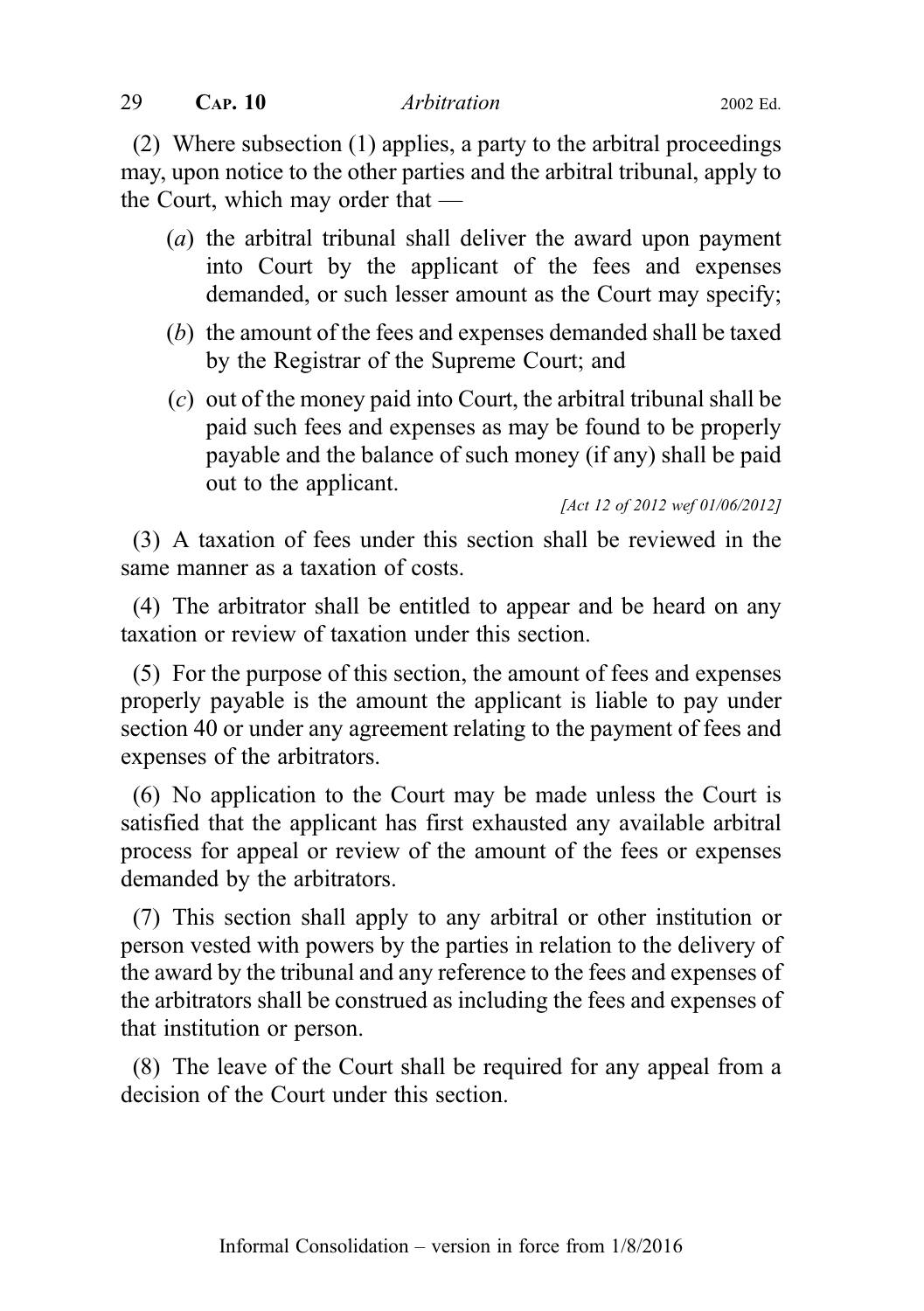#### Court may charge property with payment of solicitor's costs in arbitration

42. Section 117 of the Legal Profession Act (Cap. 161) (which empowers a Court in which a solicitor has been employed in any proceeding to charge property recovered or preserved in the proceeding with the payment of his costs) shall apply as if an arbitration were a proceeding in the Court, and the Court may make declarations and orders accordingly.

# Correction or interpretation of award and additional award

43.—(1) A party may, within 30 days of the receipt of the award, unless another period of time has been agreed upon by the parties —

- (a) upon notice to the other parties, request the arbitral tribunal to correct in the award any error in computation, any clerical or typographical error, or other error of similar nature; and
- (b) upon notice to the other parties, request the arbitral tribunal to give an interpretation of a specific point or part of the award, if such request is also agreed to by the other parties.

(2) If the arbitral tribunal considers the request in subsection (1) to be justified, the tribunal shall make such correction or give such interpretation within 30 days of the receipt of the request and such interpretation shall form part of the award.

(3) The arbitral tribunal may correct any error of the type referred to in subsection  $(1)(a)$  or give an interpretation referred to in subsection  $(1)(b)$ , on its own initiative, within 30 days of the date of the award.

(4) Unless otherwise agreed by the parties, a party may, within 30 days of receipt of the award and upon notice to the other party, request the arbitral tribunal to make an additional award as to claims presented during the arbitral proceedings but omitted from the award.

[Act 12 of 2012 wef 01/06/2012]

(5) If the arbitral tribunal considers the request in subsection (4) to be justified, the tribunal shall make the additional award within 60 days of the receipt of such request.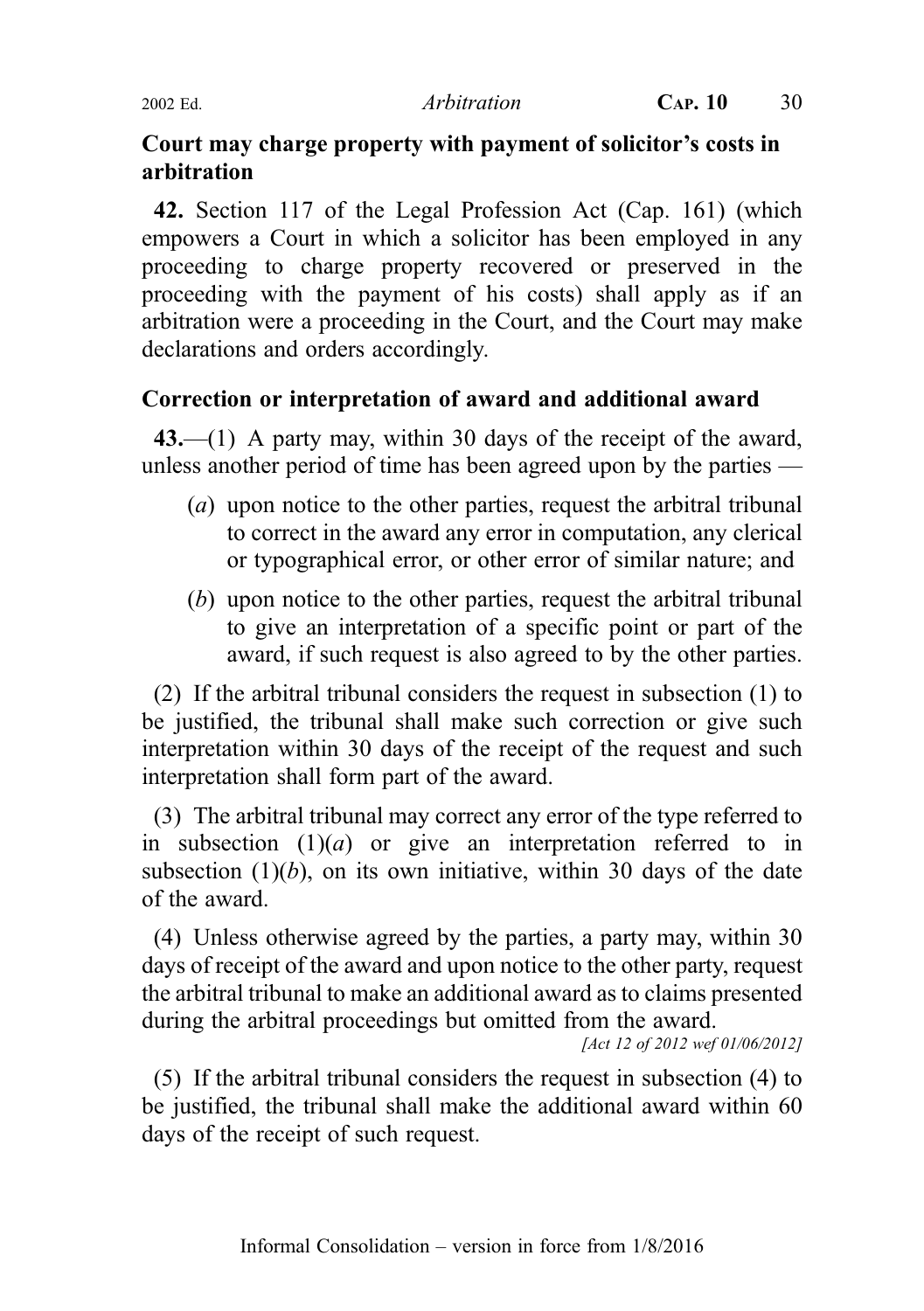(6) The arbitral tribunal may, if necessary, extend the period of time within which it shall make a correction, interpretation or an additional award under this section.

(7) Section 38 shall apply to an award in respect of which a correction or interpretation has been made under this section and to an additional award.

#### Effect of award

44.—(1) An award made by the arbitral tribunal pursuant to an arbitration agreement shall be final and binding on the parties and on any person claiming through or under them and may be relied upon by any of the parties by way of defence, set-off or otherwise in any proceedings in any court of competent jurisdiction.

(2) Except as provided in section 43, upon an award being made, including an award made in accordance with section 33, the arbitral tribunal shall not vary, amend, correct, review, add to or revoke the award.

(3) For the purposes of subsection (2), an award is made when it has been signed and delivered in accordance with section 38.

(4) This section shall not affect the right of a person to challenge the award by any available arbitral process of appeal or review or in accordance with the provisions of this Act.

# PART IX

#### POWERS OF COURT IN RELATION TO AWARD

#### Determination of preliminary point of law

45.—(1) Unless otherwise agreed by the parties, the Court may, on the application of a party to the arbitral proceedings who has given notice to the other parties, determine any question of law arising in the course of the proceedings which the Court is satisfied substantially affects the rights of one or more of the parties.

[Act 12 of 2012 wef 01/06/2012]

(2) The Court shall not consider an application under this section unless —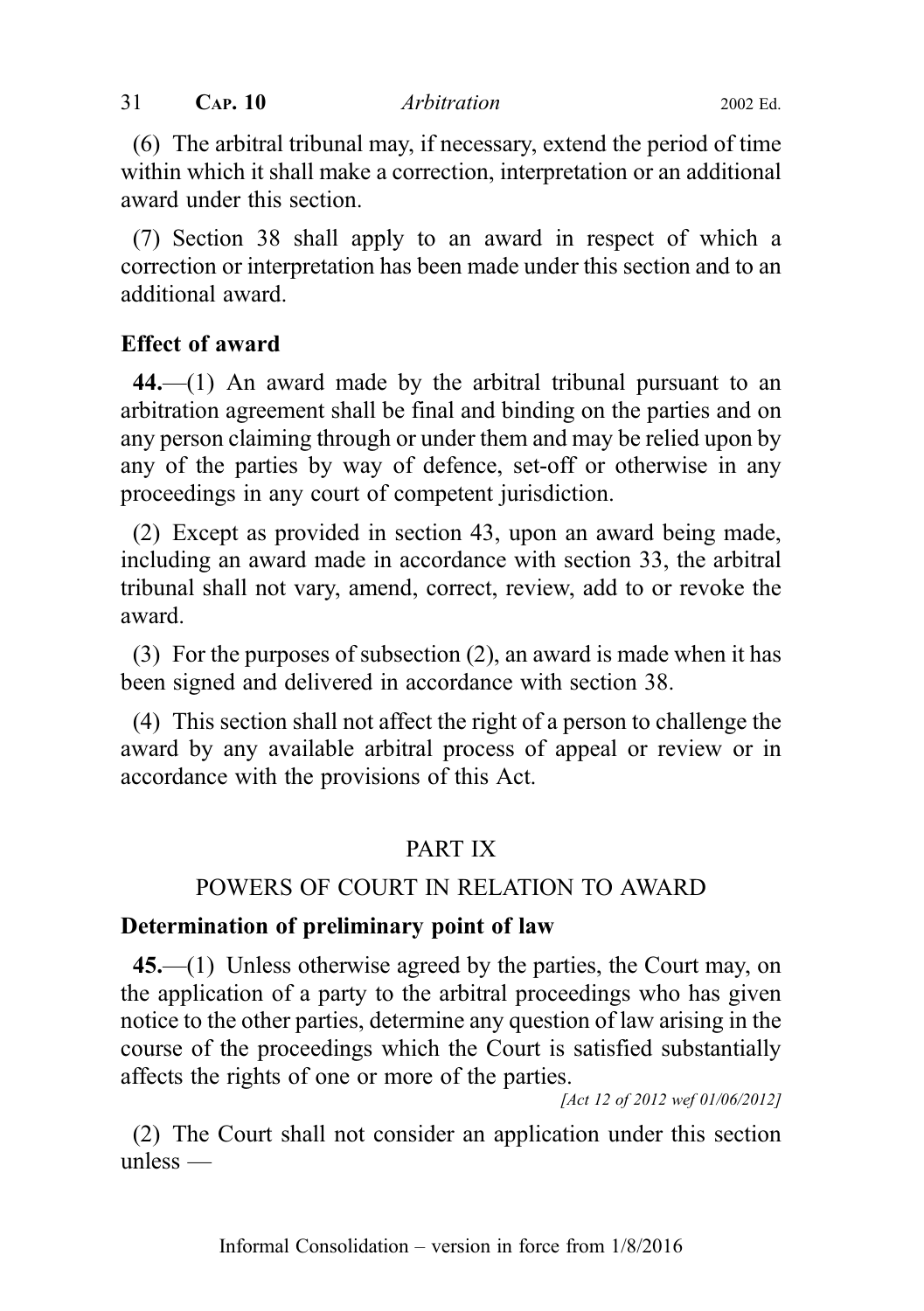- - (a) it is made with the agreement of all parties to the proceedings; or
	- (b) it is made with the permission of the arbitral tribunal and the Court is satisfied that —
		- (i) the determination of the question is likely to produce substantial savings in costs; and
		- (ii) the application is made without delay.

(3) The application shall identify the question of law to be determined and, except where made with the agreement of all parties to the proceedings, shall state the grounds on which it is said that the question should be decided by the Court.

(4) Unless otherwise agreed by the parties, the arbitral tribunal may continue the arbitral proceedings and make an award while an application to the Court under this section is pending.

(5) Except with the leave of the Court, no appeal shall lie from a decision of the Court on whether the conditions in subsection (2) are met.

(6) The decision of the Court on a question of law shall be a judgment of the Court for the purposes of an appeal to the Court of Appeal.

(7) The Court may give leave to appeal against the decision of the Court in subsection (6) only if the question of law before it is one of general importance, or is one which for some other special reason should be considered by the Court of Appeal.

# Enforcement of award

 $46$ —(1) An award made by the arbitral tribunal pursuant to an arbitration agreement may, with leave of the Court, be enforced in the same manner as a judgment or order of the Court to the same effect.

(2) Where leave of the Court is so granted, judgment may be entered in the terms of the award.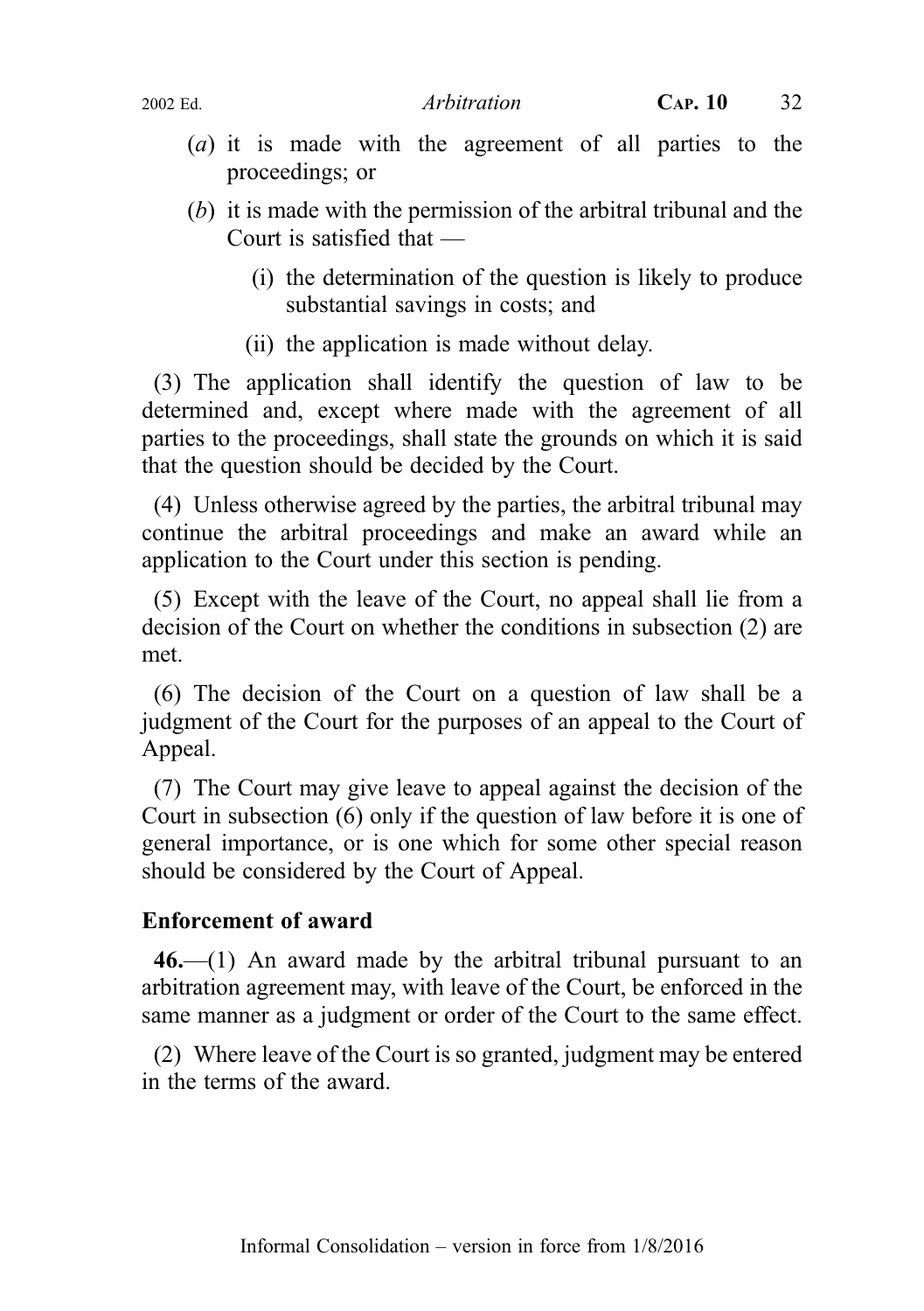(3) Notwithstanding section 3, subsection (1) shall apply to an award irrespective of whether the place of arbitration is Singapore or elsewhere.

[9/2003 wef 16/05/2003]

#### No judicial review of award

47. The Court shall not have jurisdiction to confirm, vary, set aside or remit an award on an arbitration agreement except where so provided in this Act.

#### Court may set aside award

**48.—(1)** An award may be set aside by the Court —

- (a) if the party who applies to the Court to set aside the award proves to the satisfaction of the Court that —
	- (i) a party to the arbitration agreement was under some incapacity;
	- (ii) the arbitration agreement is not valid under the law to which the parties have subjected it, or failing any indication thereon, under the laws of Singapore;
	- (iii) the party making the application was not given proper notice of the appointment of an arbitrator or of the arbitral proceedings or was otherwise unable to present his case;

[Act 12 of 2012 wef 01/06/2012]

- (iv) the award deals with a dispute not contemplated by or not falling within the terms of the submission to arbitration, or contains decisions on matters beyond the scope of the submission to arbitration, except that, if the decisions on matters submitted to arbitration can be separated from those not so submitted, only that part of the award which contains decisions on matters not submitted to arbitration may be set aside;
- (v) the composition of the arbitral tribunal or the arbitral procedure is not in accordance with the agreement of the parties, unless such agreement is contrary to any provisions of this Act from which the parties cannot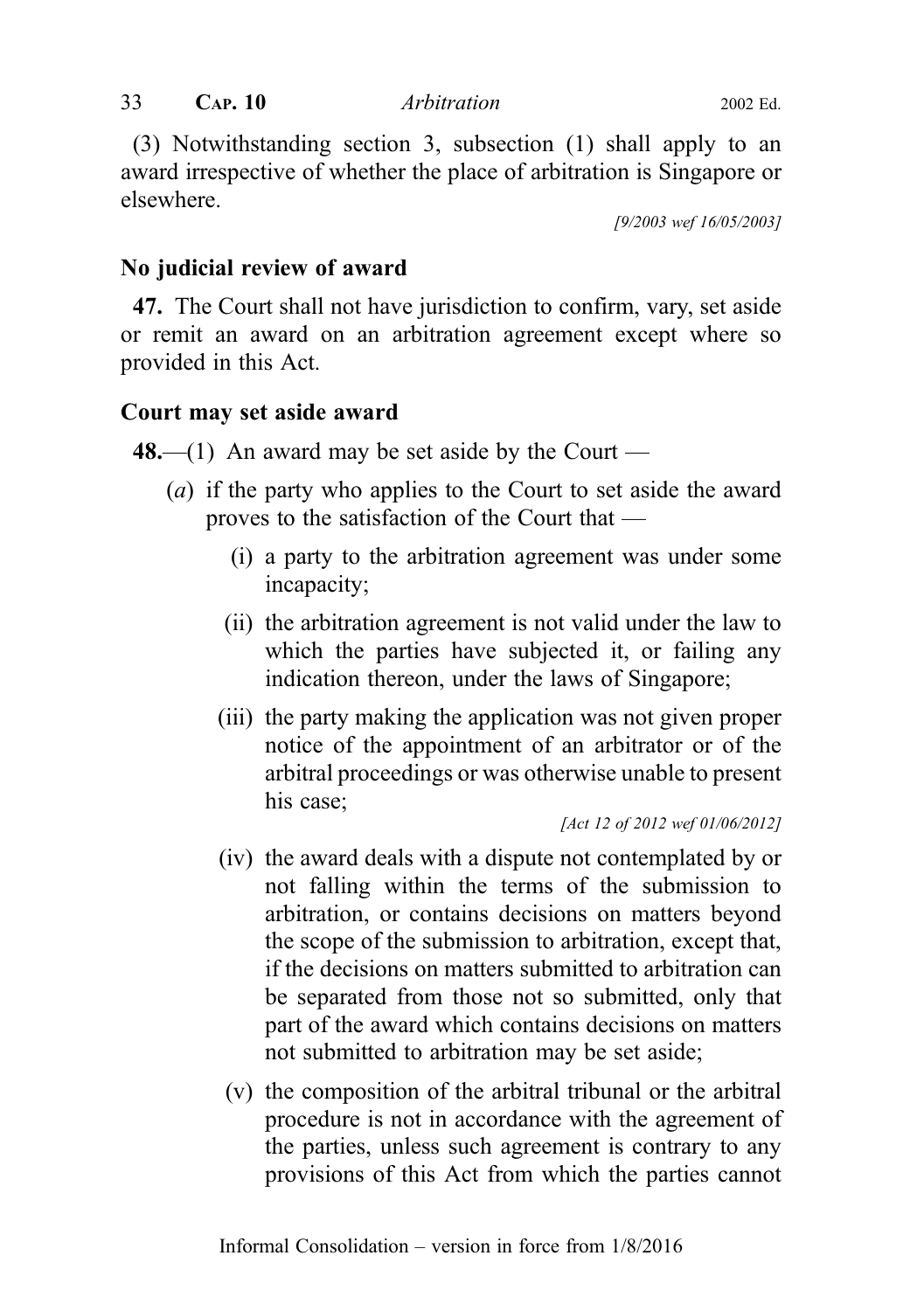derogate, or, in the absence of such agreement, is contrary to the provisions of this Act;

- (vi) the making of the award was induced or affected by fraud or corruption;
- (vii) a breach of the rules of natural justice occurred in connection with the making of the award by which the rights of any party have been prejudiced; or
- (b) if the Court finds that  $-$ 
	- (i) the subject-matter of the dispute is not capable of settlement by arbitration under this Act; or
	- (ii) the award is contrary to public policy.

(2) An application for setting aside an award may not be made after the expiry of 3 months from the date on which the party making the application had received the award, or if a request has been made under section 43, from the date on which that request had been disposed of by the arbitral tribunal.

(3) When a party applies to the Court to set aside an award under this section, the Court may, where appropriate and so requested by a party, suspend the proceedings for setting aside an award, for such period of time as it may determine, to allow the arbitral tribunal to resume the arbitral proceedings or take such other action as may eliminate the grounds for setting aside an award.

[Act 12 of 2012 wef 01/06/2012]

#### Appeal against award

49.—(1) A party to arbitral proceedings may (upon notice to the other parties and to the arbitral tribunal) appeal to the Court on a question of law arising out of an award made in the proceedings.

[Act 12 of 2012 wef 01/06/2012]

(2) Notwithstanding subsection (1), the parties may agree to exclude the jurisdiction of the Court under this section and an agreement to dispense with reasons for the arbitral tribunal's award shall be treated as an agreement to exclude the jurisdiction of the Court under this section.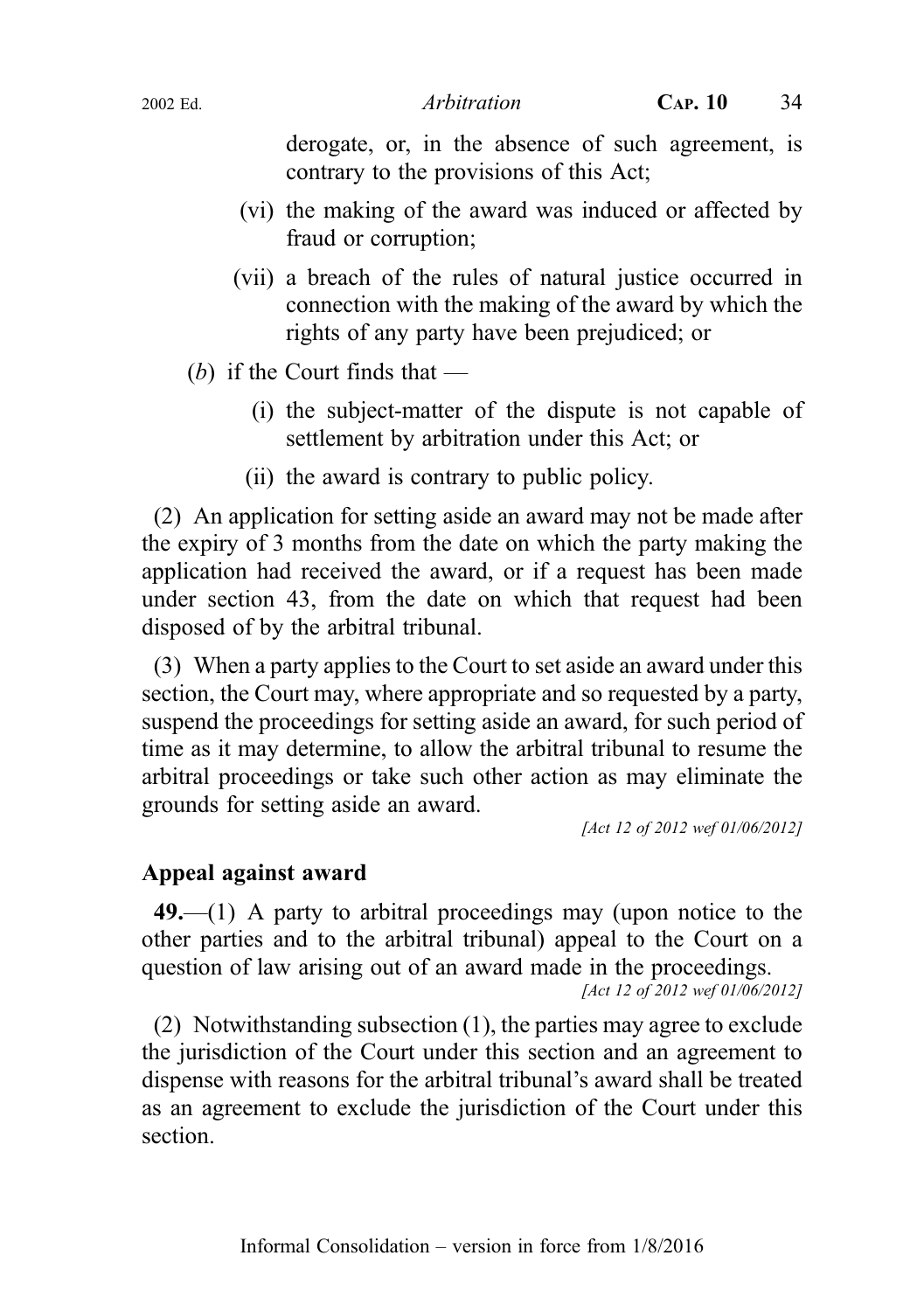- (3) An appeal shall not be brought under this section except
	- $(a)$  with the agreement of all the other parties to the proceedings; or
	- (b) with the leave of the Court.

(4) The right to appeal under this section shall be subject to the restrictions in section 50.

(5) Leave to appeal shall be given only if the Court is satisfied that $-$ 

- (a) the determination of the question will substantially affect the rights of one or more of the parties;
- (b) the question is one which the arbitral tribunal was asked to determine;
- (c) on the basis of the findings of fact in the award
	- (i) the decision of the arbitral tribunal on the question is obviously wrong; or
	- (ii) the question is one of general public importance and the decision of the arbitral tribunal is at least open to serious doubt; and
- (d) despite the agreement of the parties to resolve the matter by arbitration, it is just and proper in all the circumstances for the Court to determine the question.

(6) An application for leave to appeal under this section shall identify the question of law to be determined and state the grounds on which it is alleged that leave to appeal should be granted.

(7) The leave of the Court shall be required for any appeal from a decision of the Court under this section to grant or refuse leave to appeal.

(8) On an appeal under this section, the Court may by order —

- (a) confirm the award;
- (b) vary the award;
- (c) remit the award to the arbitral tribunal, in whole or in part, for reconsideration in the light of the Court's determination; or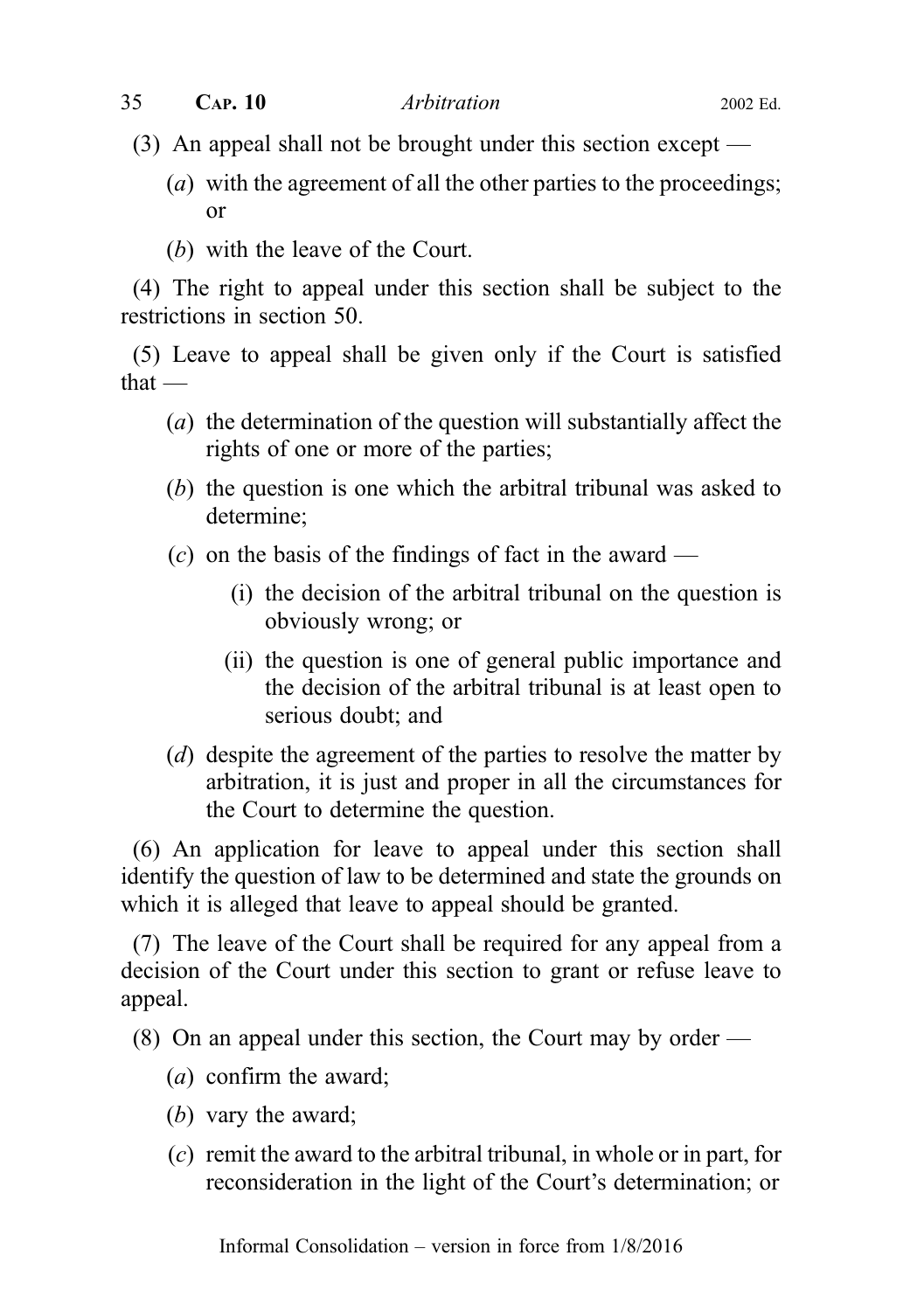(d) set aside the award in whole or in part.

(9) The Court shall not exercise its power to set aside an award, in whole or in part, unless it is satisfied that it would be inappropriate to remit the matters in question to the arbitral tribunal for reconsideration.

(10) The decision of the Court on an appeal under this section shall be treated as a judgment of the Court for the purposes of an appeal to the Court of Appeal.

(11) The Court may give leave to appeal against the decision of the Court in subsection (10) only if the question of law before it is one of general importance, or one which for some other special reason should be considered by the Court of Appeal.

# Supplementary provisions to appeal under section 49

50.—(1) This section shall apply to an application or appeal under section 49.

(2) An application or appeal may not be brought if the applicant or appellant has not first exhausted —

- (a) any available arbitral process of appeal or review; and
- (b) any available recourse under section 43 (correction or interpretation of award and additional award).

(3) Any application or appeal shall be brought within 28 days of the date of the award or, if there has been any arbitral process of appeal or review, of the date when the applicant or appellant was notified of the result of that process.

(4) If on an application or appeal it appears to the Court that the award —

- (a) does not contain the arbitral tribunal's reasons; or
- (b) does not set out the arbitral tribunal's reasons in sufficient detail to enable the Court to properly consider the application or appeal,

the Court may order the arbitral tribunal to state the reasons for its award in sufficient detail for that purpose.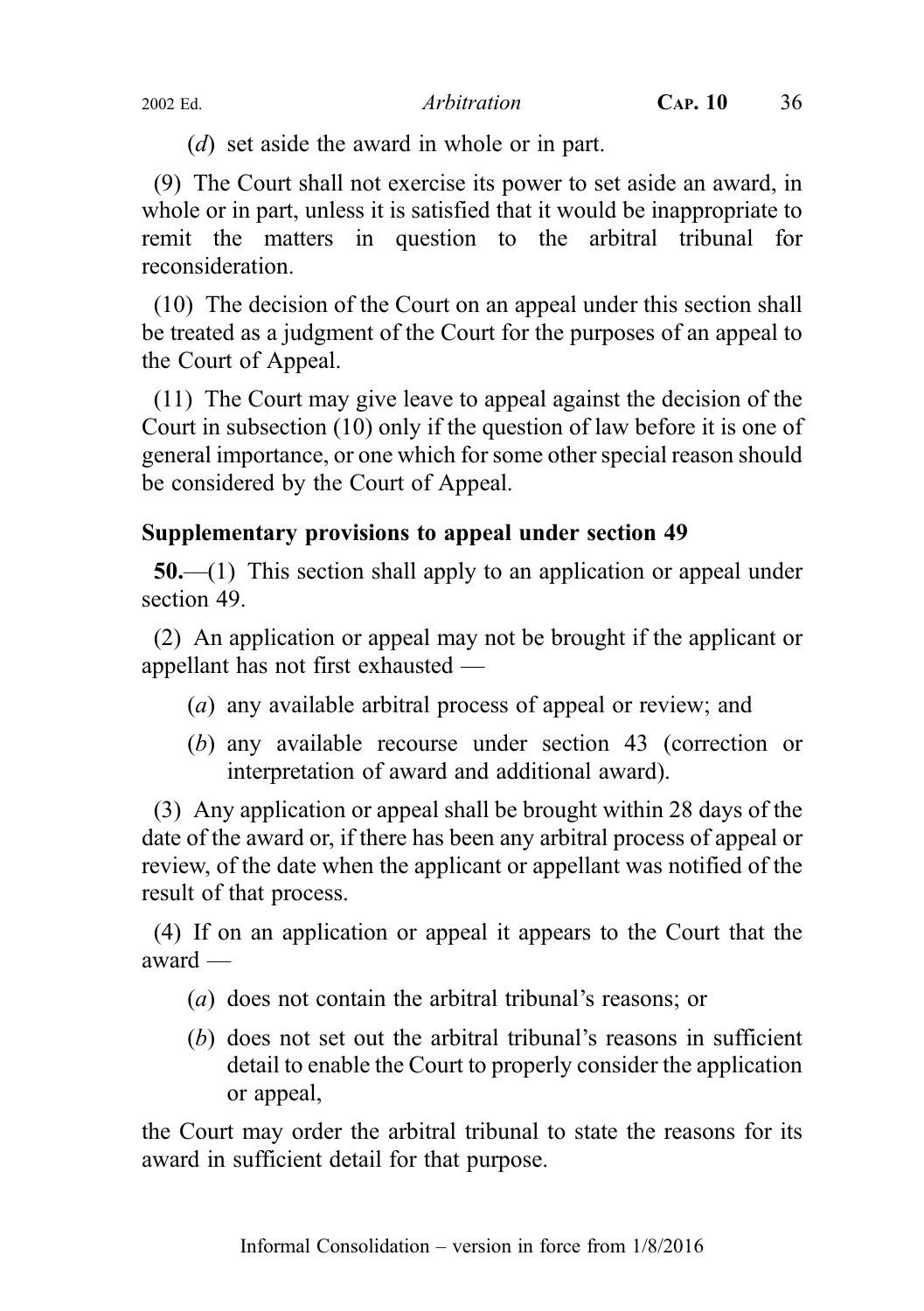(5) Where the Court makes an order under subsection (4), it may make such further order as it thinks fit with respect to any additional costs of the arbitration resulting from its order.

(6) The Court may order the applicant or appellant to provide security for the costs of the application or appeal, and may direct that the application or appeal be dismissed if the order is not complied with.

(7) The power to order security for costs shall not be exercised by reason only that the applicant or appellant is —

- (a) an individual ordinarily resident outside Singapore; or
- (b) a corporation or association incorporated or formed under the law of a country outside Singapore or whose central management and control is exercised outside Singapore.

(8) The Court may order that any money payable under the award shall be brought into Court or otherwise secured pending the determination of the application or appeal, and may direct that the application or appeal be dismissed if the order is not complied with.

(9) The Court may grant leave to appeal subject to conditions to the same or similar effect as an order under subsection (6) or (8) and this shall not affect the general discretion of the Court to grant leave subject to conditions.

# Effect of order of Court upon appeal against award

51.—(1) Where the Court makes an order under section 49 with respect to an award, subsections (2), (3) and (4) shall apply.

(2) Where the award is varied by the Court, the variation shall have effect as part of the arbitral tribunal's award.

(3) Where the award is remitted to the arbitral tribunal, in whole or in part, for reconsideration, the tribunal shall make a fresh award in respect of the matters remitted within 3 months of the date of the order for remission or such longer or shorter period as the Court may direct.

(4) Where the award is set aside or declared to be of no effect, in whole or in part, the Court may also order that any provision that an award is a condition precedent to the bringing of legal proceedings in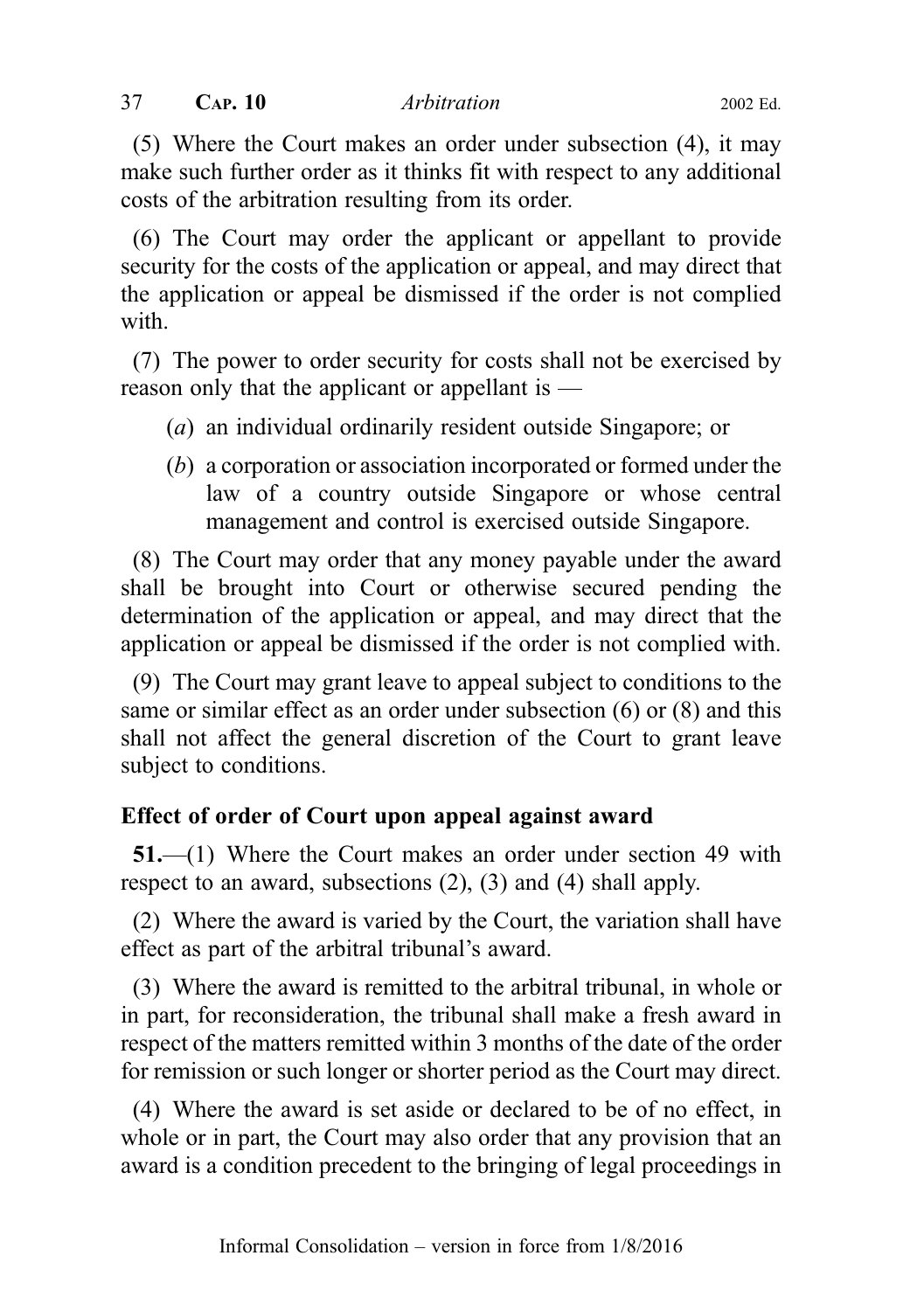respect of a matter to which the arbitration agreement applies, shall be of no effect as regards the subject-matter of the award or, as the case may be, the relevant part of the award.

# Application for leave of Court, etc.

52.—(1) An application for the leave of the Court to appeal or an application referred to in section 21A(1), 36(6) or 49(3)(b) or (7) shall be made in such manner as may be prescribed in the Rules of Court. [Act 12 of 2012 wef 01/06/2012]

(2) The Court shall determine an application for leave to appeal without a hearing unless it appears to the Court that a hearing is required.

(3) For the purposes of this section —

- (a) an application for leave of the Court may be heard and determined by a Judge in Chambers; and
- (b) the Court of Appeal shall have the like powers and jurisdiction on the hearing of such applications as the High Court or any Judge in Chambers has on the hearing of such applications.

# PART X

# **MISCELLANEOUS**

# Notice and other requirements in connection with legal proceedings

53.—(1) References in this Act to an application, appeal or other step in relation to legal proceedings being taken upon notice to the other parties to the arbitral proceedings, or to the arbitral tribunal, are references to such notice of the originating process as is required by the Rules of Court.

[Act 12 of 2012 wef 01/06/2012]

(2) Subject to any provision made by Rules of Court, a requirement to give notice to the arbitral tribunal of legal proceedings shall be construed —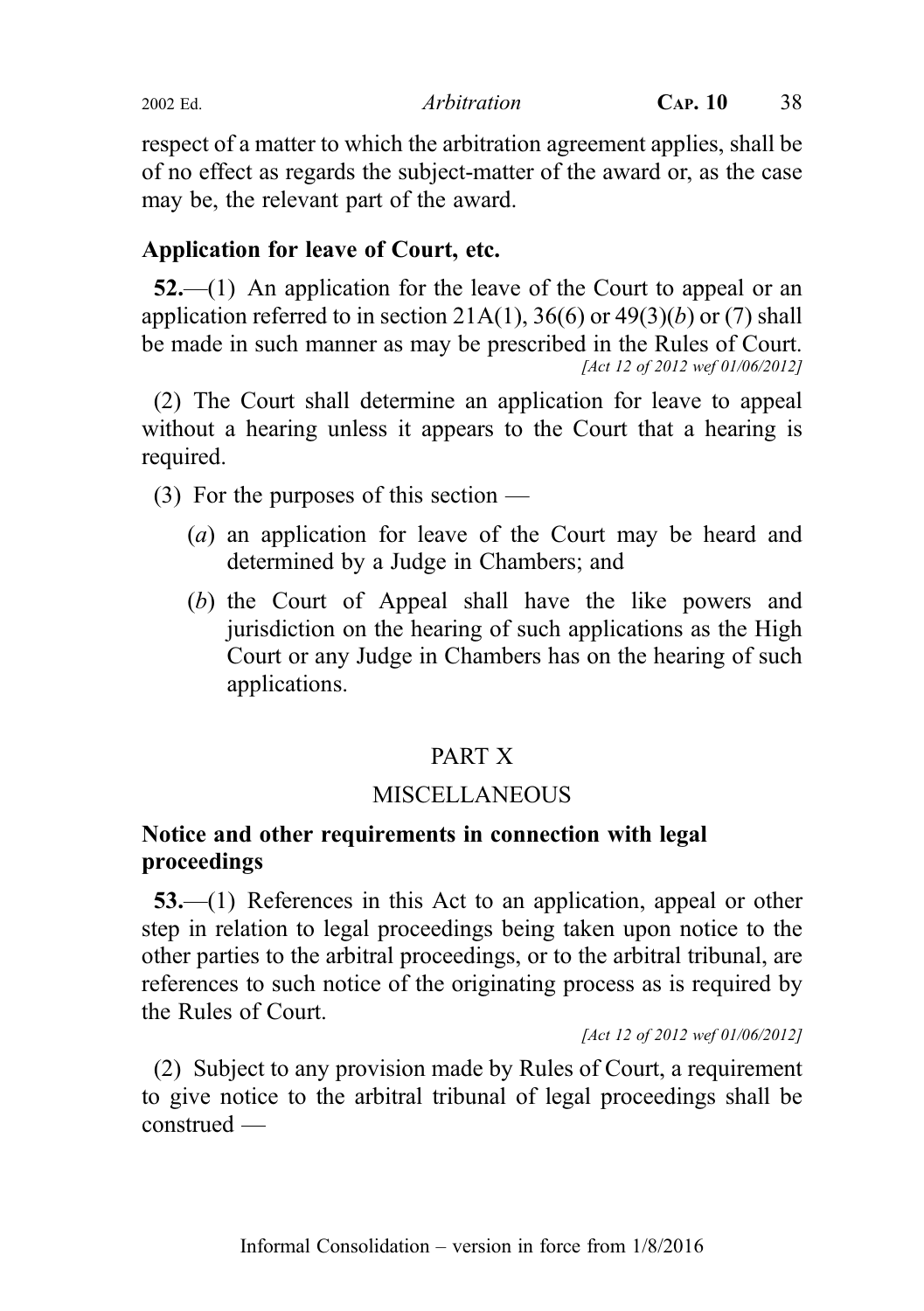- (a) if there is more than one arbitrator, as a requirement to give notice to each of them; and
- (b) if the arbitral tribunal is not fully constituted, as a requirement to give notice to any arbitrator who has been appointed.

(3) References in this Act to making an application or appeal to the Court within a specified period are references to the issue within that period of the appropriate originating process in accordance with the Rules of Court.

(4) Where any provision of this Act requires an application or appeal to be made to the Court within a specified time, the Rules of Court relating to the reckoning of periods, the extending or abridging of periods, and the consequences of not taking a step within the period prescribed by the Rules, shall apply in relation to that requirement.

(5) Provision may be made by Rules of Court amending the provisions of this Act —

- (a) with respect to the time within which any application or appeal to the Court must be made;
- (b) so as to keep any provision made by this Act in relation to arbitral proceedings in step with the corresponding provision of the Rules of Court applying in relation to proceedings in the Court; or
- (c) so as to keep any provision made by this Act in relation to legal proceedings in step with the corresponding provision of the Rules of Court applying generally in relation to proceedings in the Court.

(6) Nothing in this section shall affect the generality of the power of the Rules Committee to make Rules of Court.

#### Powers of Court and Registrar

54. Provision may be made by Rules of Court for conferring on the Registrar of the Supreme Court or other officer of the Court all or any of the jurisdiction conferred by this Act on the Court.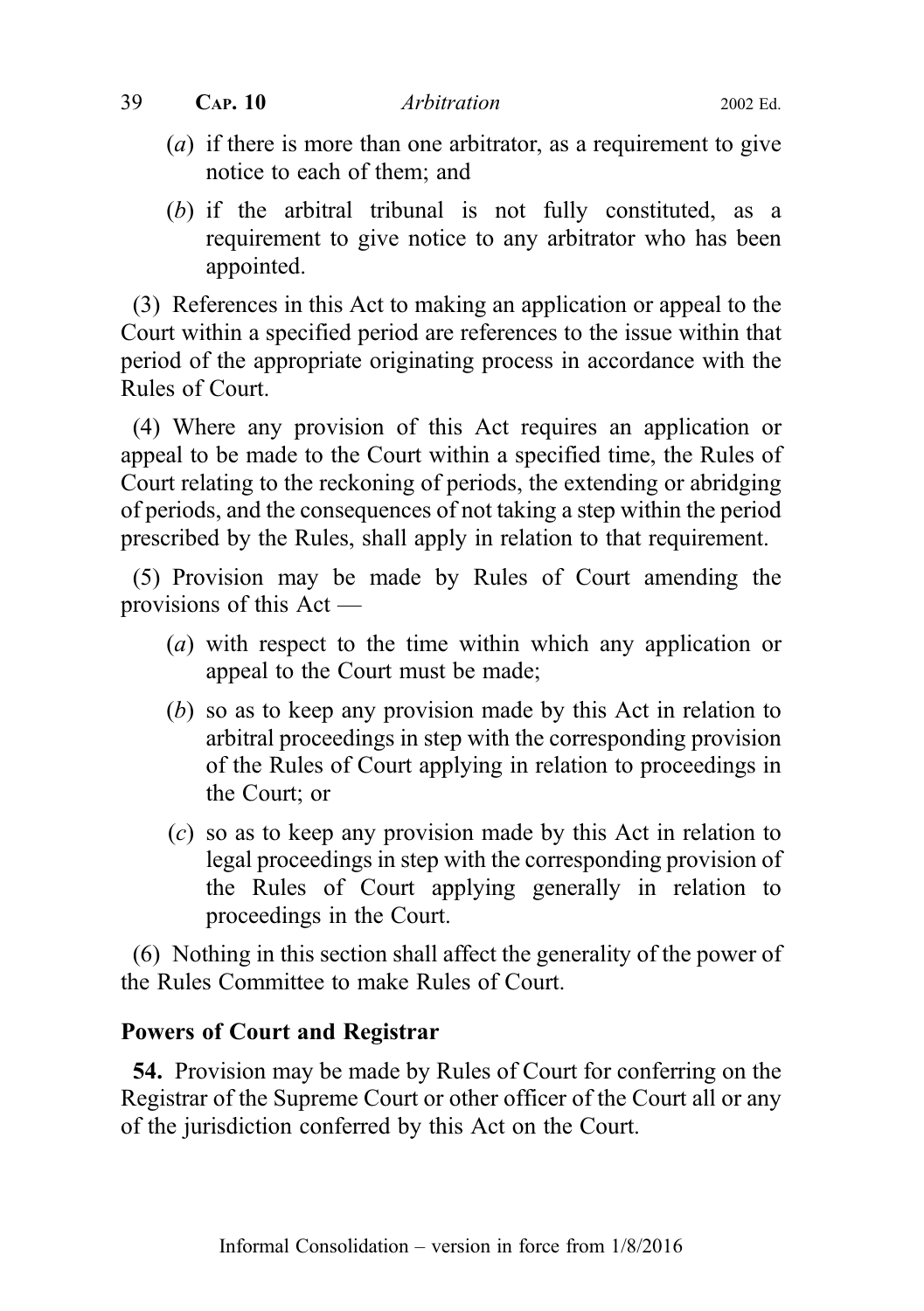# Rules of Court

55. The Rules Committee constituted under section 80 of the Supreme Court of Judicature Act (Cap. 322) may make Rules of Court regulating the practice and procedure of any court in respect of any matter under this Act.

# Proceedings to be heard otherwise than in open court

56. Proceedings under this Act in any court shall, on the application of any party to the proceedings, be heard otherwise than in open court.

# Restrictions on reporting of proceedings heard otherwise than in open court

57.—(1) This section shall apply to proceedings under this Act in any court heard otherwise than in open court.

(2) A court hearing any proceedings to which this section applies shall, on the application of any party to the proceedings, give directions as to whether any and, if so, what information relating to the proceedings may be published.

(3) A court shall not give a direction under subsection (2) permitting information to be published unless —

- (a) all parties to the proceedings agree that such information may be published; or
- (b) the court is satisfied that the information, if published in accordance with such directions as it may give, would not reveal any matter, including the identity of any party to the proceedings, that any party to the proceedings reasonably wishes to remain confidential.

(4) Notwithstanding subsection (3), where a court gives grounds of decision for a judgment in respect of proceedings to which this section applies and considers that judgment to be of major legal interest, the court shall direct that reports of the judgment may be published in law reports and professional publications but, if any party to the proceedings reasonably wishes to conceal any matter, including the fact that he was such a party, the court shall —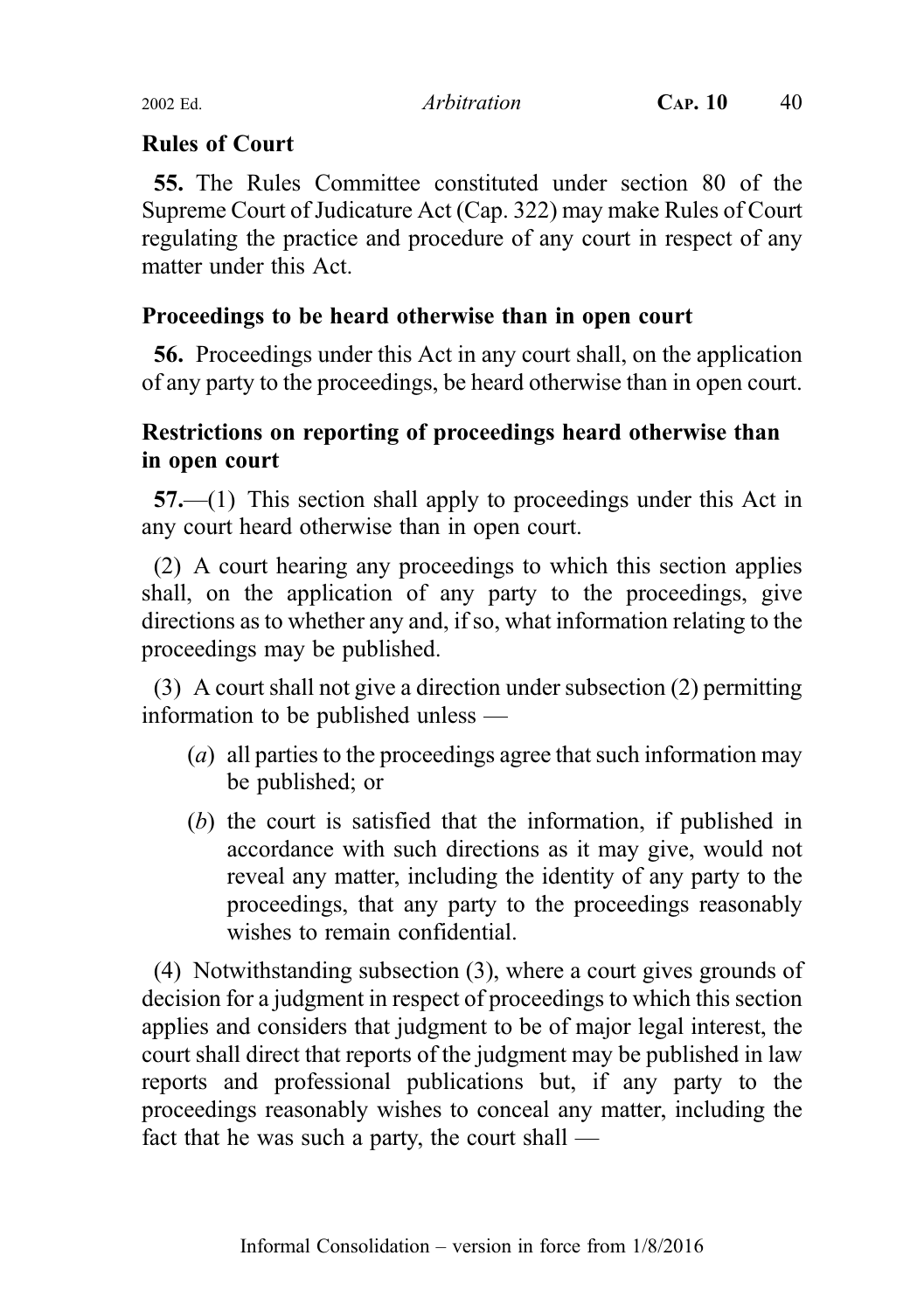41 **C<sub>AP</sub>, 10** *Arbitration* 2002 Ed.

- (a) give directions as to the action that shall be taken to conceal that matter in those reports; and
- (b) if it considers that a report published in accordance with directions given under paragraph (a) would be likely to reveal that matter, direct that no report shall be published until after the end of such period, not exceeding 10 years, as it considers appropriate.

#### Application to references under statutory powers

58. This Act shall apply in relation to every arbitration under any other written law (other than the International Arbitration Act (Cap. 143A)), as if the arbitration were commenced pursuant to an arbitration agreement, except in so far as this Act is inconsistent with that other written law.

#### Immunity of arbitral institutions

59.—(1) The appointing authority, or an arbitral or other institution or person designated or requested by the parties to appoint or nominate an arbitrator, shall not be liable for anything done or omitted in the discharge or purported discharge of that function unless the act or omission is shown to have been in bad faith.

(2) The appointing authority, or an arbitral or other institution or person by whom an arbitrator is appointed or nominated, shall not be liable, by reason only of having appointed or nominated him, for anything done or omitted by the arbitrator, his employees or agents in the discharge or purported discharge of his functions as arbitrator.

(3) This section shall apply to an employee or agent of the appointing authority or of an arbitral or other institution or person as it applies to the appointing authority, institution or person himself.

#### Authentication of awards and arbitration agreements

 $59A$ .—(1) For the purposes of the enforcement of an award in any Convention country, the Minister may by order appoint such persons holding office in such arbitral institution or other organisation as the Minister may specify in the order, to authenticate any award or arbitration agreement or to certify copies thereof.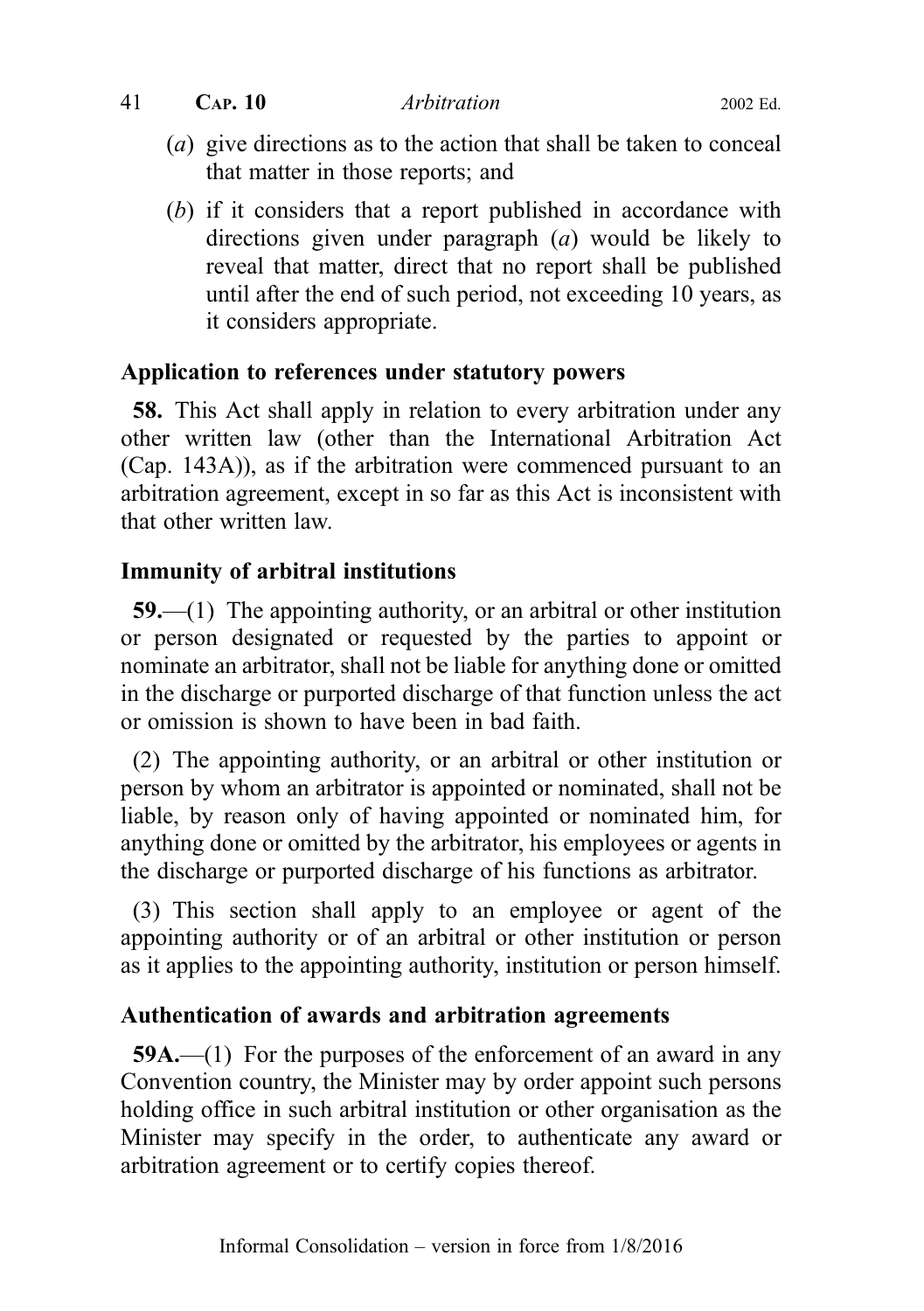- (2) Any person appointed under subsection  $(1)$ 
	- (a) shall comply with any condition imposed by the Minister; and
	- (b) shall not, without the written consent of the parties, directly or indirectly disclose any matter, including the identity of any party to the award or arbitration agreement, to any third party.

(3) An award or arbitration agreement or a copy thereof duly authenticated or certified by a person appointed under subsection (1) shall be deemed to have been authenticated or certified by a competent authority in Singapore for the purposes of enforcement in any Convention country.

(4) For the avoidance of doubt, nothing in this section shall —

- (a) prevent any person from authenticating any award or arbitration agreement or certifying copies thereof in any other manner or method or by any other person, institution or organisation; or
- (b) affect the right of a person to challenge or appeal against any award by any available arbitral process of appeal or review, or in accordance with the provisions of this Act.

(5) In this section, "Convention country" has the same meaning as in section 27(1) of the International Arbitration Act (Cap. 143A).

[26/2009 wef 01/01/2010]

#### Service of notices

 $60$ —(1) The parties are free to agree on the manner of service of any notice or other document required or authorised to be given or served in pursuance of the arbitration agreement or for the purposes of the arbitral proceedings.

[Act 12 of 2012 wef 01/06/2012]

(2) If or to the extent that there is no such agreement as is referred to in subsection (1), subsections (3) and (4) shall apply.

(3) A notice or other document may be served on a person by any effective means.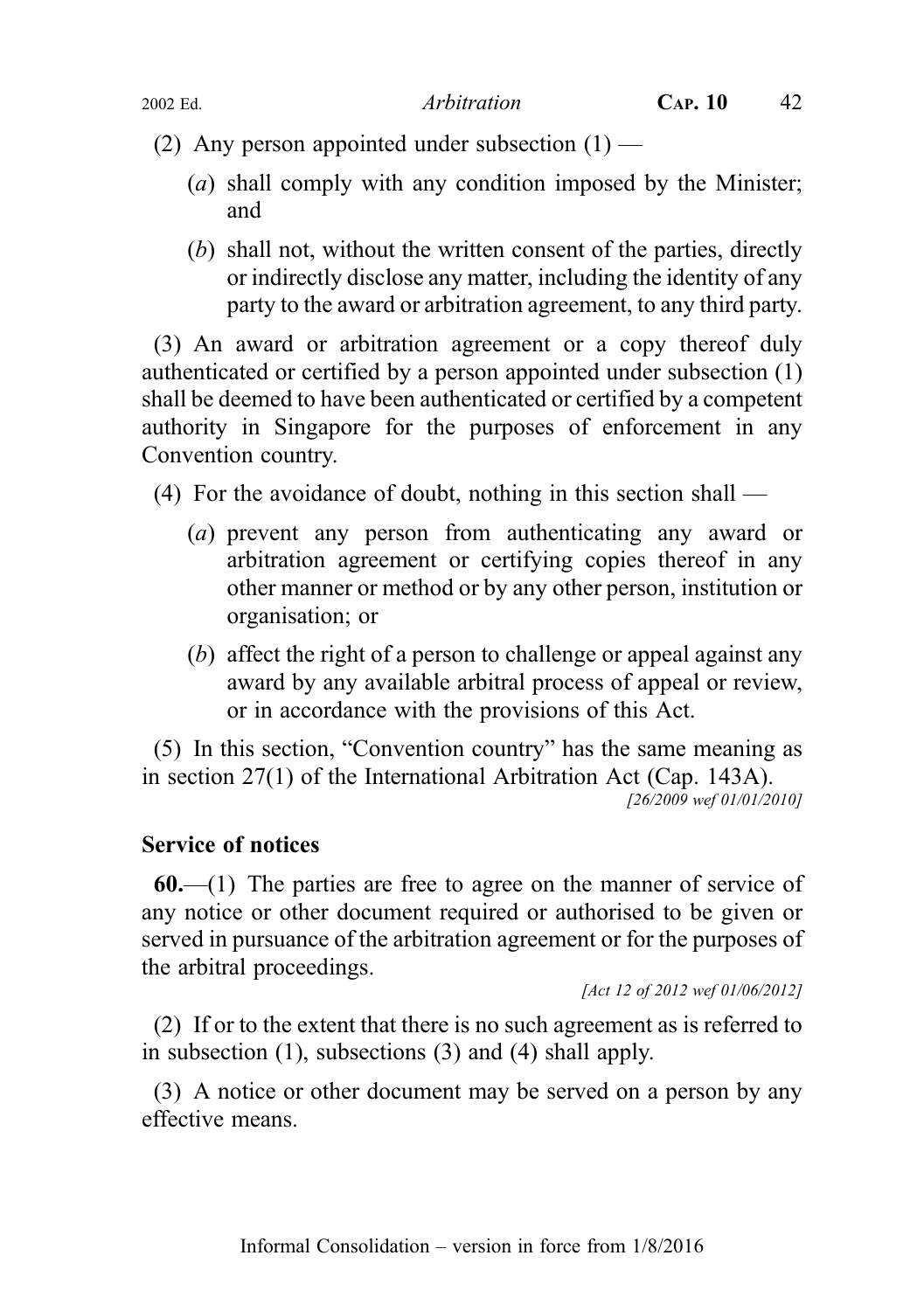(4) If a notice or other document is addressed, prepaid and delivered by post  $-$ 

- (a) to the addressee's usual or last known place of residence or, if he is or has been carrying on a trade, profession or business, his usual or last known place of business; or
- (b) if the addressee is a body corporate, to the body corporate's registered office,

it shall be treated as effectively served.

(5) This section shall not apply to the service of documents for the purposes of legal proceedings, for which provision is made by Rules of Court.

(6) References in this Part to a notice or other document include any form of communication in writing and references to giving or serving a notice or other document shall be construed accordingly.

#### Reckoning periods of time

 $61$ ,—(1) The parties may agree on the method of reckoning periods of time for the purposes of —

- (a) any provision agreed by them; or
- (b) any provision of this Act having effect in default of such agreement.

(2) If or to the extent that the parties have not agreed on the method of reckoning time, periods of time shall be reckoned in accordance with this section.

(3) Where the act is required to be done within a specified period after or from a specified date, the period shall begin immediately after that date.

(4) Where an act is required to be done within or not less than a specified period before a specified date, the period shall end immediately before that date.

(5) Where the act is required to be done, a specified number of clear days after a specified date, at least that number of days shall intervene between the day on which the act is done and that date.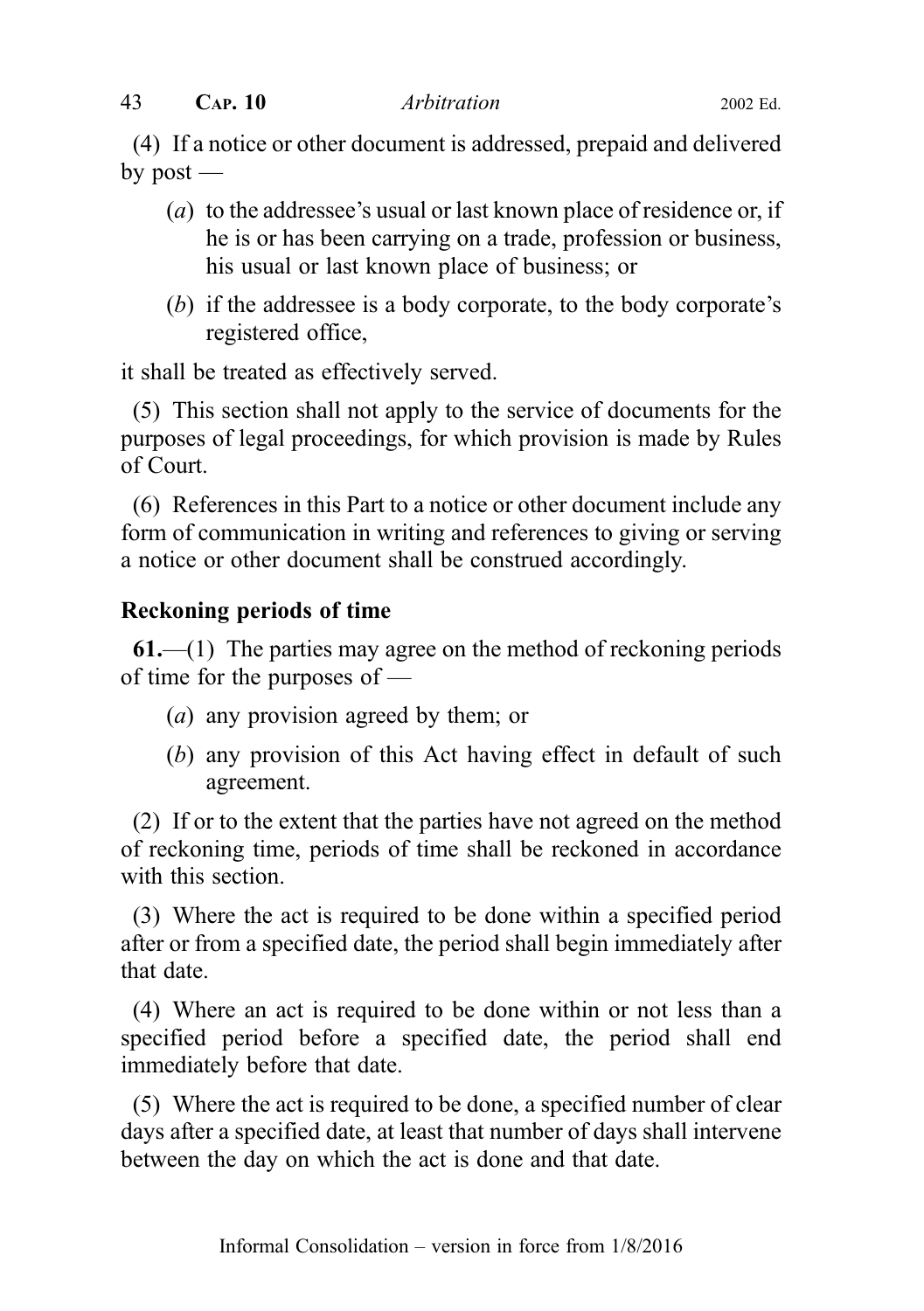(6) Where the period in question being a period of 7 days or less would include a Saturday, Sunday or a public holiday, that day shall be excluded.

### Appointment of mediator

 $62$ ,  $-(1)$  In any case where an agreement provides for the appointment of a mediator by a person who is not one of the parties and that person refuses to make the appointment or does not make the appointment within the time specified in the agreement or, if no time is so specified, within a reasonable time of being requested by any party to the agreement to make the appointment, the Chairman of the Singapore Mediation Centre may, on the application of any party to the agreement, appoint a mediator who shall have the like powers to act in the mediation proceedings as if he had been appointed in accordance with the terms of the agreement.

(2) The Chief Justice may, if he thinks fit, by notification published in the Gazette, appoint any other person to exercise the powers of the Chairman of the Singapore Mediation Centre under subsection (1).

(3) Where an arbitration agreement provides for the appointment of a mediator and further provides that the person so appointed shall act as an arbitrator in the event of the mediation proceedings failing to produce a settlement acceptable to the parties —

- (a) no objection shall be taken to the appointment of such person as an arbitrator, or to his conduct of the arbitral proceedings, solely on the ground that he had acted previously as a mediator in connection with some or all of the matters referred to arbitration; and
- (b) if such person declines to act as an arbitrator, any other person appointed as an arbitrator shall not be required first to act as a mediator unless a contrary intention appears in the arbitration agreement.

(4) Unless a contrary intention appears therein, an agreement which provides for the appointment of a mediator shall be deemed to contain a provision that in the event of the mediation proceedings failing to produce a settlement acceptable to the parties within 4 months, or such longer period as the parties may agree to, of the date of the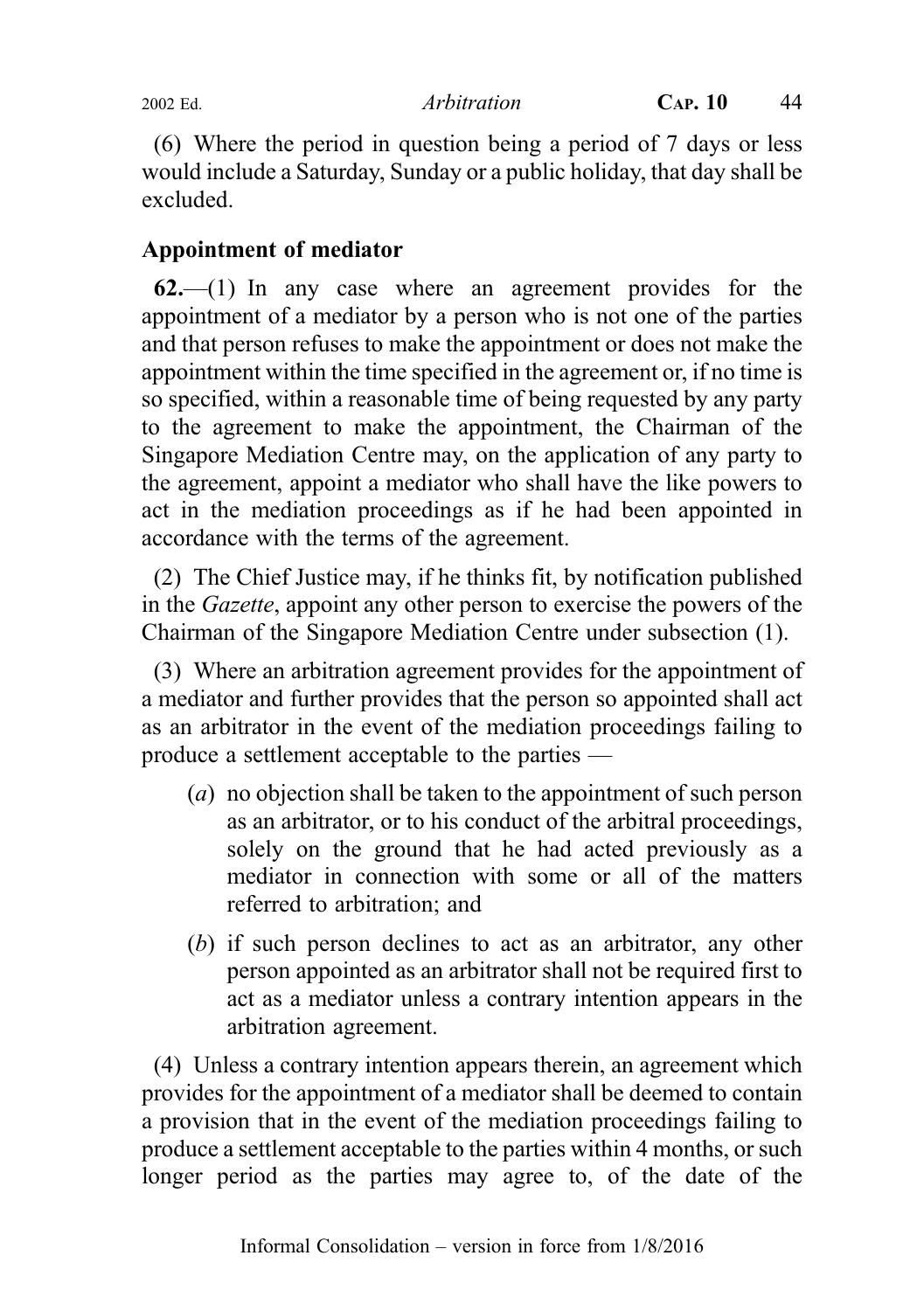appointment of the mediator or, where he is appointed by name in the agreement, of the receipt by him of written notification of the existence of a dispute, the mediation proceedings shall thereupon terminate.

#### Power of arbitrator to act as mediator

63.—(1) If all parties to any arbitral proceedings consent in writing and for so long as no party has withdrawn his consent in writing, an arbitrator may act as a mediator.

(2) An arbitrator acting as a mediator  $-$ 

- (a) may communicate with the parties to the arbitral proceedings collectively or separately; and
- (b) shall treat information obtained by him from a party to the arbitral proceedings as confidential, unless that party otherwise agrees or unless subsection (3) applies.

[Act 12 of 2012 wef 01/06/2012]

(3) Where confidential information is obtained by an arbitrator from a party to the arbitral proceedings during mediation proceedings and those proceedings terminate without the parties reaching agreement in settlement of their dispute, the arbitrator shall before resuming the arbitral proceedings disclose to all other parties to the arbitral proceedings as much of that information as he considers material to the arbitral proceedings.

[Act 12 of 2012 wef 01/06/2012]

(4) No objection shall be taken to the conduct of arbitral proceedings by a person solely on the ground that that person had acted previously as a mediator in accordance with this section.

[Act 12 of 2012 wef 01/06/2012]

(5) For the purposes of this section and section  $62 -$ 

- (a) any reference to a mediator shall include a reference to any person who acts as a conciliator;
- (b) any reference to mediation proceedings shall include a reference to conciliation proceedings.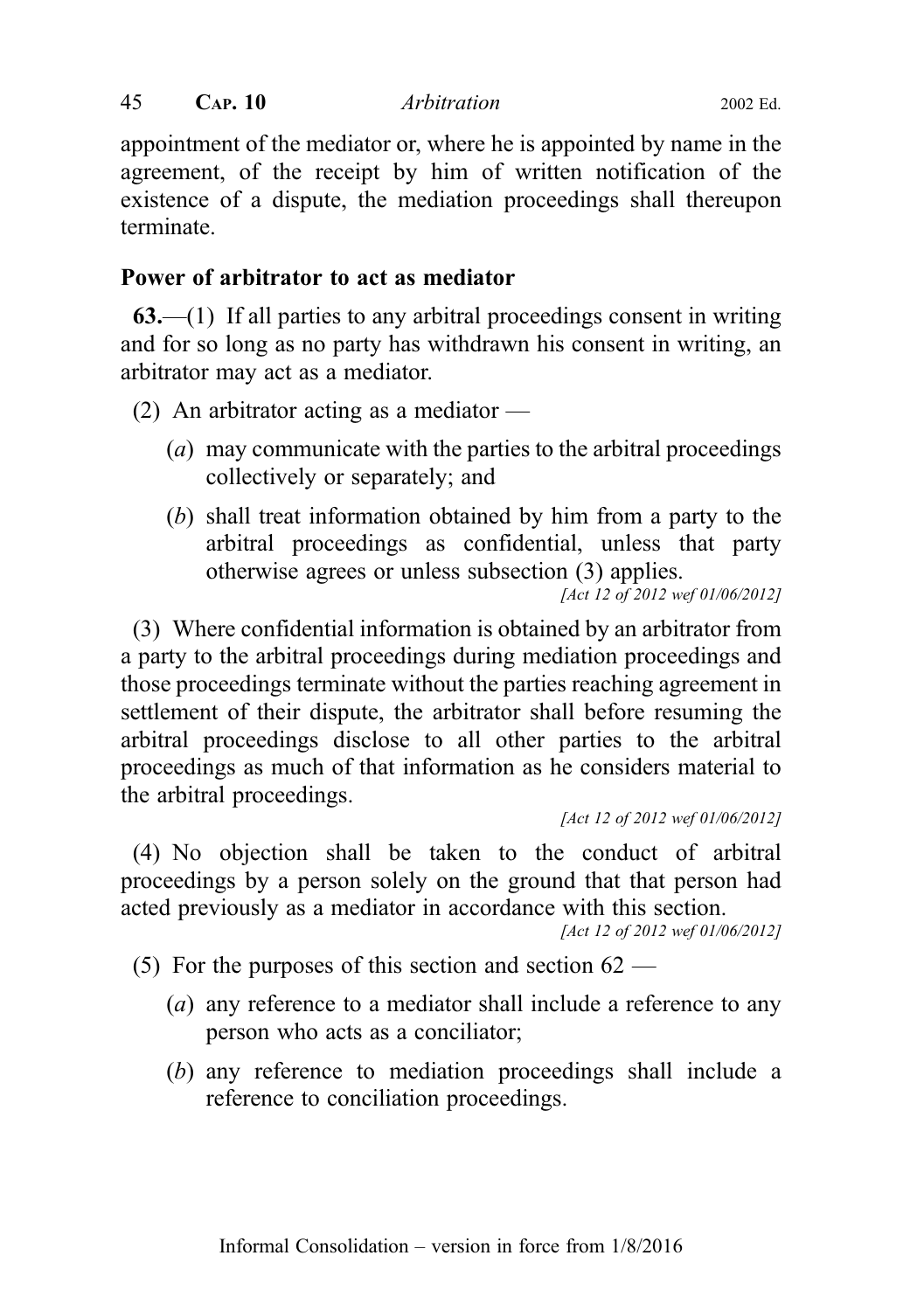#### Act to bind Government

64. This Act shall bind the Government.

# Transitional provisions

65.—(1) This Act shall apply to arbitration proceedings commenced on or after 1st March 2002 but the parties may in writing agree that this Act shall apply to arbitration proceedings commenced before that date.

(2) Notwithstanding the repeal of the Arbitration Act (Cap. 10, 1985 Ed.), where the arbitration proceedings were commenced before 1st March 2002, the law governing the arbitration agreement and the arbitration shall be the law which would have applied if this Act had not been enacted.

(3) Where an arbitration agreement made or entered into before 1st March 2002 provides for the appointment of an umpire or an arbitral tribunal comprising 2 arbitrators, the law to the extent that it governs the appointment, role and function of the umpire shall be the law which would have applied if this Act had not been enacted.

(4) For the purposes of this section, arbitration proceedings are to be taken as having commenced on the date of the receipt by the respondent of a request for the dispute to be referred to arbitration, or, where the parties have agreed in writing that any other date is to be taken as the date of commencement of the arbitration proceedings, then on that date.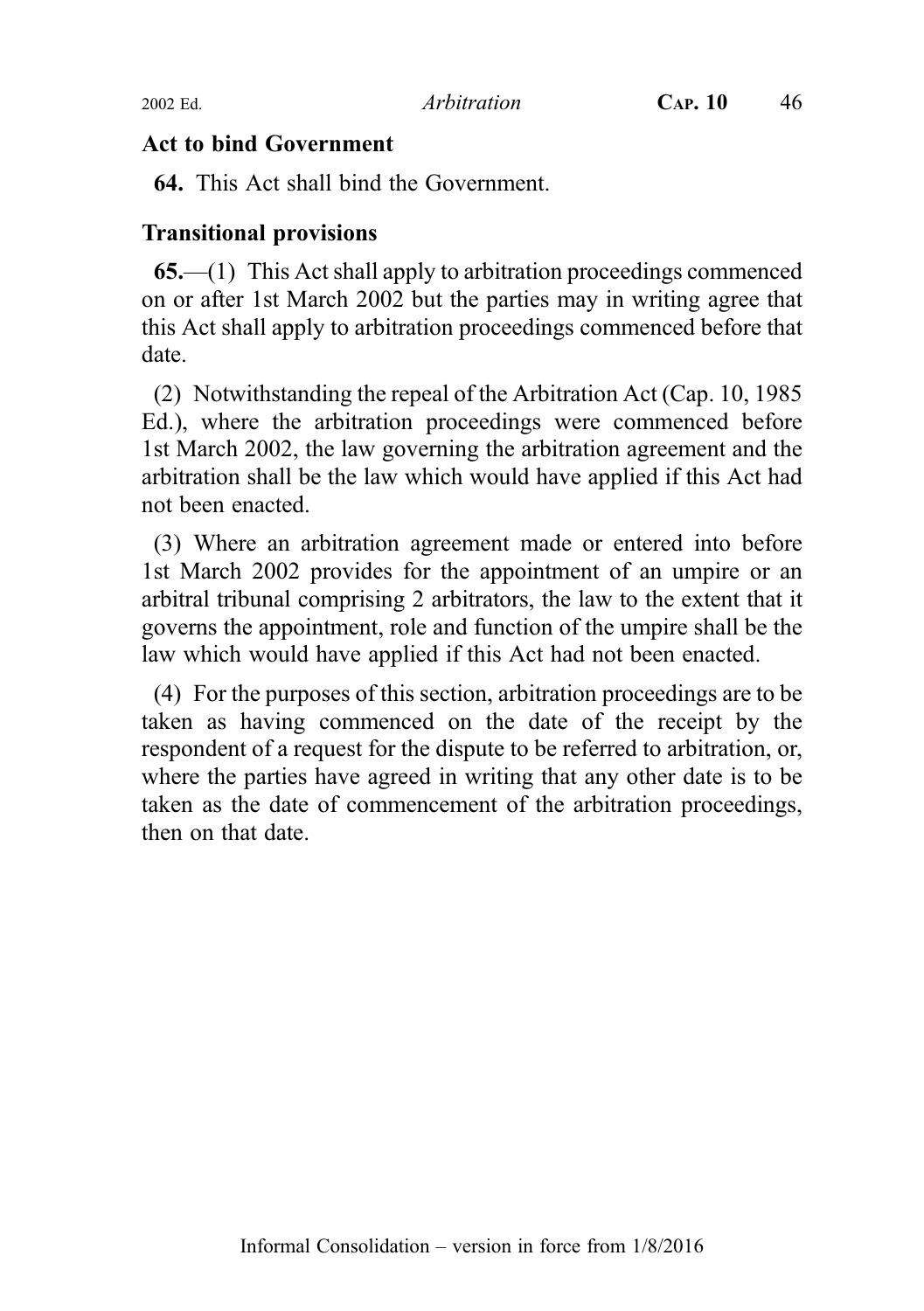# LEGISLATIVE HISTORY ARBITRATION ACT (CHAPTER 10)

This Legislative History is provided for the convenience of users of the Arbitration Act. It is not part of the Act.

#### 1. Ordinance 14 of 1953 — Arbitration Ordinance 1953

|                                                        | Date of First, Second and Third : Date not available<br>Readings |    |                                                                             |  |  |
|--------------------------------------------------------|------------------------------------------------------------------|----|-----------------------------------------------------------------------------|--|--|
|                                                        | Date of commencement                                             |    | : $4$ May 1953                                                              |  |  |
|                                                        | 2. Act 14 of 1969 - Statute Law Revision Act 1969                |    |                                                                             |  |  |
|                                                        | Date of First, Second and Third<br>Readings                      |    | : Date not available                                                        |  |  |
|                                                        | Date of commencement                                             |    | $\therefore$ 2 January 1970                                                 |  |  |
|                                                        | 3. 1970 Revised Edition - Arbitration Act (Chapter 16)           |    |                                                                             |  |  |
|                                                        | Date of operation                                                |    | : 1 March 1971                                                              |  |  |
| 4. Act 2 of 1980 - Arbitration (Amendment) Act 1980    |                                                                  |    |                                                                             |  |  |
|                                                        | Date of First Reading                                            |    | : 11 December 1979<br>(Bill No. 36/1979 published on<br>17 December 1979)   |  |  |
|                                                        | Date of Second and Third Readings : 5 March 1980                 |    |                                                                             |  |  |
|                                                        | Date of commencement                                             |    | : 21 March 1980                                                             |  |  |
| 5. 1985 Revised Edition — Arbitration Act (Chapter 16) |                                                                  |    |                                                                             |  |  |
|                                                        | Date of operation                                                | ÷. | 30 March 1987                                                               |  |  |
|                                                        | 6. Act 37 of $2001$ — Arbitration Act 2001                       |    |                                                                             |  |  |
|                                                        | Date of First Reading                                            |    | : 25 September 2001<br>(Bill No. 37/2001 published on<br>26 September 2001) |  |  |
|                                                        | Date of Second and Third Readings : 5 October 2001               |    |                                                                             |  |  |
|                                                        | Date of commencement                                             |    | $: 1$ March 2002                                                            |  |  |
| 7. 2002 Revised Edition - Arbitration Act              |                                                                  |    |                                                                             |  |  |
|                                                        | Date of operation                                                |    | 31 July 2002                                                                |  |  |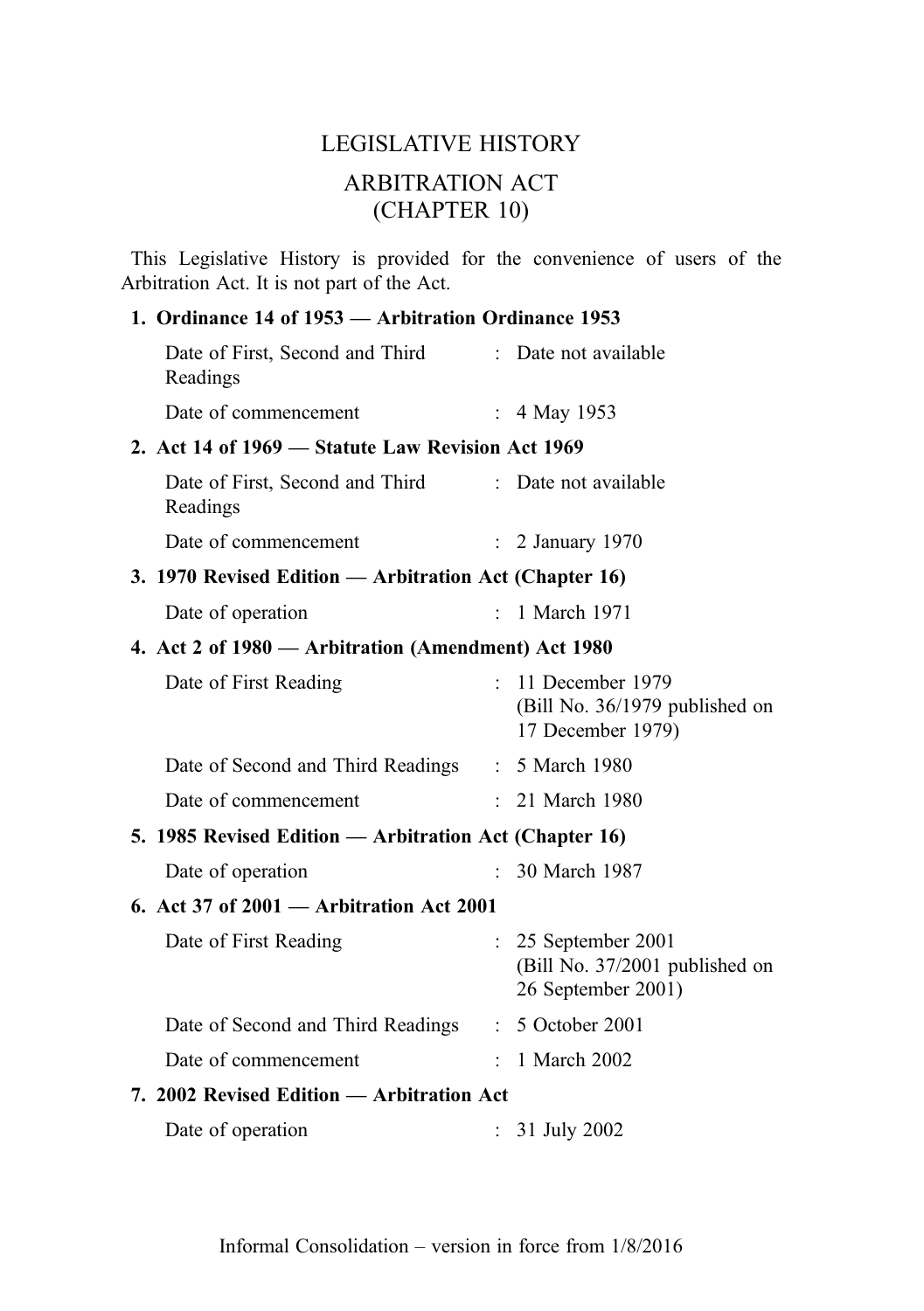| 8. Act 9 of 2003 - Statutes (Miscellaneous Amendments) Act 2003          |                           |                                                                                        |
|--------------------------------------------------------------------------|---------------------------|----------------------------------------------------------------------------------------|
| Date of First Reading                                                    |                           | : 20 March 2003<br>(Bill No. 7/2003 published on<br>21 March 2003)                     |
| Date of Second and Third Readings                                        |                           | : 24 April 2003                                                                        |
| Date of commencement                                                     |                           | : $16$ May 2003                                                                        |
| 9. Act 42 of 2005 – Statutes (Miscellaneous Amendments) (No. 2) Act 2005 |                           |                                                                                        |
| Date of First Reading                                                    |                           | : 17 October 2005<br>(Bill No. 30/2005 published on<br>18 October 2005)                |
| Date of Second and Third Readings                                        |                           | : 21 November 2005                                                                     |
| Dates of commencement                                                    |                           | : 1st January 2006 (Item $(4)$ of<br>Fifth Schedule - Amendment<br>of Arbitration Act) |
| 10. Act 26 of 2009 - International Arbitration (Amendment) Act 2009      |                           |                                                                                        |
| Date of First Reading                                                    |                           | $: 14$ September 2009<br>(Bill No. 20/2009 published on<br>14 September 2009)          |
| Date of Second Reading                                                   |                           | : 14 October 2009                                                                      |
| Date of Third Reading                                                    |                           | 19 October 2009                                                                        |
| Date of commencement                                                     | $\ddot{\phantom{0}}$      | 1 January 2010                                                                         |
| 11. Act 13 of 2012 - Foreign Limitation Periods Act 2012                 |                           |                                                                                        |
| Date of First Reading                                                    | $\ddot{\phantom{0}}$      | 8 March 2012 (Bill No. 11/2012)<br>published on 8 March 2012)                          |
| Date of Second and Third Readings                                        |                           | $\therefore$ 9 April 2012                                                              |
| Date of commencement                                                     |                           | 1 June 2012                                                                            |
| 12. Act 12 of 2012 - International Arbitration (Amendment) Act 2012      |                           |                                                                                        |
| Date of First Reading                                                    |                           | 8 March 2012 (Bill No. 10/2012)<br>published on 8 March 2012)                          |
| Date of Second and Third Readings                                        | $\mathbb{R}^{\mathbb{Z}}$ | 9 April 2012                                                                           |
| Date of commencement                                                     |                           | 1 June 2012                                                                            |
| 13. Act 16 of 2016 - Statutes (Miscellaneous Amendments) Act 2016        |                           |                                                                                        |
| Date of First Reading                                                    |                           | 14 April 2016 (Bill No. 15/2016)<br>published on 14 April 2016)                        |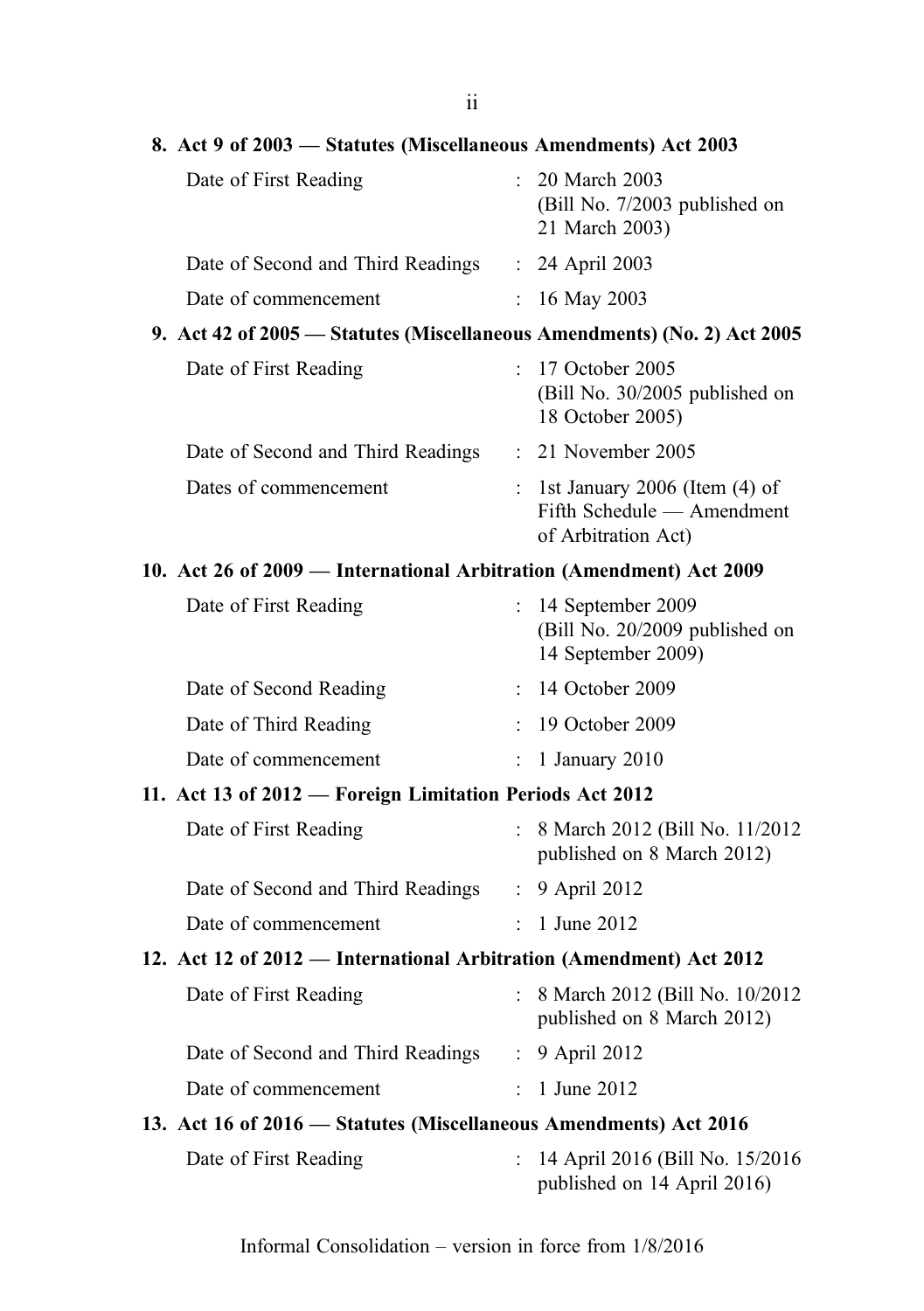| Date of Second and Third Readings | : $9$ May 2016             |
|-----------------------------------|----------------------------|
| Date of commencement              | $\therefore$ 1 August 2016 |